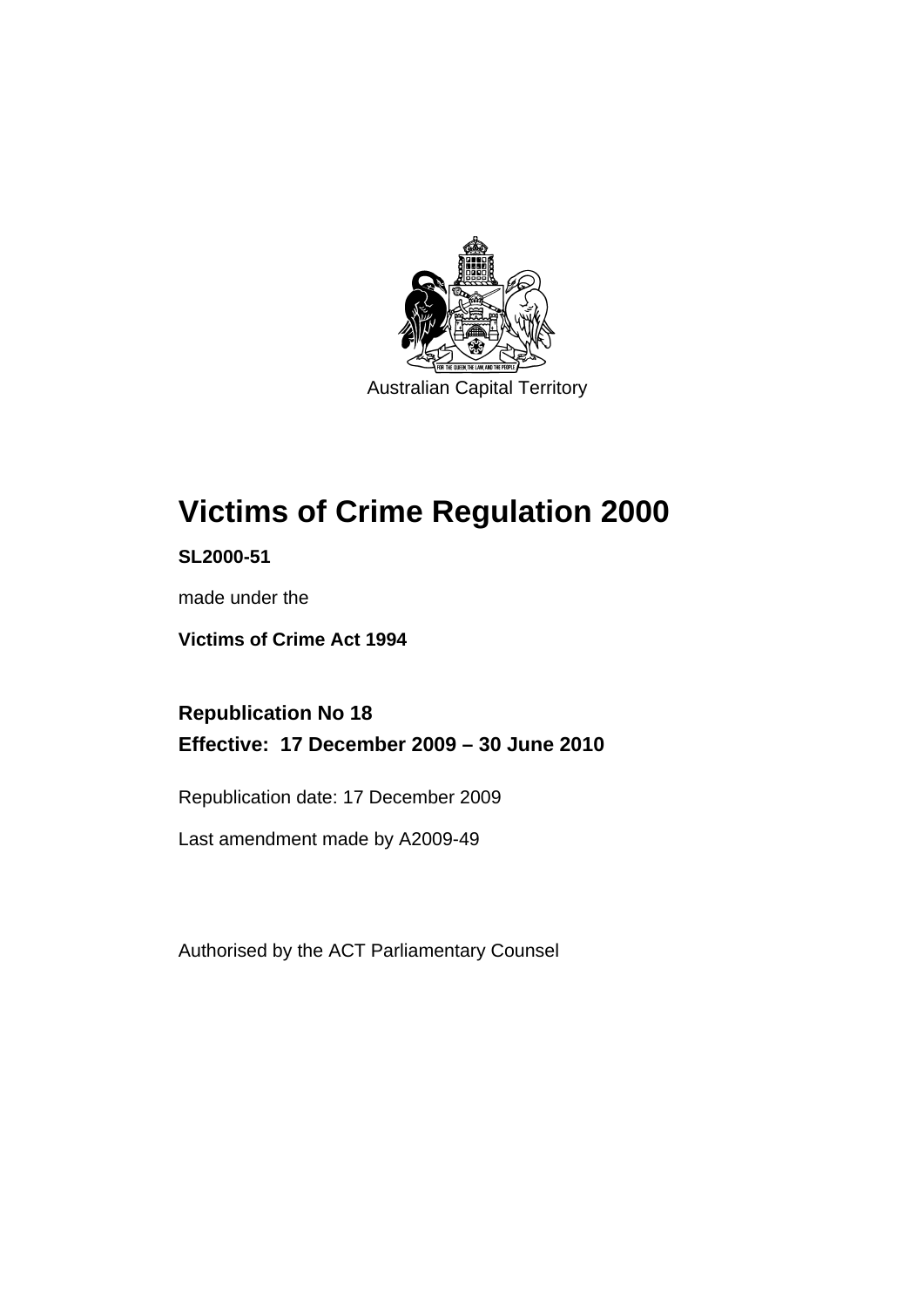### **About this republication**

### **The republished law**

This is a republication of the *Victims of Crime Regulation 2000*, made under the *[Victims of](#page-6-0)  [Crime Act 1994](#page-6-0)* (including any amendment made under the *Legislation Act 2001*, part 11.3 (Editorial changes)) as in force on 17 December 2009*.* It also includes any amendment, repeal or expiry affecting the republished law to 17 December 2009.

The legislation history and amendment history of the republished law are set out in endnotes 3 and 4.

### **Kinds of republications**

The Parliamentary Counsel's Office prepares 2 kinds of republications of ACT laws (see the ACT legislation register at www.legislation.act.gov.au):

- authorised republications to which the *Legislation Act 2001* applies
- unauthorised republications.

The status of this republication appears on the bottom of each page.

### **Editorial changes**

The *Legislation Act 2001*, part 11.3 authorises the Parliamentary Counsel to make editorial amendments and other changes of a formal nature when preparing a law for republication. Editorial changes do not change the effect of the law, but have effect as if they had been made by an Act commencing on the republication date (see *Legislation Act 2001*, s 115 and s 117). The changes are made if the Parliamentary Counsel considers they are desirable to bring the law into line, or more closely into line, with current legislative drafting practice.

This republication does not include amendments made under part 11.3 (see endnote 1).

### **Uncommenced provisions and amendments**

If a provision of the republished law has not commenced or is affected by an uncommenced amendment, the symbol  $\mathbf{U}$  appears immediately before the provision heading. The text of the uncommenced provision  $\overline{or}$  amendment appears only in the last endnote.

#### **Modifications**

If a provision of the republished law is affected by a current modification, the symbol  $\mathbf{M}$ appears immediately before the provision heading. The text of the modifying provision appears in the endnotes. For the legal status of modifications, see *Legislation Act 2001*, section 95.

#### **Penalties**

At the republication date, the value of a penalty unit for an offence against this law is \$110 for an individual and \$550 for a corporation (see *Legislation Act 2001*, s 133).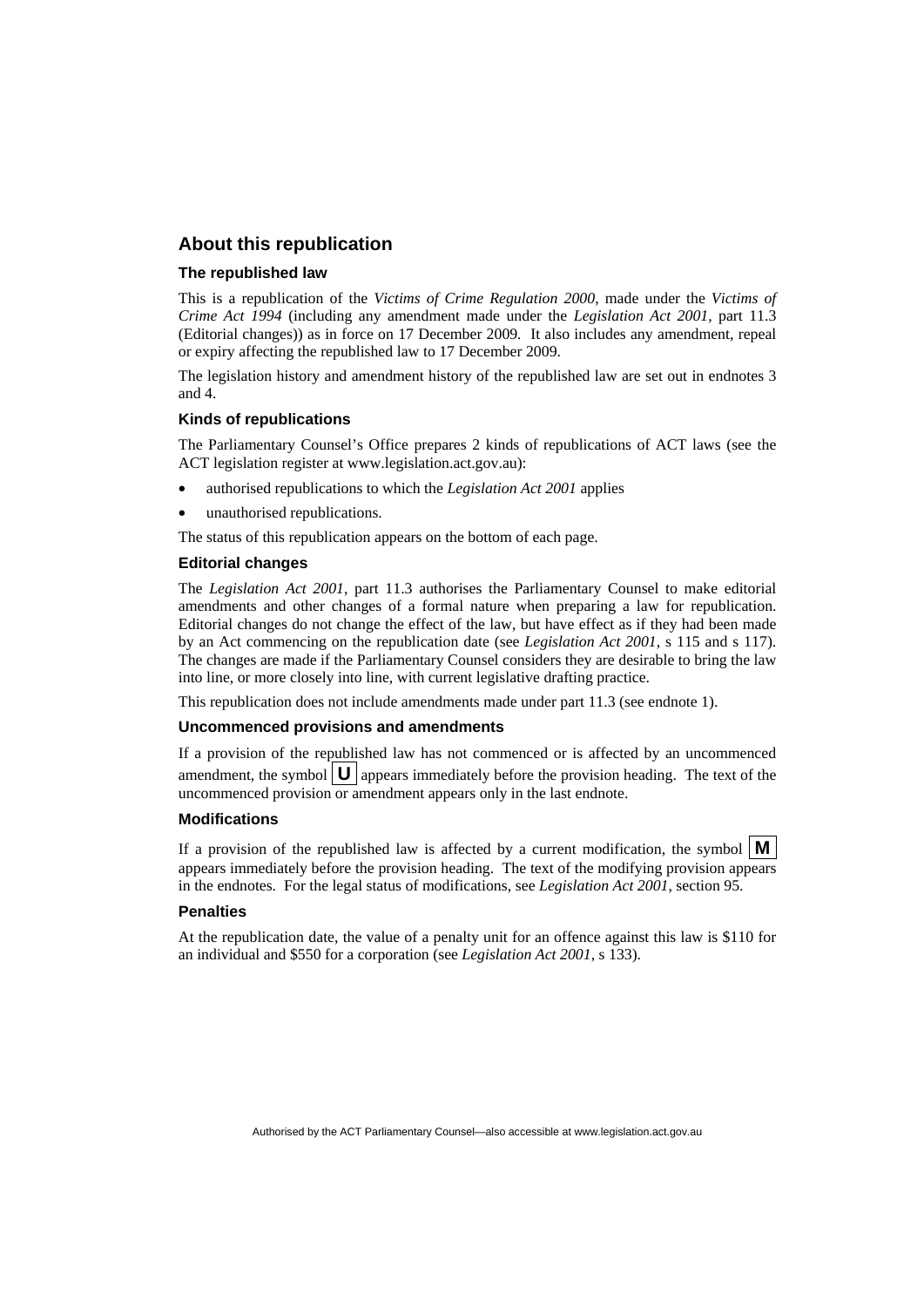

# **[Victims of Crime Regulation 2000](#page-6-0)**

made under the

**[Victims of Crime Act 1994](#page-6-0)** 

## **Contents**

|                                                            |                                                | Page |  |
|------------------------------------------------------------|------------------------------------------------|------|--|
| Part 1                                                     | <b>Preliminary</b>                             |      |  |
| 1                                                          | Name of regulation                             | 2    |  |
| 3                                                          | Dictionary                                     | 2    |  |
| 4                                                          | <b>Notes</b>                                   | 2    |  |
| Victims assistance board<br>Part 2                         |                                                |      |  |
| <b>Division 2.1</b><br><b>Establishment and membership</b> |                                                |      |  |
| 5                                                          | Establishment<br>3                             |      |  |
| 6                                                          | <b>Functions</b><br>3                          |      |  |
| 7                                                          | Membership of board<br>4                       |      |  |
| 8                                                          | Appointed members of board<br>4                |      |  |
| 9                                                          | Conditions of appointment generally<br>6       |      |  |
| R <sub>18</sub>                                            | Victims of Crime Regulation 2000<br>contents 1 |      |  |
| 17/12/09                                                   | Effective: 17/12/09-30/06/10                   |      |  |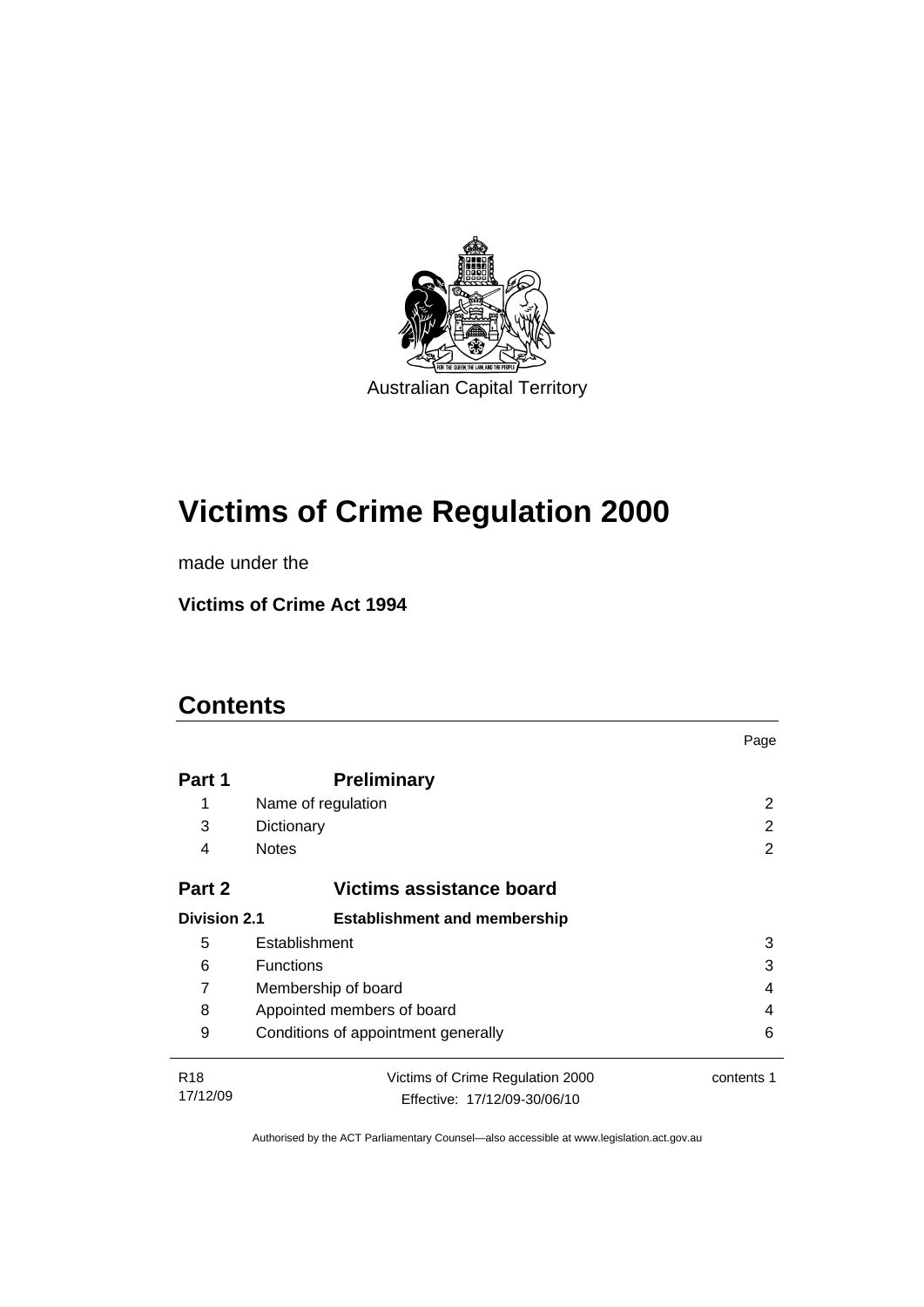| 10<br>11<br><b>Division 2.2</b><br>13<br>14                                | Chairperson and deputy chairperson<br>Duration of appointment<br><b>Proceedings of board</b><br>Time and place of meetings<br>Procedures governing conduct of meetings | Page<br>6<br>6<br>$\overline{7}$<br>7 |  |  |
|----------------------------------------------------------------------------|------------------------------------------------------------------------------------------------------------------------------------------------------------------------|---------------------------------------|--|--|
| 15                                                                         | Disclosure of interests                                                                                                                                                | 8                                     |  |  |
| 16                                                                         | Staff of the board                                                                                                                                                     | 9                                     |  |  |
| 17                                                                         | Guidelines                                                                                                                                                             | 9                                     |  |  |
| 18                                                                         | 9<br>Independent arbitrators                                                                                                                                           |                                       |  |  |
| Part 3                                                                     | <b>Victims services scheme</b>                                                                                                                                         |                                       |  |  |
| <b>Division 3.1</b>                                                        | The victims services scheme                                                                                                                                            |                                       |  |  |
| 19                                                                         | Victims services scheme                                                                                                                                                | 11                                    |  |  |
| 20                                                                         | Objects of the victims services scheme                                                                                                                                 | 11                                    |  |  |
| 21                                                                         | Responsible service agency                                                                                                                                             | 12                                    |  |  |
| 22                                                                         | 12<br>Responsible service agency-functions                                                                                                                             |                                       |  |  |
| 23                                                                         | 13<br>Responsible service agency-obligations                                                                                                                           |                                       |  |  |
| 24                                                                         | 14<br>Eligible victims under the victims services scheme                                                                                                               |                                       |  |  |
| <b>Division 3.2</b><br>Notification and review of eligibility decisions    |                                                                                                                                                                        |                                       |  |  |
| 25                                                                         | Definitions-div 3.2                                                                                                                                                    | 15                                    |  |  |
| 25A                                                                        | Internal review notices-responsible service agency<br>15                                                                                                               |                                       |  |  |
| 26                                                                         | 15<br>Applications to responsible service agency for internal review                                                                                                   |                                       |  |  |
| 26A                                                                        | 16<br>Internal reviewer                                                                                                                                                |                                       |  |  |
| 27                                                                         | 16<br>Review by internal reviewer                                                                                                                                      |                                       |  |  |
| 27A                                                                        | Internal review notices-internal reviewer                                                                                                                              | 17                                    |  |  |
| 28                                                                         | <b>Eligibility Review Committee</b><br>17                                                                                                                              |                                       |  |  |
| 29                                                                         | 17<br>Applications to committee for internal review                                                                                                                    |                                       |  |  |
| 30                                                                         | Review by committee<br>18                                                                                                                                              |                                       |  |  |
| 31                                                                         | Reviewable decision notices<br>18                                                                                                                                      |                                       |  |  |
| 32                                                                         | Applications to ACAT<br>18                                                                                                                                             |                                       |  |  |
| <b>Division 3.3</b><br>Levels of service under the victims services scheme |                                                                                                                                                                        |                                       |  |  |
| 33                                                                         | Level 1 service                                                                                                                                                        | 19                                    |  |  |
| 34                                                                         | 19<br>Level 2 service                                                                                                                                                  |                                       |  |  |
| contents 2                                                                 | Victims of Crime Regulation 2000<br>Effective: 17/12/09-30/06/10                                                                                                       | R <sub>18</sub><br>17/12/09           |  |  |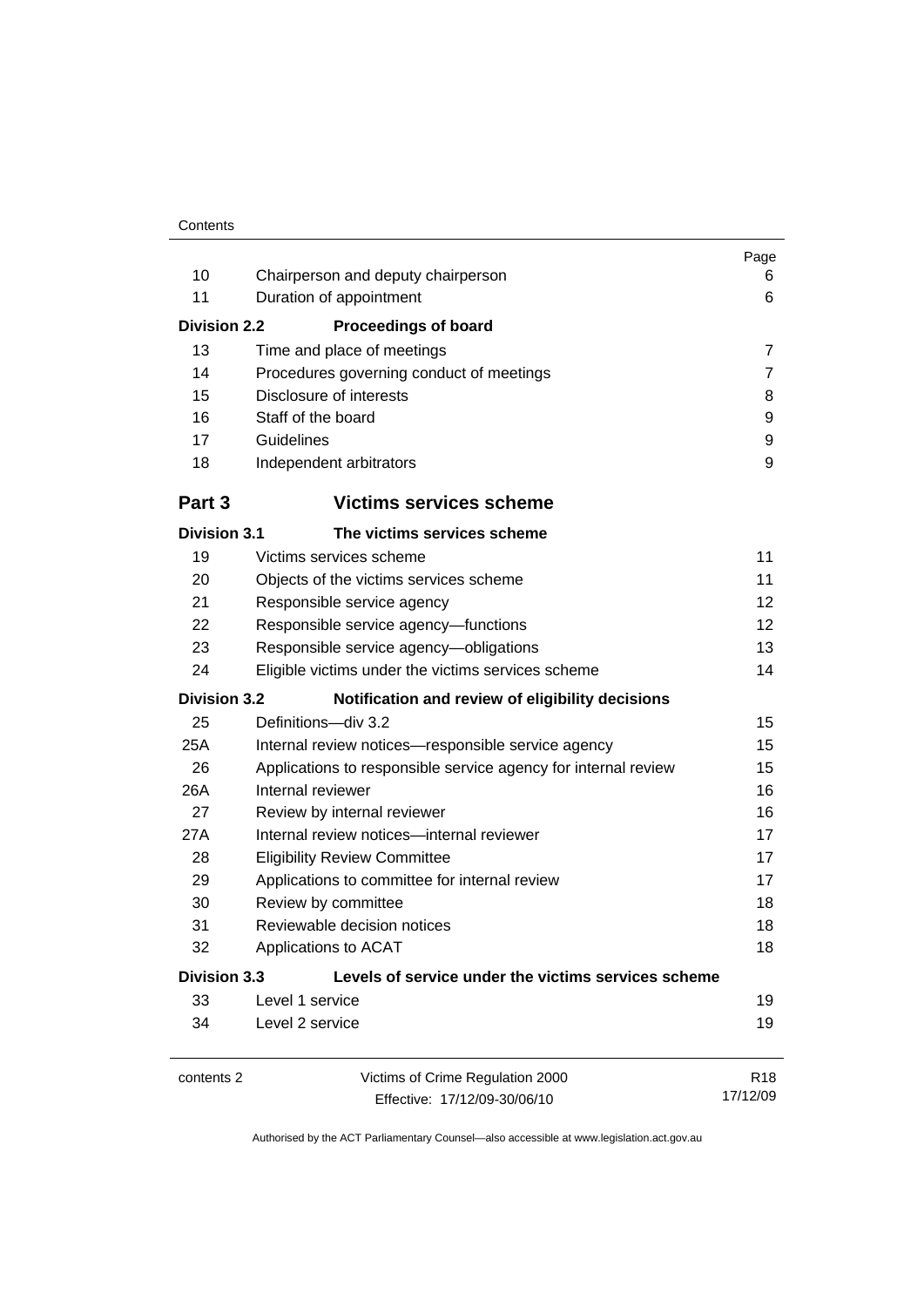|                           |                                                                 | Page<br>20 |
|---------------------------|-----------------------------------------------------------------|------------|
| 35                        | Level 3 service<br>21                                           |            |
| 36                        | <b>Exceptional cases</b>                                        |            |
| 37                        | How contact hours are provided                                  | 22         |
| 38                        | Arbitration-care plans                                          | 23         |
| 39<br><b>Division 3.4</b> | Case closure                                                    | 23         |
|                           | <b>Service providers</b>                                        |            |
| 40                        | Approved service providers                                      | 23         |
| 41                        | Criteria for approval                                           | 24         |
| 42                        | Suspension of approval                                          | 25         |
| 43                        | Cancellation of approval                                        | 26         |
| Division 3.5              | General                                                         |            |
| 44                        | Volunteer program                                               | 26         |
| 45                        | Special financial assistance-statements                         | 26         |
| <b>Division 3.6</b>       | Notification and review of decisions about service<br>providers |            |
| 46                        | Meaning of reviewable decision-div 3.6                          | 27         |
| 46A                       | Reviewable decision notices<br>27                               |            |
| 47                        | Applications for review<br>27                                   |            |
| Part 4                    | <b>Miscellaneous</b>                                            |            |
| 48                        | Guidelines-volunteers                                           | 28         |
| 49                        | 28<br>Annual reporting authority                                |            |
| 49A                       | Victims services levy-excluded offences<br>29                   |            |
| 50                        | Determination of fees for services provided by approved service |            |
|                           | providers                                                       | 29         |
| 51                        | Approved forms                                                  | 29         |
| <b>Schedule 1</b>         | Reviewable decisions about service providers                    | 30         |
| <b>Schedule 2</b>         | Victims services levy-excluded offences                         | 31         |
| <b>Part 2.1</b>           | <b>Australian Road Rules</b>                                    | 31         |
|                           |                                                                 |            |

| R18      | Victims of Crime Regulation 2000 | contents 3 |
|----------|----------------------------------|------------|
| 17/12/09 | Effective: 17/12/09-30/06/10     |            |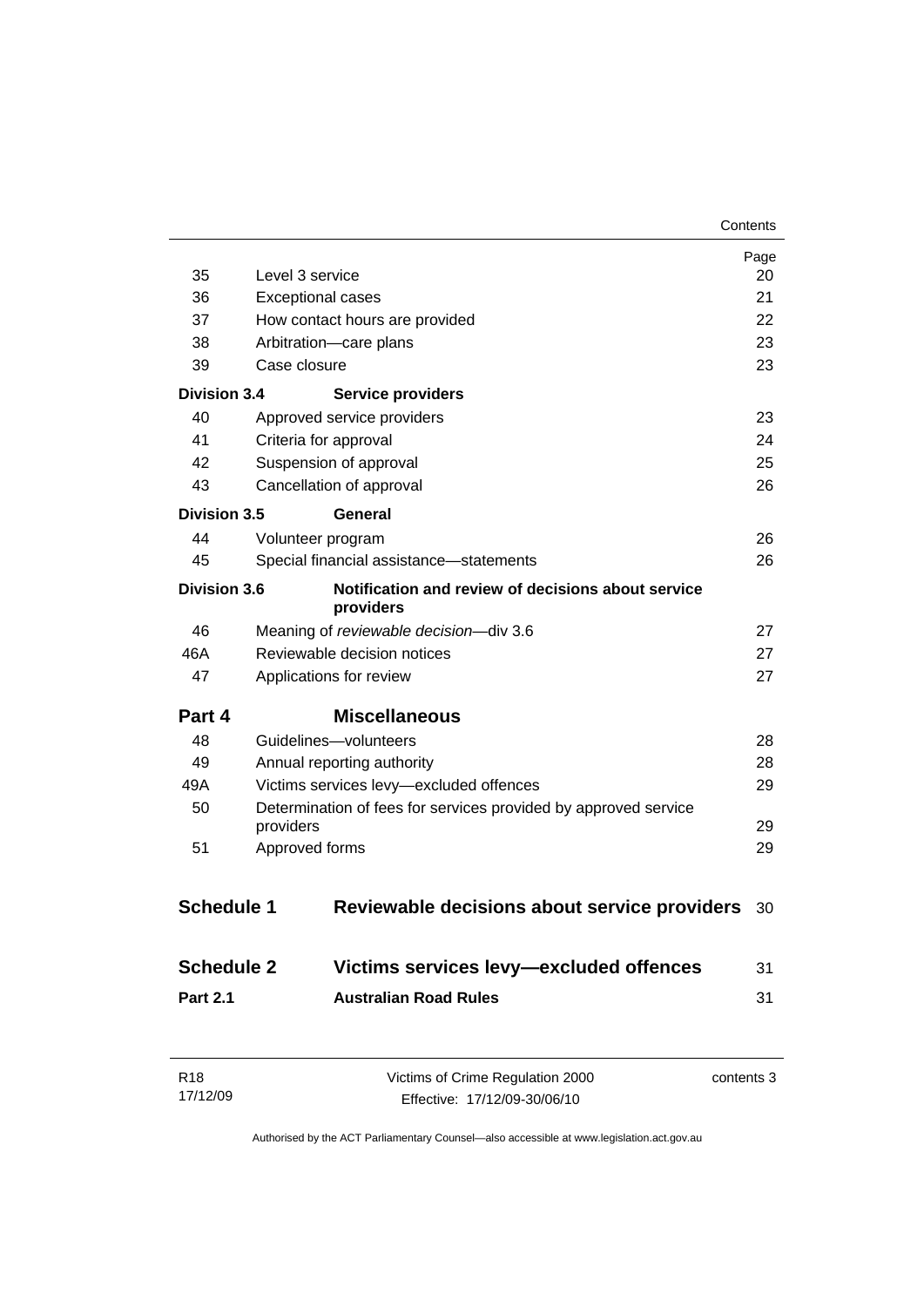|                   |                                                                                             | Page |
|-------------------|---------------------------------------------------------------------------------------------|------|
| <b>Part 2.2</b>   | <b>Road Transport (Safety and Traffic Management)</b><br><b>Regulation 2000</b>             | 36   |
| <b>Part 2.3</b>   | Australian National University Act 1991 (Cwlth)-<br>Parking and Traffic Statute (No 2) 2007 | 38   |
| <b>Dictionary</b> |                                                                                             | 41   |
| <b>Endnotes</b>   |                                                                                             |      |
| 1                 | About the endnotes                                                                          | 45   |
| 2                 | Abbreviation key                                                                            | 45   |

|   | Legislation history    | 46 |
|---|------------------------|----|
|   | Amendment history      | 48 |
| 5 | Earlier republications | 53 |

contents 4 Victims of Crime Regulation 2000 Effective: 17/12/09-30/06/10

R18 17/12/09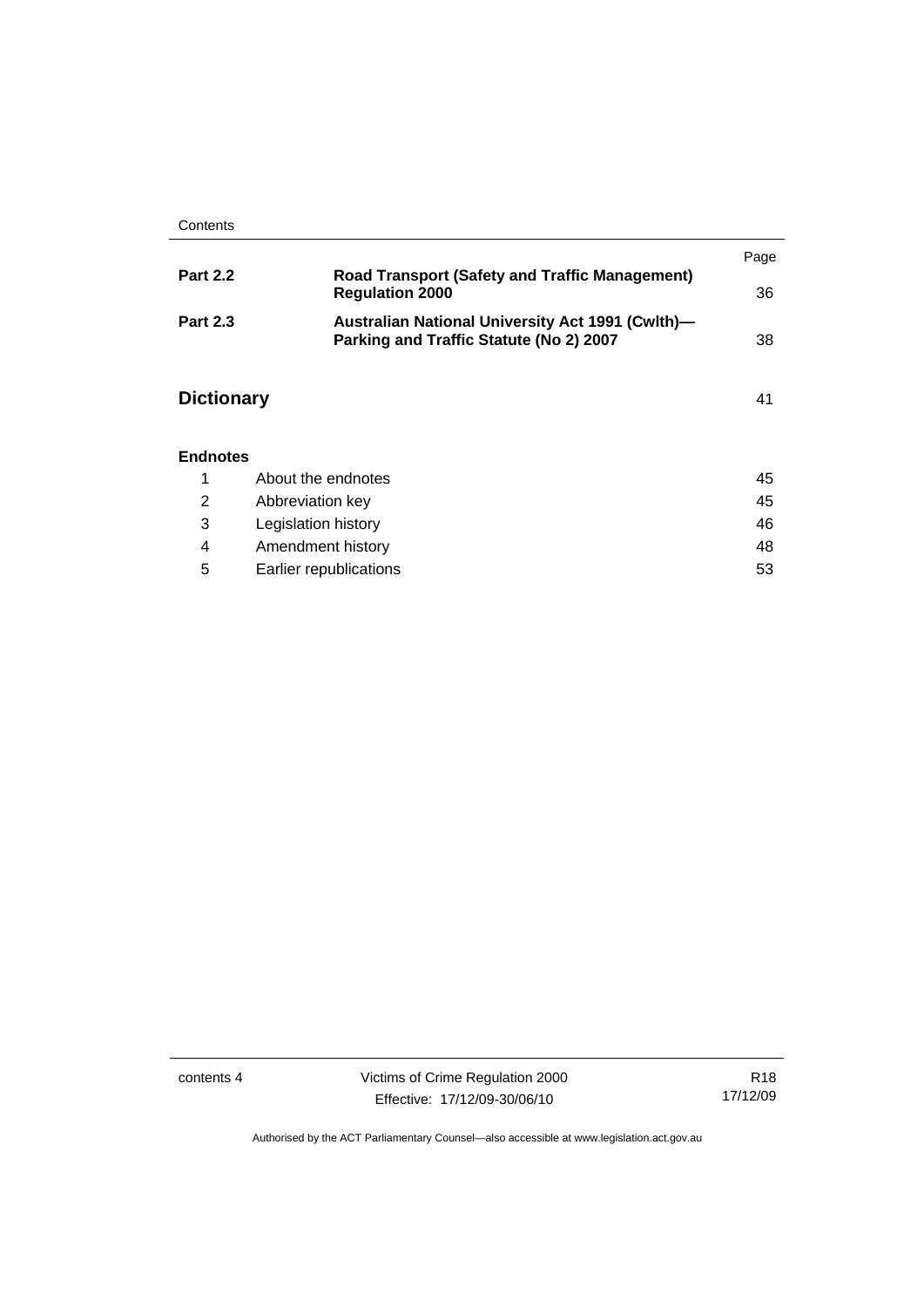<span id="page-6-0"></span>

# **Victims of Crime Regulation 2000**

made under the

I

**Victims of Crime Act 1994** 

R18 17/12/09 Victims of Crime Regulation 2000 Effective: 17/12/09-30/06/10

page 1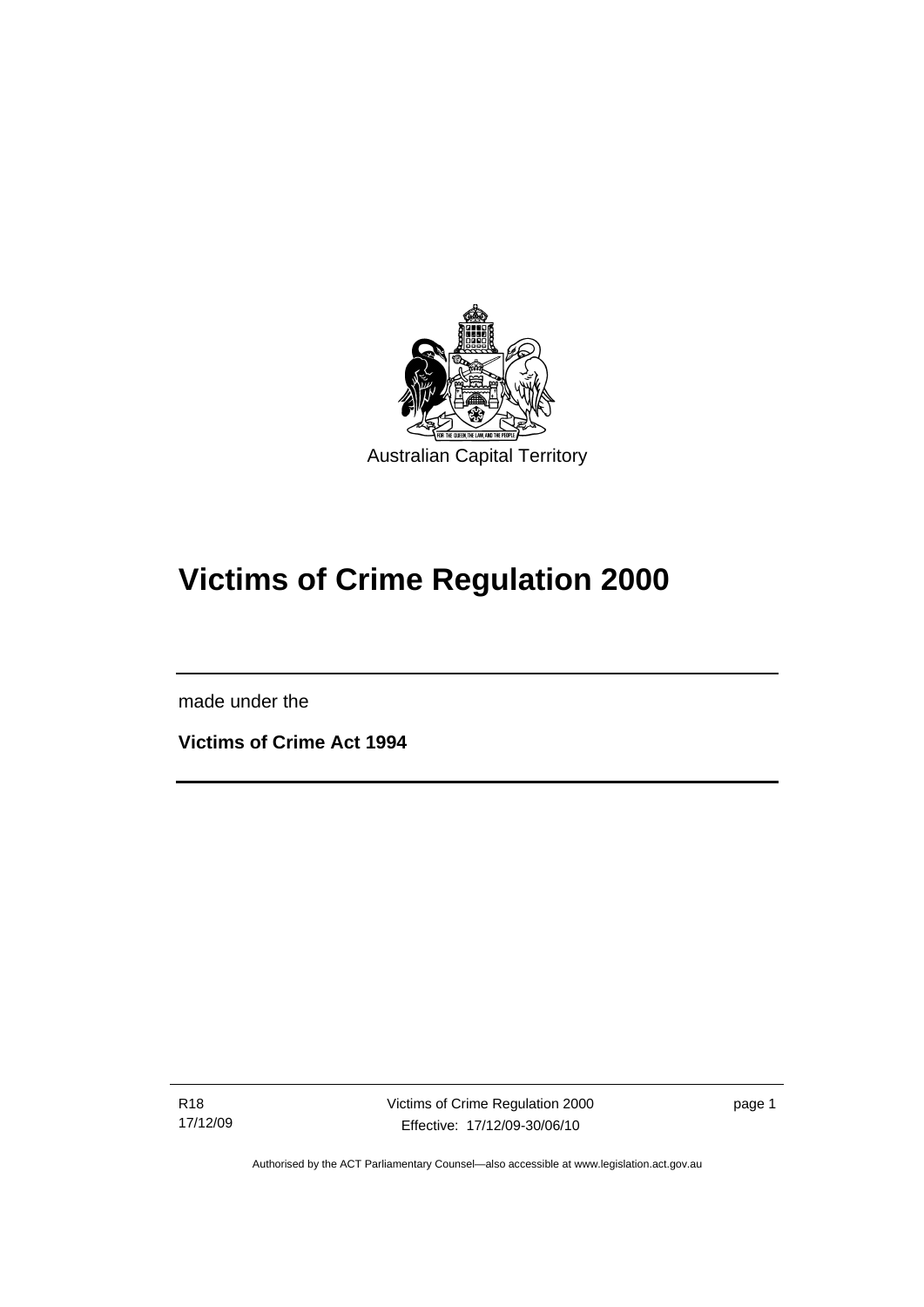### <span id="page-7-0"></span>Part 1 **Preliminary**

Section 1

## **Part 1** Preliminary

### **1 Name of regulation**

This regulation is the *Victims of Crime Regulation 2000*.

## **3 Dictionary**

The dictionary at the end of this regulation is part of this regulation.

*Note 1* The dictionary at the end of this regulation defines certain terms used in this regulation and includes references (*signpost definitions*) to other terms defined elsewhere.

> For example, the signpost definition '*serious crime*—see the *Victims of Crime (Financial Assistance) Act 1983*, section 2' means that the term 'serious crime' is defined in that section and the definition applies to this regulation.

*Note 2* A definition in the dictionary (including a signpost definition) applies to the entire regulation unless the definition, or another provision of this regulation, provides otherwise or the contrary intention otherwise appears (see Legislation Act, s 155 and s 156 (1)).

### **4 Notes**

A note included in this regulation is explanatory and is not part of this regulation.

*Note* See the Legislation Act, s 127 (1), (4) and (5) for the legal status of notes.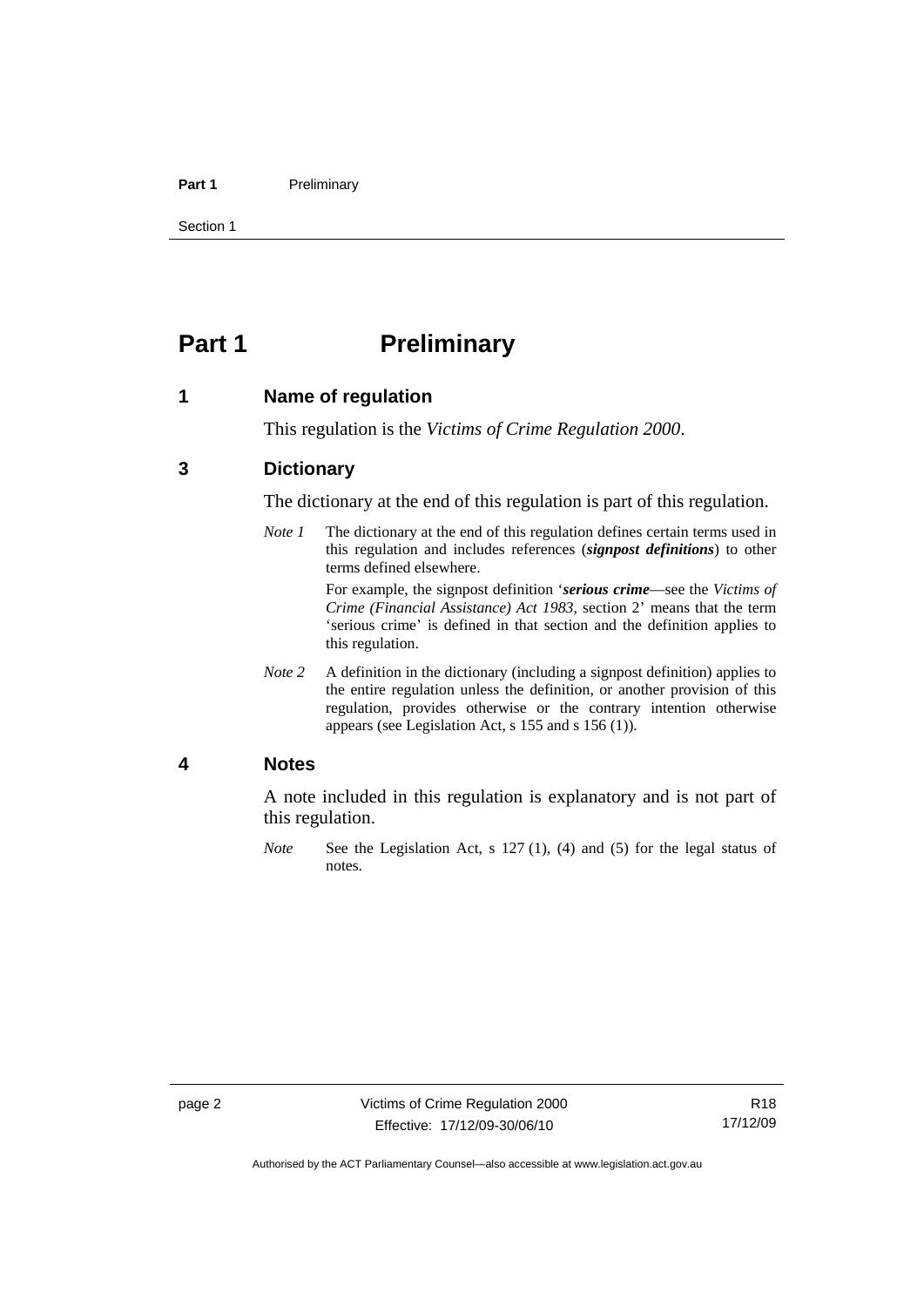## <span id="page-8-0"></span>**Part 2 Victims assistance board**

## **Division 2.1 Establishment and membership**

## **5 Establishment**

The Victims Assistance Board is established.

## **6 Functions**

The functions of the board are—

- (a) to monitor and evaluate the responsible service agency's management of the victims services scheme; and
- (b) to approve service providers; and
- (c) to prepare guidelines for the management of the victims services scheme; and
- (d) to make recommendations to the Minister about fees for services under the victims services scheme; and
- (e) to supervise the keeping by the responsible service agency of a statistical database about the operation of the victims services scheme; and
- (f) to approve independent arbitrators to resolve any disagreements between case coordinators for eligible victims and approved service providers; and
- (g) to advise the Minister on the operation of the victims services scheme and any change to the scheme it considers desirable; and
- (h) when asked by the coordinator, to give advice or information to the coordinator on issues about victims generally; and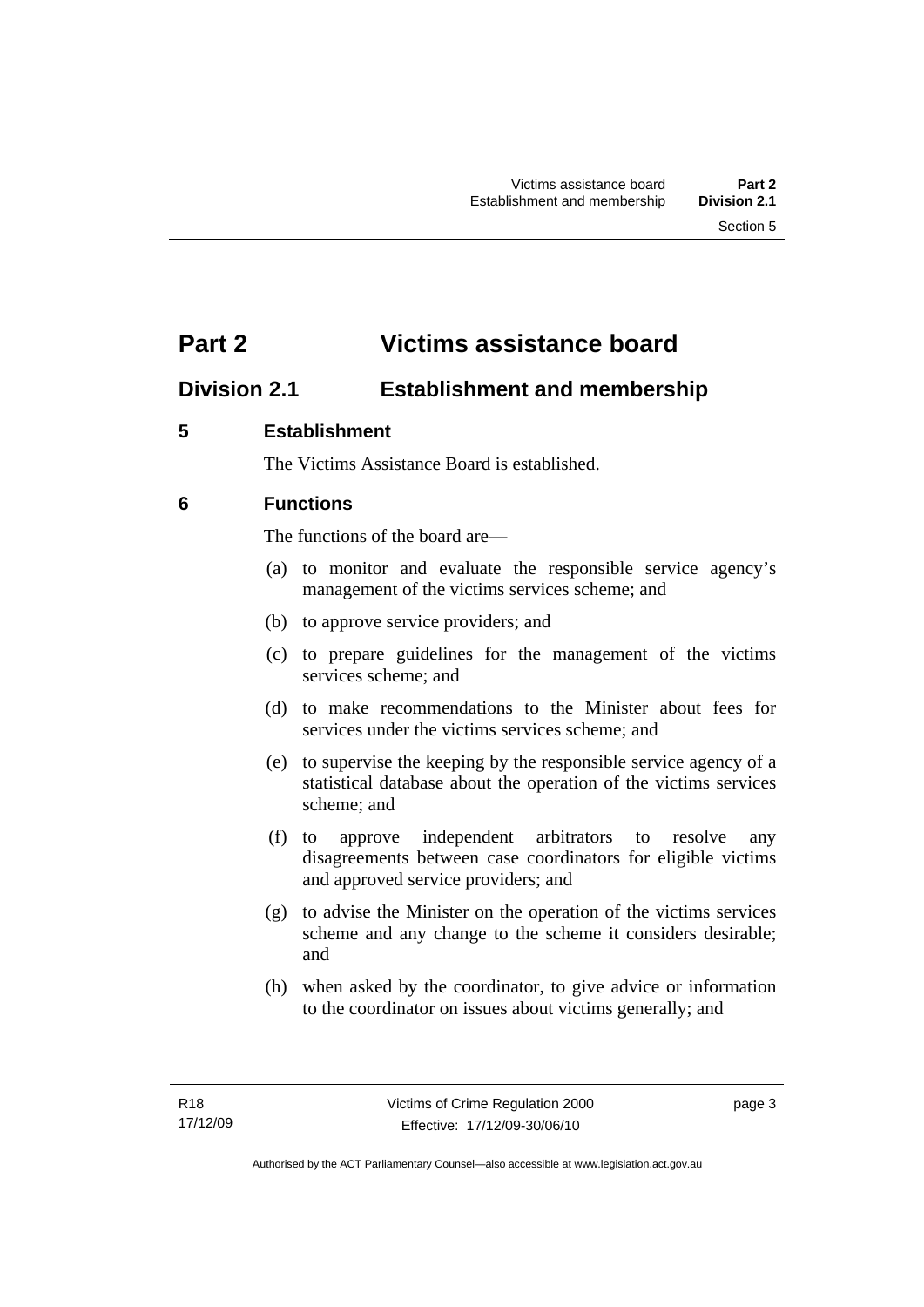(i) to exercise any other function given to the board under the Act or any other Territory law.

### <span id="page-9-0"></span>**7 Membership of board**

- (1) The board consists of—
	- (a) the coordinator; and
	- (b) the appointed members.
- (2) The appointed members are to be appointed by the Minister.
	- *Note 1* For the making of appointments (including acting appointments), see the Legislation Act, pt 19.3.
	- *Note 2* Certain Ministerial appointments require consultation with an Assembly committee and are disallowable (see Legislation Act, div 19.3.3).

## **8 Appointed members of board**

- (1) The Minister must appoint as members—
	- (a) a representative of each of the following:
		- (i) the DPP (the *DPP member*);
		- (ii) the Australian Federal Police (the *AFP member*);
		- (iii) ACT courts (the *courts member*);
		- (iv) the administrative unit allocated responsibility for the administration of justice (the *justice member*);
		- (v) the administrative unit allocated responsibility for the administration of community support services (the *community support member*);
		- (vi) the administrative unit allocated responsibility for the administration of youth policy and services (the *youth policy and services member*); and
	- (b) a person who, in the Minister's opinion, represents the interests of the indigenous communities (the *indigenous member*); and

R18 17/12/09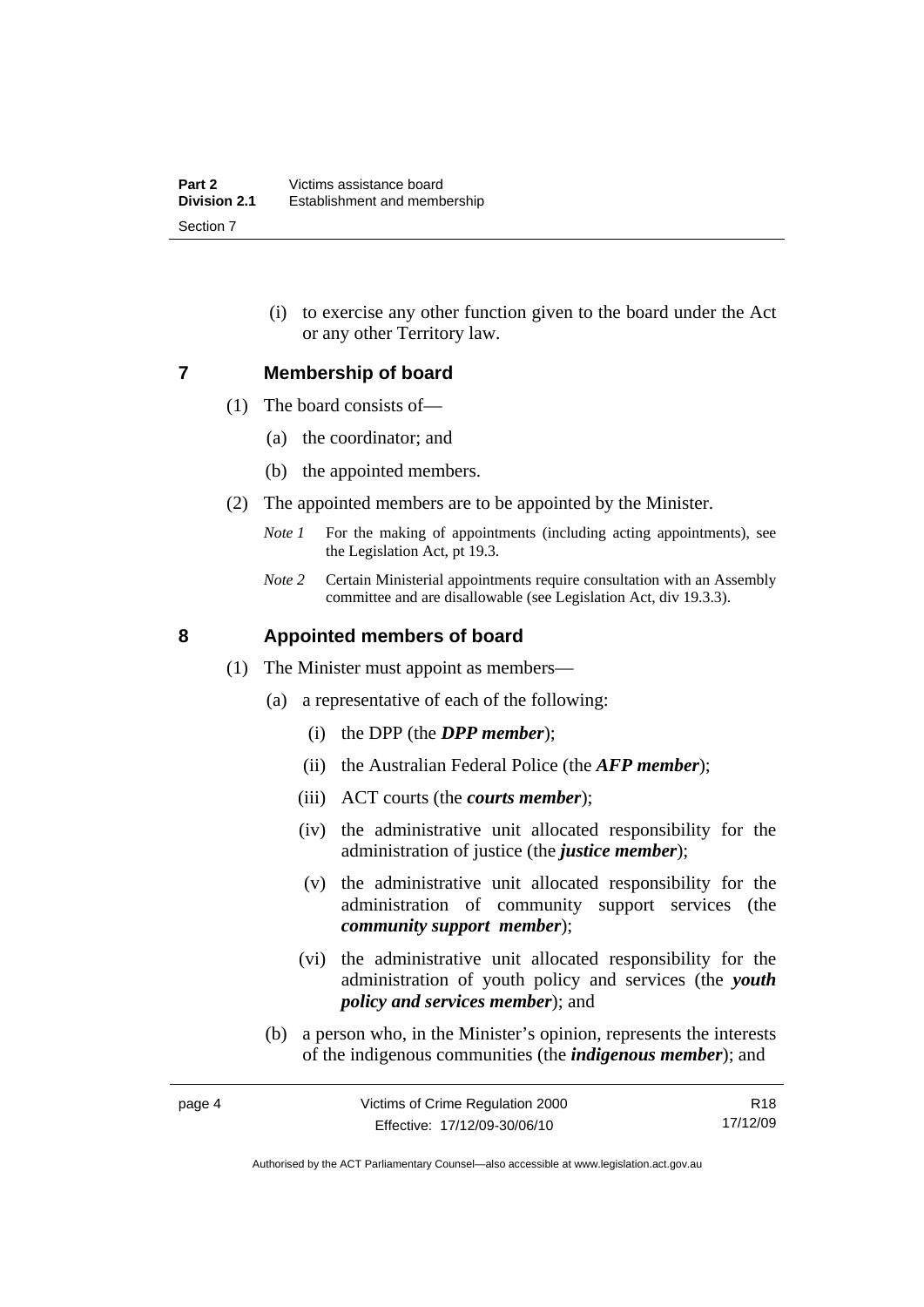Section 8

- (c) a person who, in the Minister's opinion, represents the interests of other persons of non-English speaking background (the
- (d) a person who is a lawyer (the *legal profession member*); and

*migrant member*); and

- (e) a person who, in the Minister's opinion, represents the interests of health professions (other than a doctor or dentist) (the *health professions member*); and
- (f) a person who, in the Minister's opinion, represents the interests of victims services groups (the *victims groups member*); and
- (g) a psychiatrist or psychologist who, in the Minister's opinion, has experience in dealing with victims (the *psychiatrist/psychologist member*).
- (2) The courts member must be the registrar or a deputy registrar of the Supreme Court or the Magistrates Court.
- (3) A member must be employed, practise, or live, in the ACT.
- (4) The Minister must not appoint a public servant as a member mentioned in subsection  $(1)$  (b) to  $(g)$ .
	- *Note 1* For the making of appointments (including acting appointments), see the Legislation Act, pt 19.3.
	- *Note 2* In particular, an appointment may be made by naming a person or nominating the occupant of a position (see Legislation Act, s 207).
	- *Note 3* Certain Ministerial appointments require consultation with an Assembly committee and are disallowable (see Legislation Act, div 19.3.3).
	- *Note 4* A person may be reappointed to a position if the person is eligible to be appointed to the position (see Legislation Act, s 208 and dict, pt 1, def *appoint*).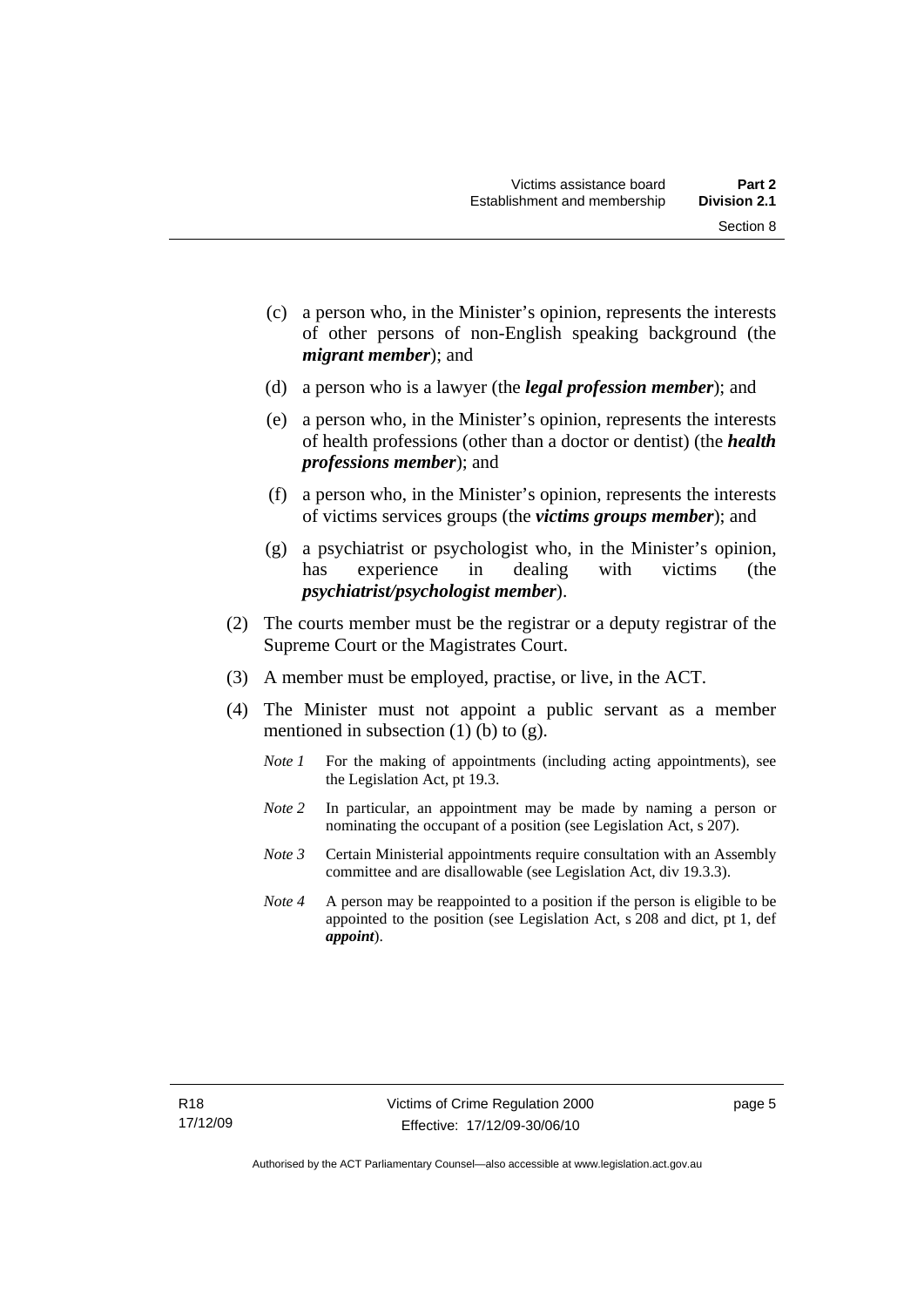## <span id="page-11-0"></span>**9 Conditions of appointment generally**

- (1) An appointed member holds the position on a part-time basis.
- (2) An appointed member holds the position on the conditions not provided by this regulation or another territory law that are decided by the Minister.

## **10 Chairperson and deputy chairperson**

- (1) The members of the board must, whenever necessary, elect—
	- (a) an appointed member to be chairperson; and
	- (b) another appointed member to be deputy chairperson.
- (2) The board must tell the Minister of the election of a member as chairperson or deputy chairperson.

## **11 Duration of appointment**

- (1) An appointed member must not be appointed for longer than 2 years.
- (2) The Minister must end the appointment of—
	- (a) the DPP member, the AFP member, the courts member, the justice member, the community support member or the youth policy and services member if the Minister is satisfied that the member is no longer the representative of the relevant entity mentioned in section 8 (1) (a) (Appointed members of board); or
	- (b) the indigenous member, the migrant member, the health professions member or the victims groups member if the Minister is satisfied that the member no longer represents the interests of the relevant communities, professions or groups mentioned in section  $8(1)$  (b), (c), (e) or (f); or
	- (c) any member if the member ceases to be eligible for appointment.

R18 17/12/09

Authorised by the ACT Parliamentary Counsel—also accessible at www.legislation.act.gov.au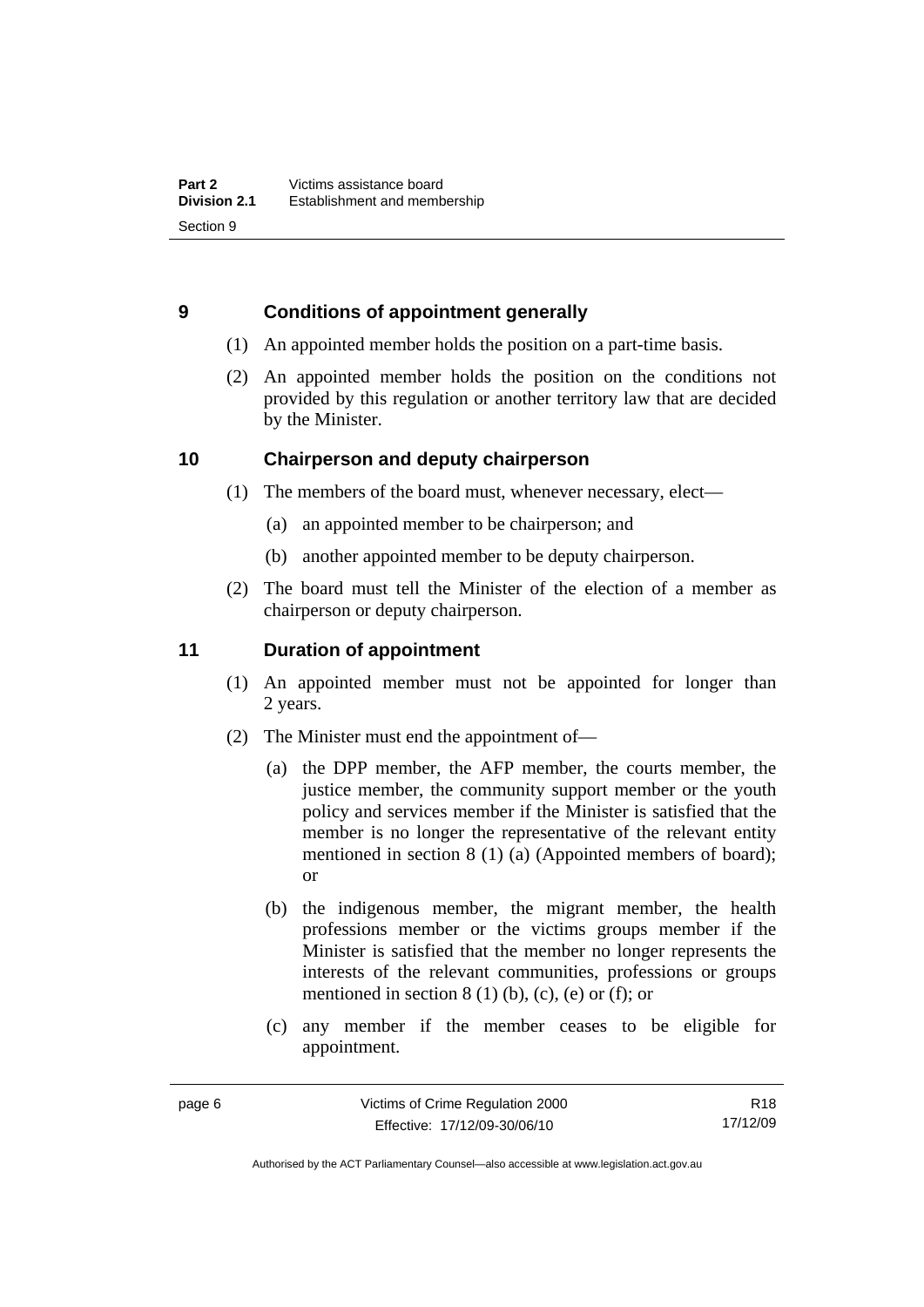- <span id="page-12-0"></span> (3) The Minister may end the appointment of an appointed member—
	- (a) for misbehaviour or physical or mental incapacity; or
	- (b) if the member becomes bankrupt or personally insolvent; or
	- (c) if the member is absent for 3 consecutive meetings; or
	- (d) if the member is convicted of an indictable offence; or
	- (e) if the member fails to comply with section 15 (Disclosure of interests) without reasonable excuse.
	- *Note* A person's appointment also ends if the person resigns (see Legislation Act, s 210).

## **Division 2.2 Proceedings of board**

## **13 Time and place of meetings**

- (1) Meetings of the board are to be held at the times and places it decides.
- (2) However, the board must meet at least once every 3 months.
- (3) The chairperson—
	- (a) may at any time call a meeting of the board; and
	- (b) must call a meeting if asked by the Minister or at least 6 members.

## **14 Procedures governing conduct of meetings**

- (1) The chairperson presides at all meetings at which the chairperson is present.
- (2) If the chairperson is absent, the deputy chairperson presides.
- (3) If the chairperson and deputy chairperson are both absent, the member chosen by the members present presides.
- (4) The board may decide the procedure to be followed for a meeting.

page 7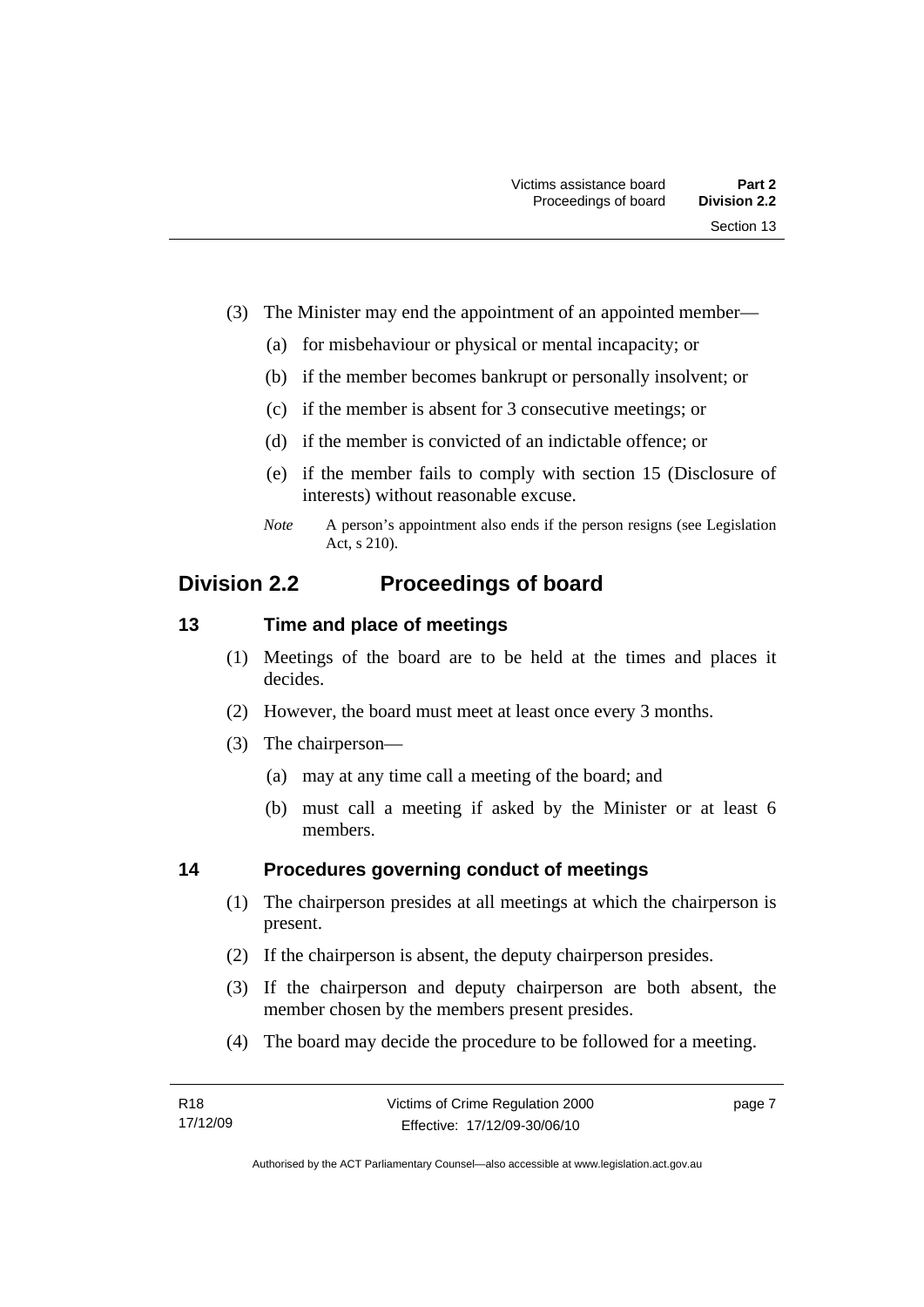- <span id="page-13-0"></span> (5) At a meeting of the board—
	- (a) 6 members form a quorum; and
	- (b) each member (other than the coordinator) has a vote on each question to be decided; and
	- (c) a question is to be decided by a majority of the votes of the members present and voting but, if the votes are equal, the member presiding has a casting vote.
- (6) The board must keep minutes of its meetings.

### **15 Disclosure of interests**

- (1) This section applies to a member of the board if—
	- (a) the member has a direct or indirect financial interest in an issue being considered, or about to be considered, by the board; and
	- (b) the interest could conflict with the proper exercise of the member's functions in relation to the board's consideration of the issue.
- (2) As soon as practicable after the relevant facts come to the member's knowledge, the member must disclose the nature of the interest to a meeting of the board.
- (3) The disclosure must be recorded in the board's minutes and, unless the board otherwise decides, the member must not—
	- (a) be present when the board considers the issue; or
	- (b) take part in a decision of the board on the issue.
- (4) Any other member who also has a direct or indirect financial interest in the issue must not—
	- (a) be present when the board is considering its decision under subsection (3); or
	- (b) take part in making the decision.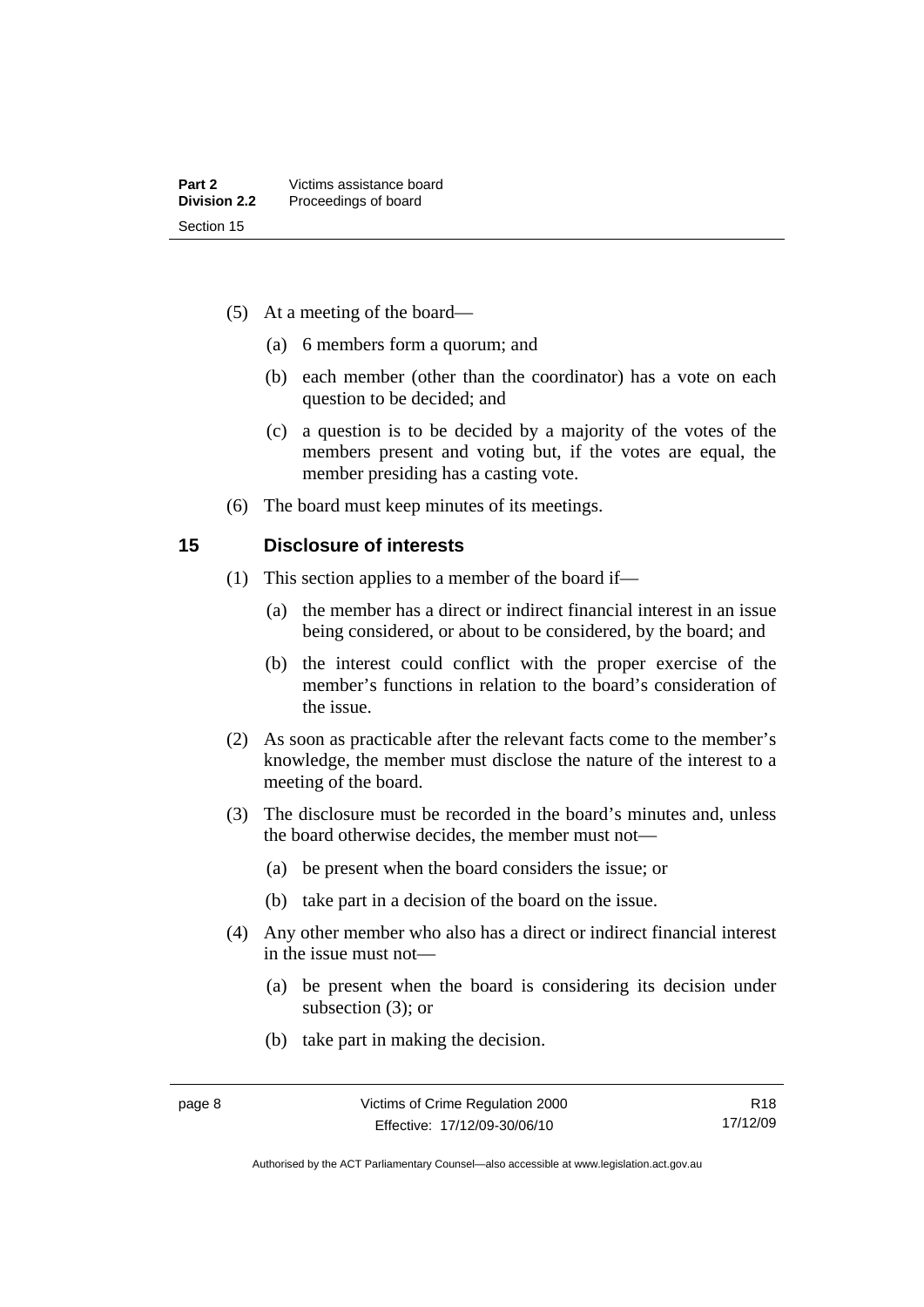## <span id="page-14-0"></span>**16 Staff of the board**

The staff of the board are to be employed under the *Public Sector Management Act 1994*.

## **17 Guidelines**

The board may make guidelines about—

- (a) the way a victim is assessed for eligibility to use the victims services scheme; and
- (b) the employment or engagement of people who will have contact with eligible victims; and
- (c) the preparation, content and implementation of care plans; and
- (d) the eligibility of entities to be approved as service providers; and
- (e) the referral of victims to approved service providers or other entities dealing with victims of crime; and
- (f) the establishment and operation of volunteer programs; and
- (g) the internal review of decisions made by the responsible service agency; and
- (h) the holding of indemnity insurance by approved service providers; and
- (i) other matters necessary or convenient to be decided with respect to the victims services scheme.

## **18 Independent arbitrators**

- (1) The board may approve independent arbitrators for this regulation.
- (2) A person is eligible to be approved as an independent arbitrator only if the person is an approved service provider.
- (3) The board must keep a list of approved independent arbitrators.

page 9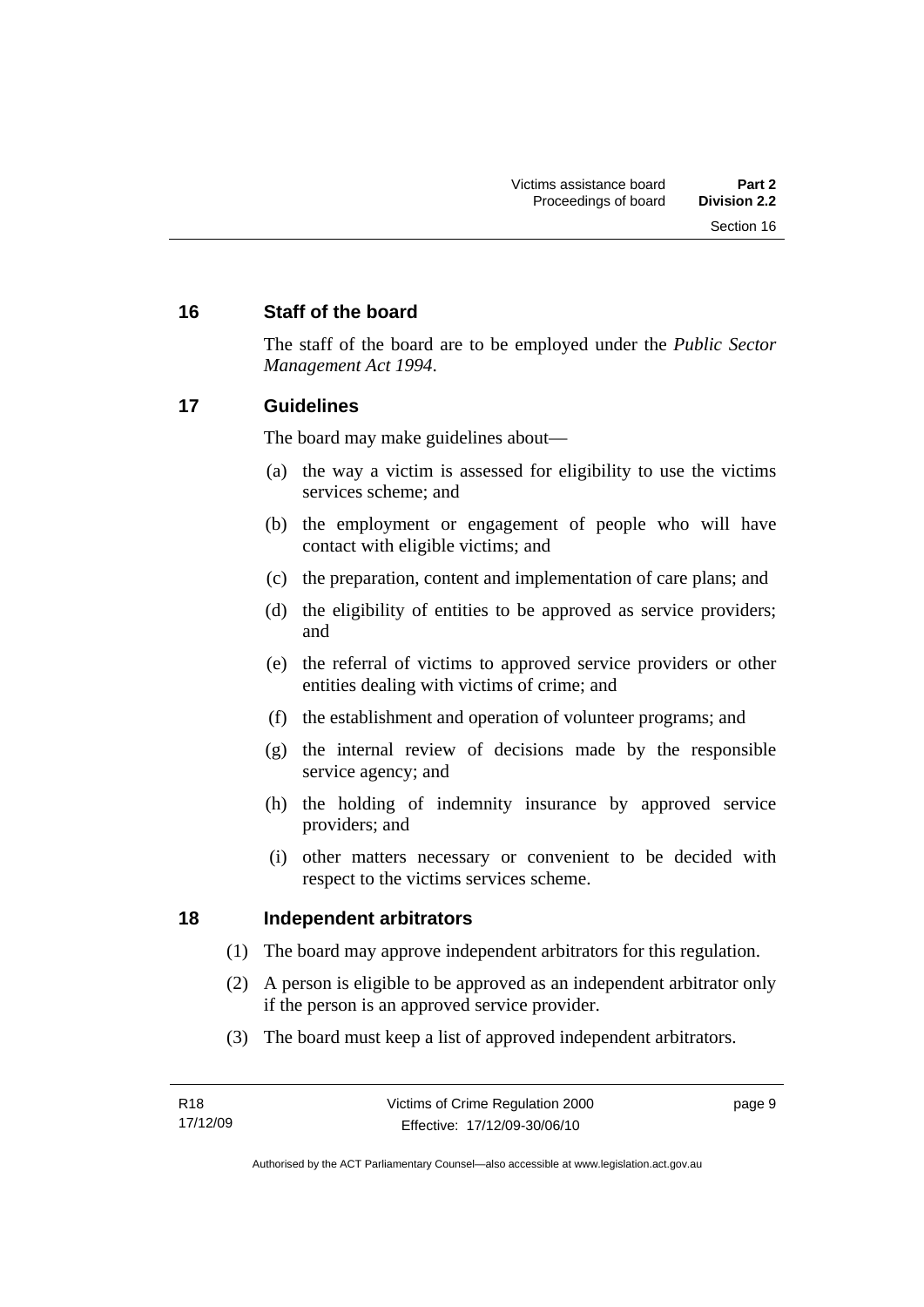| Part 2              | Victims assistance board |
|---------------------|--------------------------|
| <b>Division 2.2</b> | Proceedings of board     |
| Section 18          |                          |

- (4) The board must keep the list open for inspection (without charge) by an eligible victim.
- (5) If asked by an eligible victim, the board must give a copy of the list (without charge) to the victim.

page 10 Victims of Crime Regulation 2000 Effective: 17/12/09-30/06/10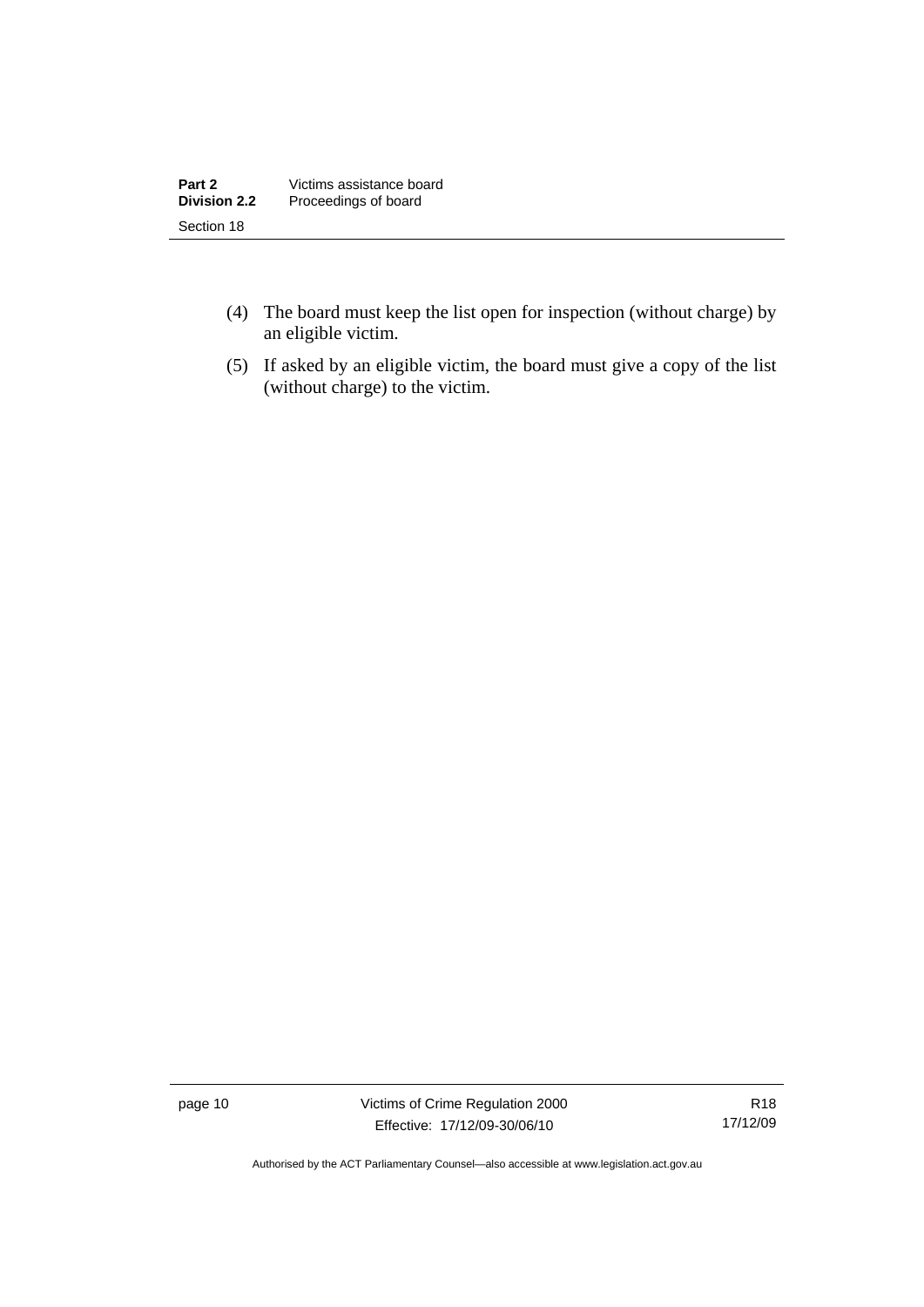## <span id="page-16-0"></span>**Part 3 Victims services scheme**

## **Division 3.1 The victims services scheme**

## **19 Victims services scheme**

A victims services scheme is established.

## **20 Objects of the victims services scheme**

The objects of the victims services scheme are—

- (a) to provide assistance to victims of crime that will—
	- (i) promote their recovery from the harm suffered because of crime; and
	- (ii) allow them to take part in the social, economic and cultural life of their community; and
- (b) to provide the assistance to victims of crime using a multidisciplinary approach; and
- (c) to provide the assistance to victims of crime in ways that are—
	- (i) timely; and
	- (ii) accessible; and
	- (iii) solution-focused; and
	- (iv) professional; and
	- (v) individualised; and
	- (vi) appropriate to the victim.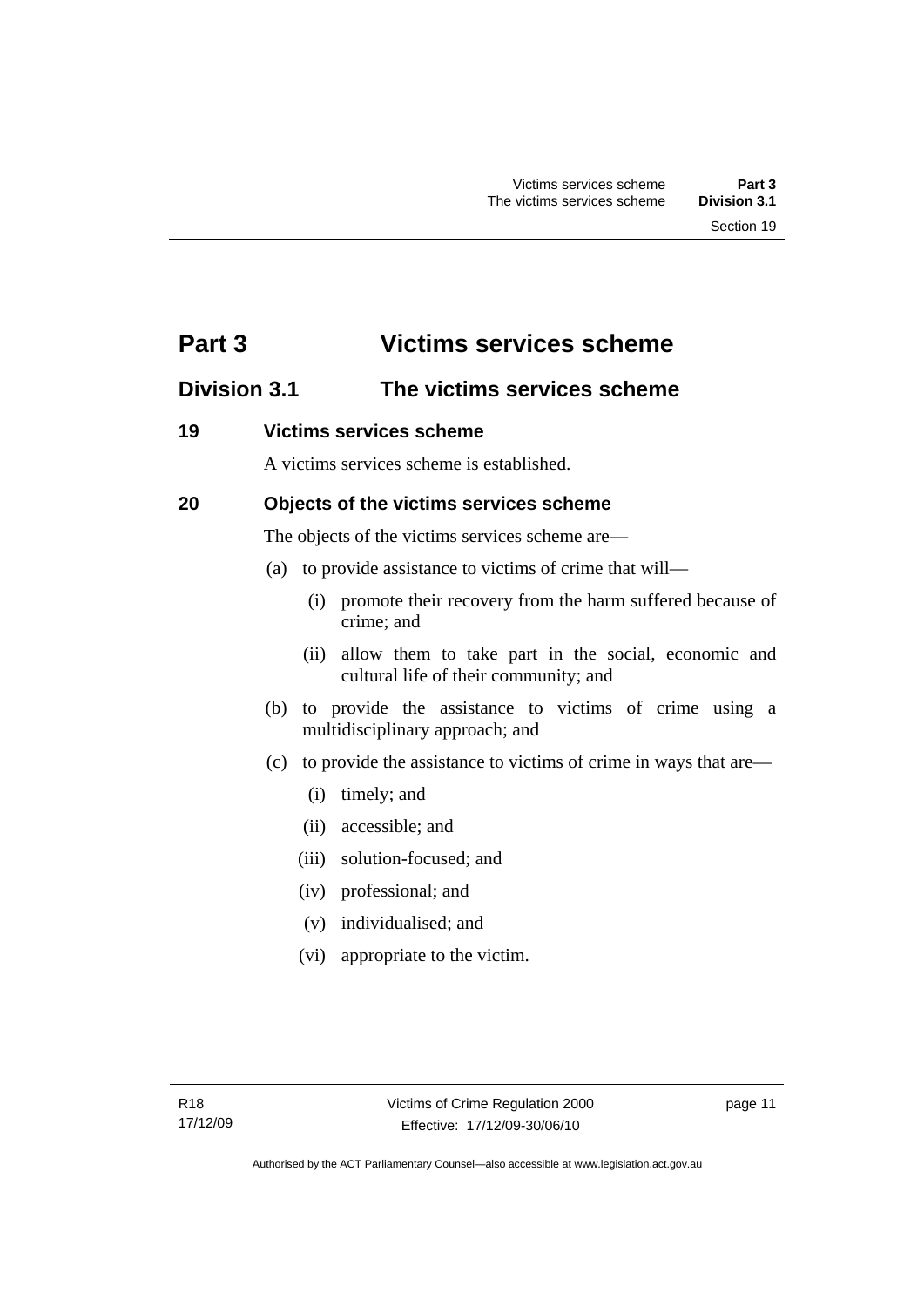## <span id="page-17-0"></span>**21 Responsible service agency**

For the Act, section 19 (2) (a), the chief executive is nominated as the service agency responsible for the management of the victims services scheme.

## **22 Responsible service agency—functions**

The functions of the responsible service agency are—

- (a) to decide the eligibility of people for the different levels of services under the victims services scheme; and
- (b) to provide, or arrange for the provision of, professional services for victims in accordance with this regulation and the guidelines made under section 17 (Guidelines); and
- (c) as appropriate, to refer victims to other entities who provide other assistance and support to victims; and
- (d) to keep records about victims for which services are provided; and
- (e) to train and supervise people engaged by it to provide services; and
- (f) to report to the board on the services it provides and the provision of services it arranges; and
- (g) to evaluate the day-to-day operation of the victims services scheme; and
- (h) to establish a victims support network in consultation with community organisations and other entities that deal with victims; and
- (i) to provide a telephone contact for people seeking information about, or services under, the victims services scheme; and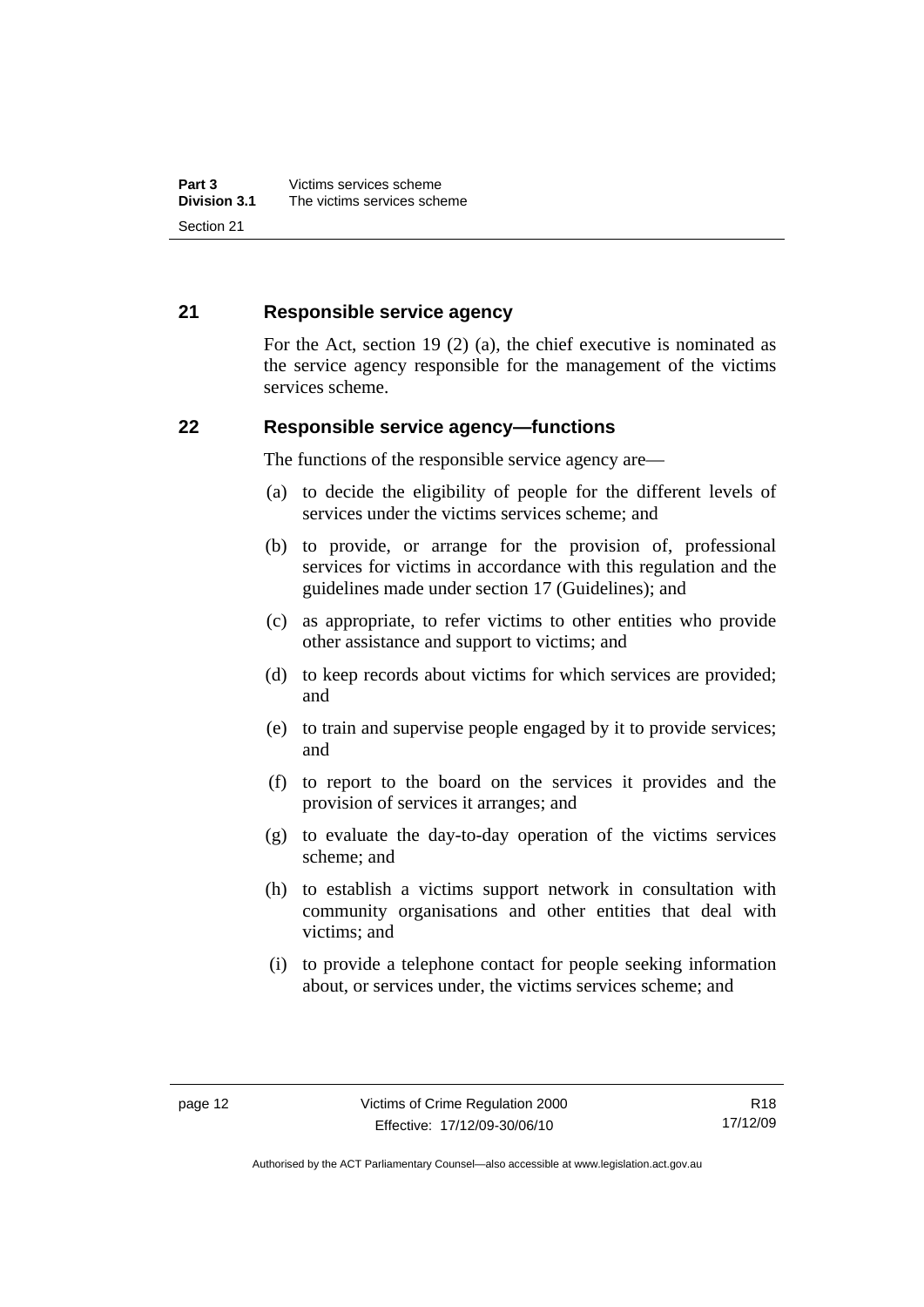- <span id="page-18-0"></span> (j) to develop and maintain a volunteer program to provide practical assistance and support to victims and to train and supervise volunteers for the program; and
- (k) to provide victims with information about the criminal justice system, the operation of the victims services scheme and complaint procedures; and
- (l) to keep financial records of its operations under the victims services scheme.

## **23 Responsible service agency—obligations**

- (1) The responsible service agency must comply with the guidelines made under section 17 (Guidelines) about the employment or engagement of people who will have contact with eligible victims.
- (2) Without limiting subsection (1), the responsible service agency must—
	- (a) be satisfied that a person who will have contact with eligible victims has—
		- (i) qualifications or experience in working with victims and with people from a diversity of ethnic and cultural backgrounds; and
		- (ii) experience or knowledge of working in a multidisciplinary team environment; and
	- (b) assess and evaluate the victims services it provides; and
	- (c) encourage the people it engages or employs to provide those services to undertake continuing education in the provision of services to victims; and
	- (d) take steps to ensure the people engaged or employed by it are familiar with the *Human Rights Commission Act 2005*.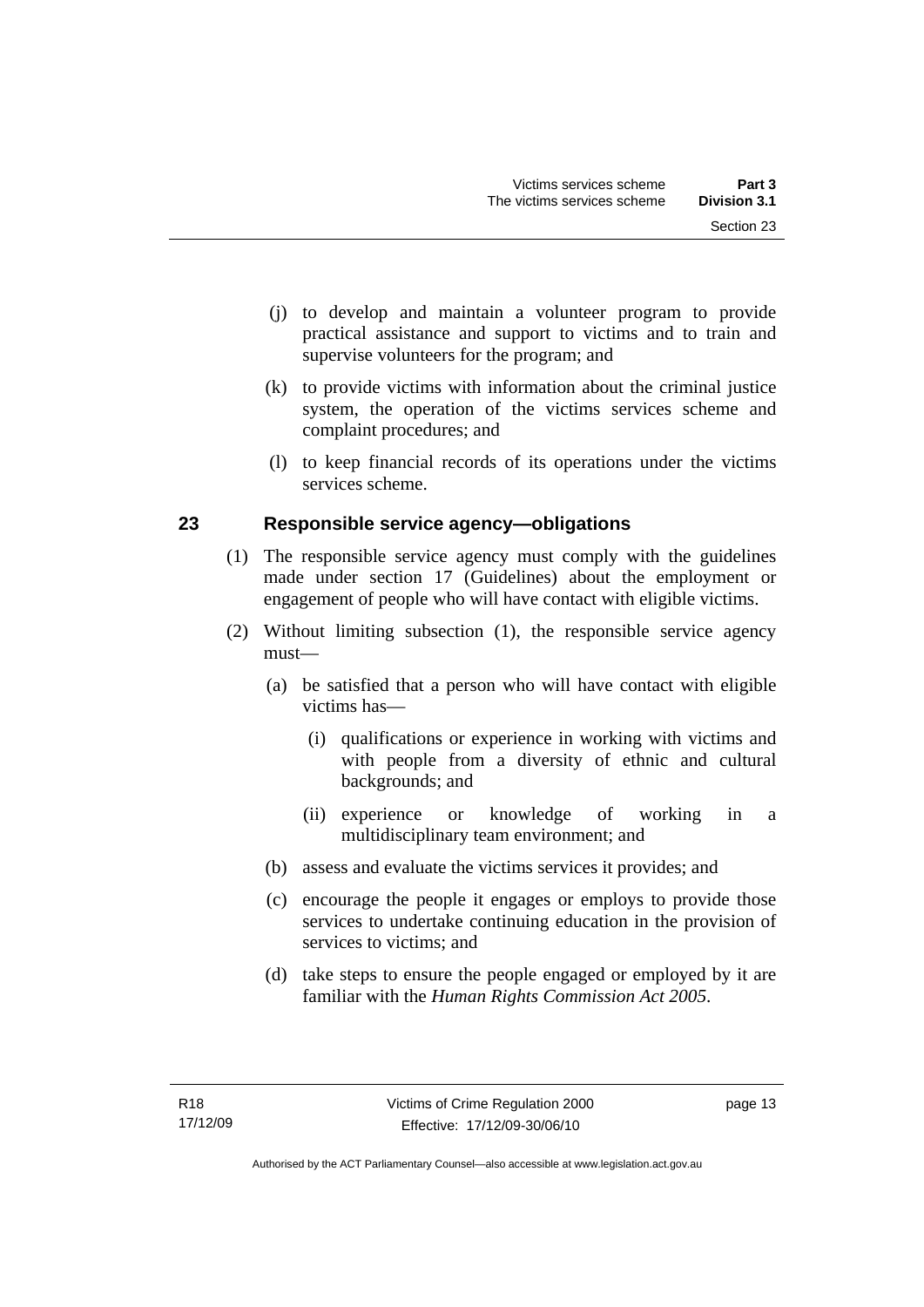<span id="page-19-0"></span> (3) The responsible service agency must take reasonable steps to ensure that a person employed or engaged by it who has been convicted of a serious crime does not have contact with an eligible victim.

## **24 Eligible victims under the victims services scheme**

- (1) An eligible victim may use the victims services scheme.
- (2) An *eligible victim* is a victim other than a victim—
	- (a) who suffers harm caused by, or arising out of the use of, a motor vehicle; or
	- (b) who suffers harm (directly or indirectly) as a result of committing an offence.
- (3) In deciding whether a person is an eligible victim, the responsible service agency may—
	- (a) have regard to statements made by or on behalf of the person; and
	- (b) ask the chief police officer, the DPP or the registrar of the Supreme Court or the Magistrates Court for information about whether or not the person is a suspect or has been convicted or found guilty of an offence arising from the circumstances in which the person suffered harm.
- (4) The chief police officer, the DPP and the registrar of the Supreme Court or the Magistrates Court may give the responsible service agency information of the kind mentioned in subsection (3) (b).
- (5) In this section:

*motor vehicle*—see the *Road Transport (General) Act 1999*, dictionary.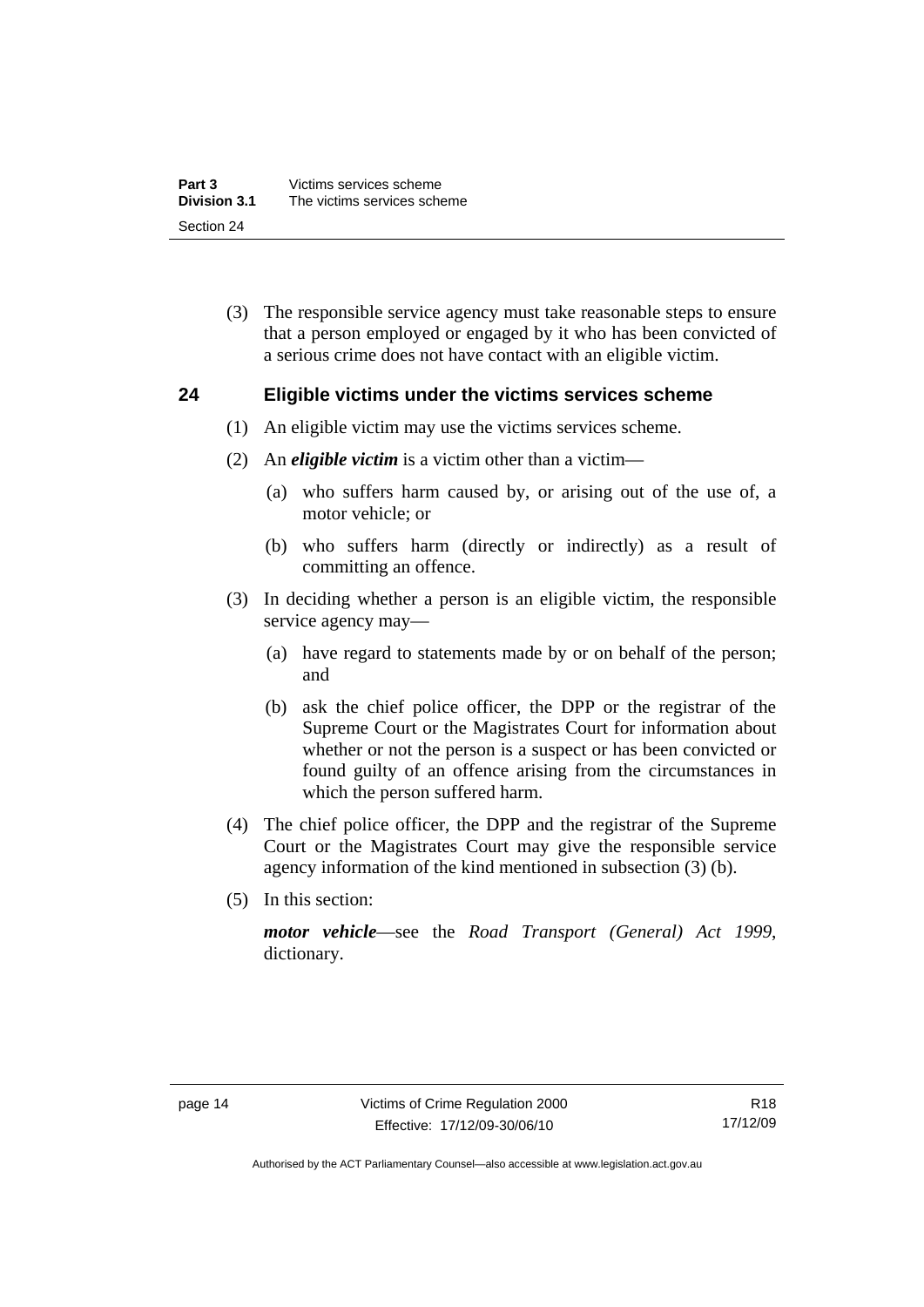## <span id="page-20-0"></span>**Division 3.2 Notification and review of eligibility decisions**

## **25 Definitions—div 3.2**

In this division:

*affected person* means a person the responsible service agency decides is not eligible for the victims services scheme.

*internally reviewable decision* means a decision of the responsible service agency that a person is not eligible for the victims services scheme.

*internal reviewer—*see section 26A.

*internal reviewer's decision* means a decision of an internal reviewer in relation to an internally reviewable decision.

*internal review notice*—see the *ACT Civil and Administrative Tribunal Act 2008*, section 67B (1).

*reviewable decision* means a decision of the committee in relation to an internal reviewer's decision.

## **25A Internal review notices—responsible service agency**

If the responsible service agency makes an internally reviewable decision, the agency must give an internal review notice only to the affected person.

*Note* The requirements for internal review notices are prescribed under the *ACT Civil and Administrative Tribunal Act 2008*.

## **26 Applications to responsible service agency for internal review**

 (1) The affected person may apply to the responsible service agency for review of the internally reviewable decision.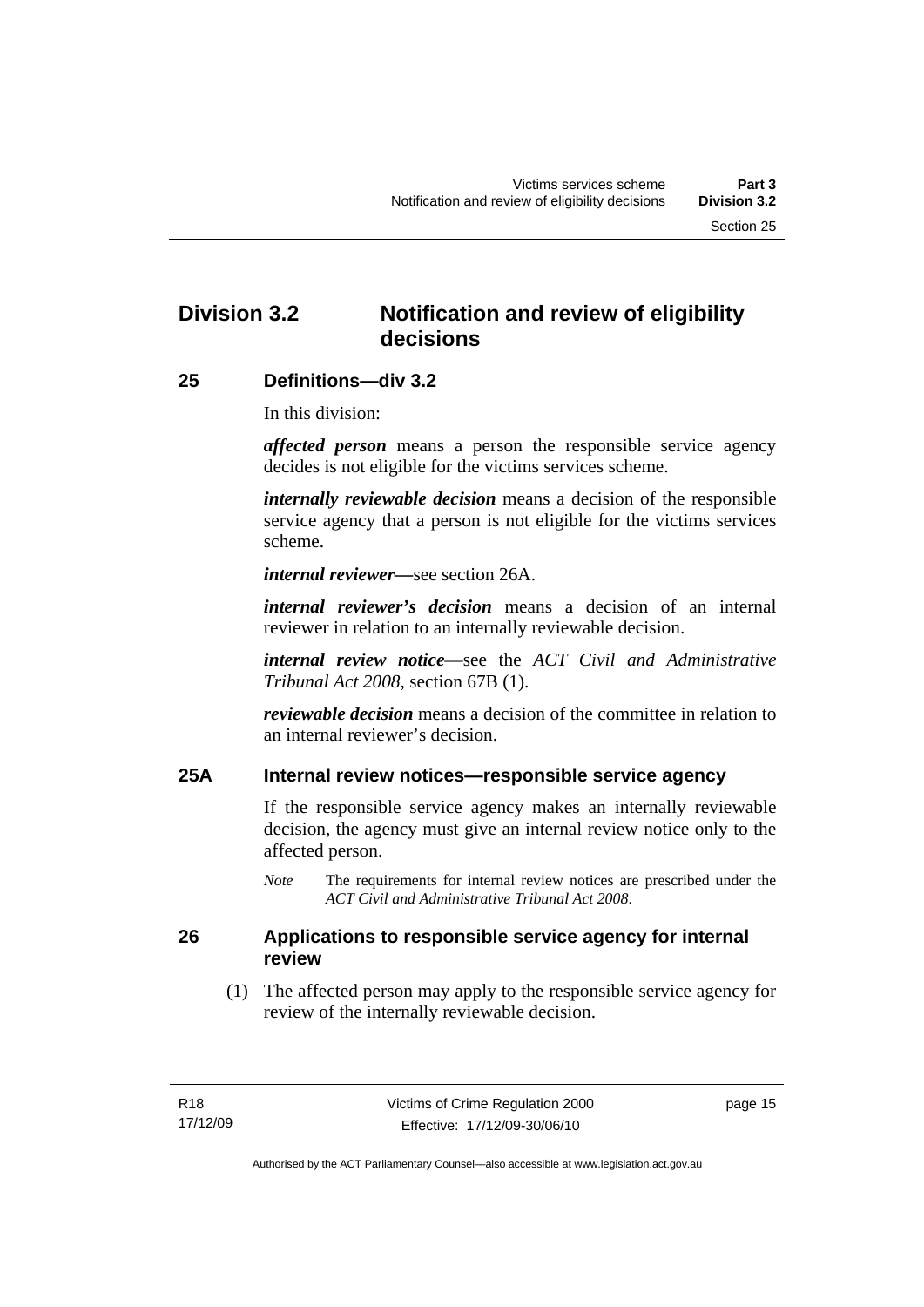- <span id="page-21-0"></span> (2) The application must—
	- (a) be in writing; and
	- (b) state the applicant's name and address; and
	- (c) set out the applicant's reasons for making the application.
	- *Note* If a form is approved under s 51 for the application, the form must be used.
- (3) The application must be given to the responsible service agency within—
	- (a) 28 days after the day the applicant is given the internal review notice by the responsible service agency; or
	- (b) any longer period allowed by the responsible service agency before or after the end of the 28-day period.

## **26A Internal reviewer**

The responsible service agency must arrange for a person (the *internal reviewer*) who did not make the internally reviewable decision to review the decision.

## **27 Review by internal reviewer**

- (1) The internal reviewer for an internally reviewable decision must review the decision.
- (2) The review must happen within 28 days (the *28-day period*) after the day the responsible service agency receives the application for review of the internally reviewable decision.
- (3) The internal reviewer must—
	- (a) confirm the decision; or
	- (b) vary the decision; or
	- (c) set aside the decision and substitute the reviewer's own decision.

R18 17/12/09

Authorised by the ACT Parliamentary Counsel—also accessible at www.legislation.act.gov.au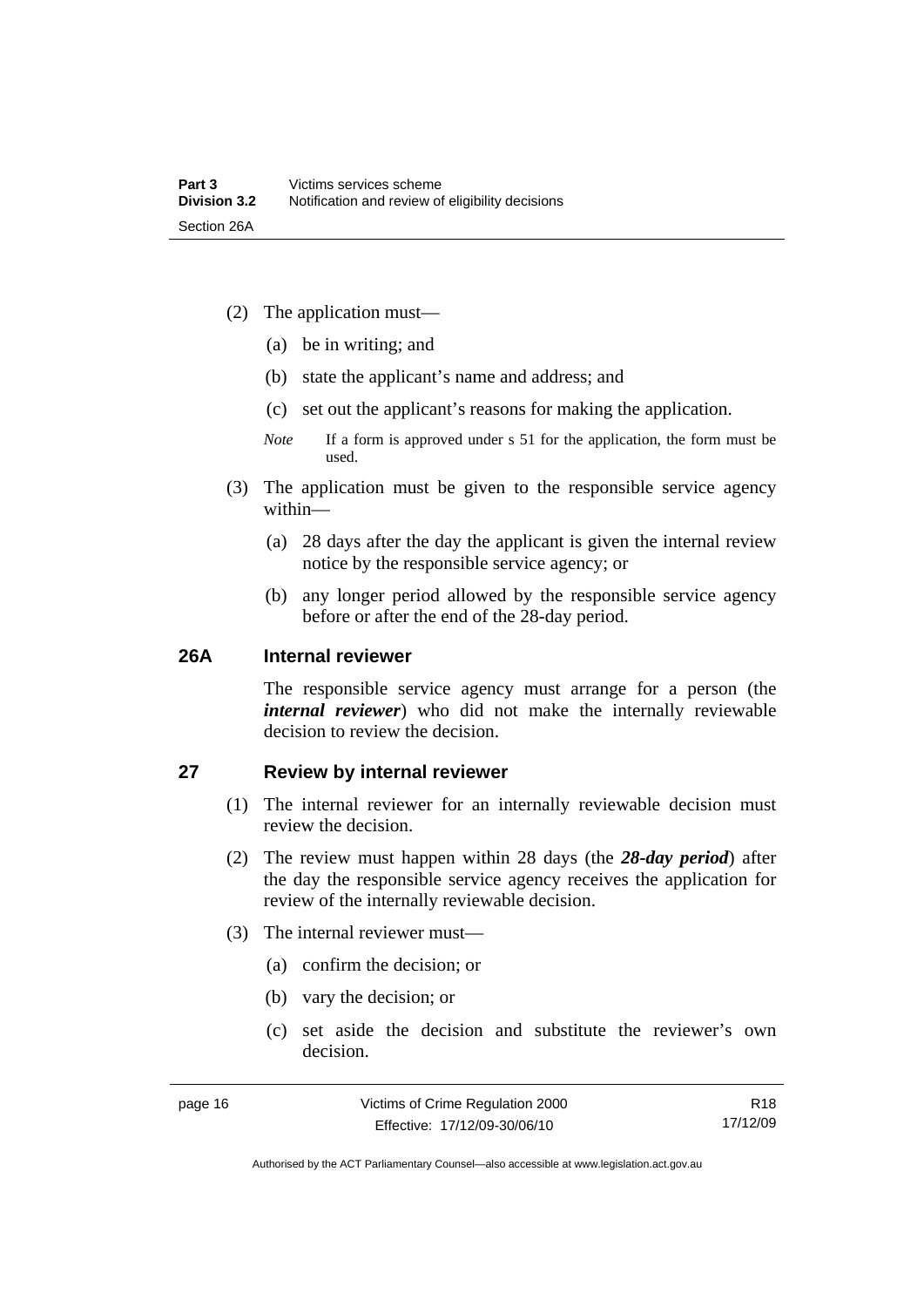<span id="page-22-0"></span> (4) If the decision is not varied or set aside within the 28-day period, the decision is taken to have been confirmed by the internal reviewer.

## **27A Internal review notices—internal reviewer**

If an internal reviewer makes an internal reviewer's decision, the internal reviewer must give an internal review notice only to the affected person.

*Note* The requirements for internal review notices are prescribed under the *ACT Civil and Administrative Tribunal Act 2008*.

## **28 Eligibility Review Committee**

- (1) The Eligibility Review Committee is continued in existence.
- (2) The committee consists of the DPP member, the courts member and the legal profession member.

## **29 Applications to committee for internal review**

- (1) The affected person may apply to the committee for review of the internal reviewer's decision.
- (2) The application must—
	- (a) be in writing; and
	- (b) state the applicant's name and address; and
	- (c) set out the applicant's reasons for making the application.
	- *Note* If a form is approved under s 51 for the application, the form must be used.
- (3) The application must be given to the committee within—
	- (a) 28 days after the day the applicant is given the internal review notice by the internal reviewer; or
	- (b) any longer period allowed by the committee before or after the end of the 28-day period.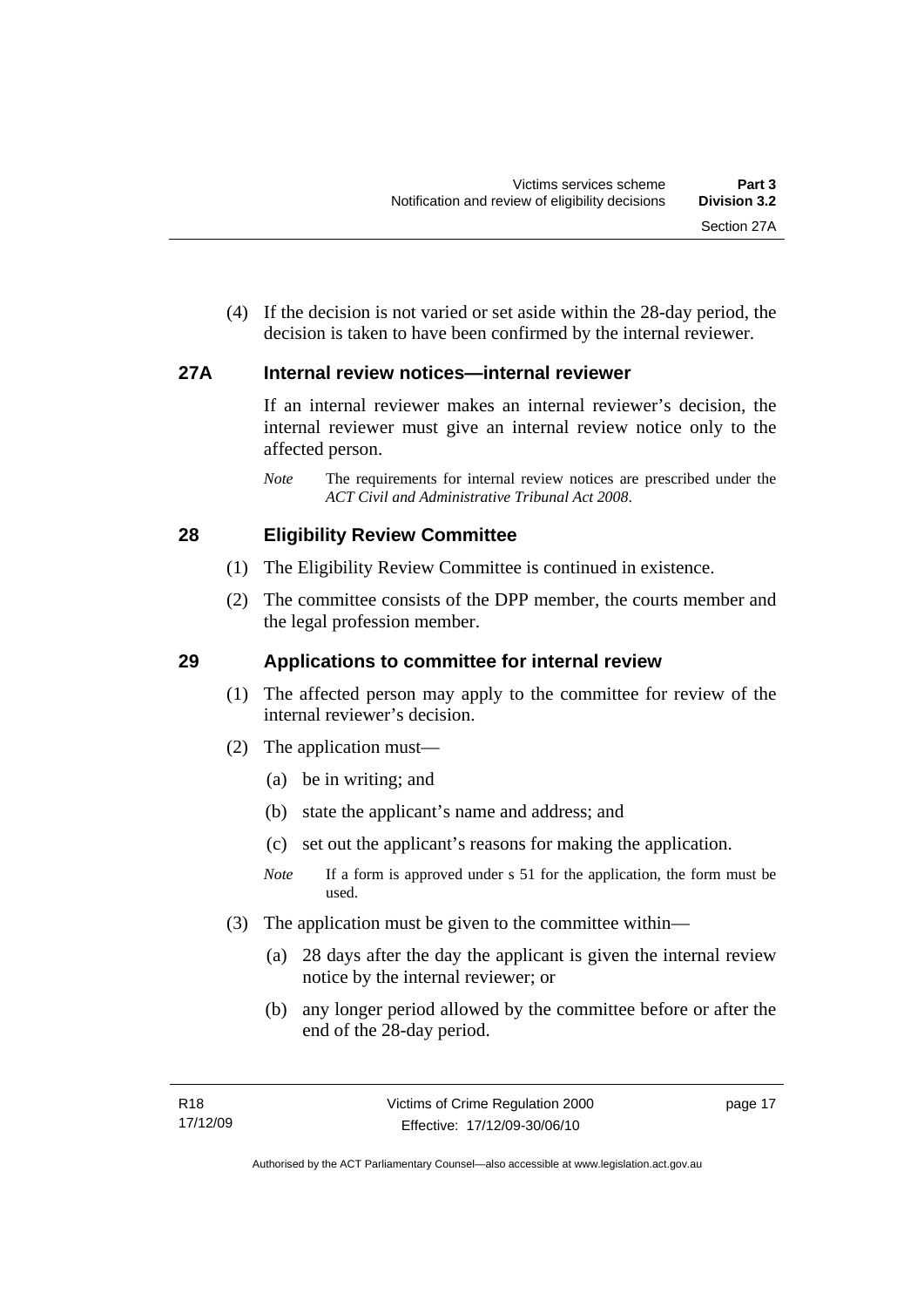## <span id="page-23-0"></span>**30 Review by committee**

- (1) The committee for an internal reviewer's decision must review the decision.
- (2) The review must happen within 28 days (the *28-day period*) after the day the committee receives the application for review of the internal reviewer's decision.
- (3) The committee must—
	- (a) confirm the decision; or
	- (b) vary the decision; or
	- (c) set aside the decision and substitute the committee's own decision.
- (4) If the decision is not varied or set aside within the 28-day period, the decision is taken to have been confirmed by the committee.

### **31 Reviewable decision notices**

If the committee makes a reviewable decision, the committee must give a reviewable decision notice only to the affected person.

*Note* The requirements for reviewable decision notices are prescribed under the *ACT Civil and Administrative Tribunal Act 2008*.

## **32 Applications to ACAT**

The affected person may apply to the ACAT for review of a reviewable decision.

*Note* If a form is approved under the *ACT Civil and Administrative Tribunal Act 2008* for the application, the form must be used.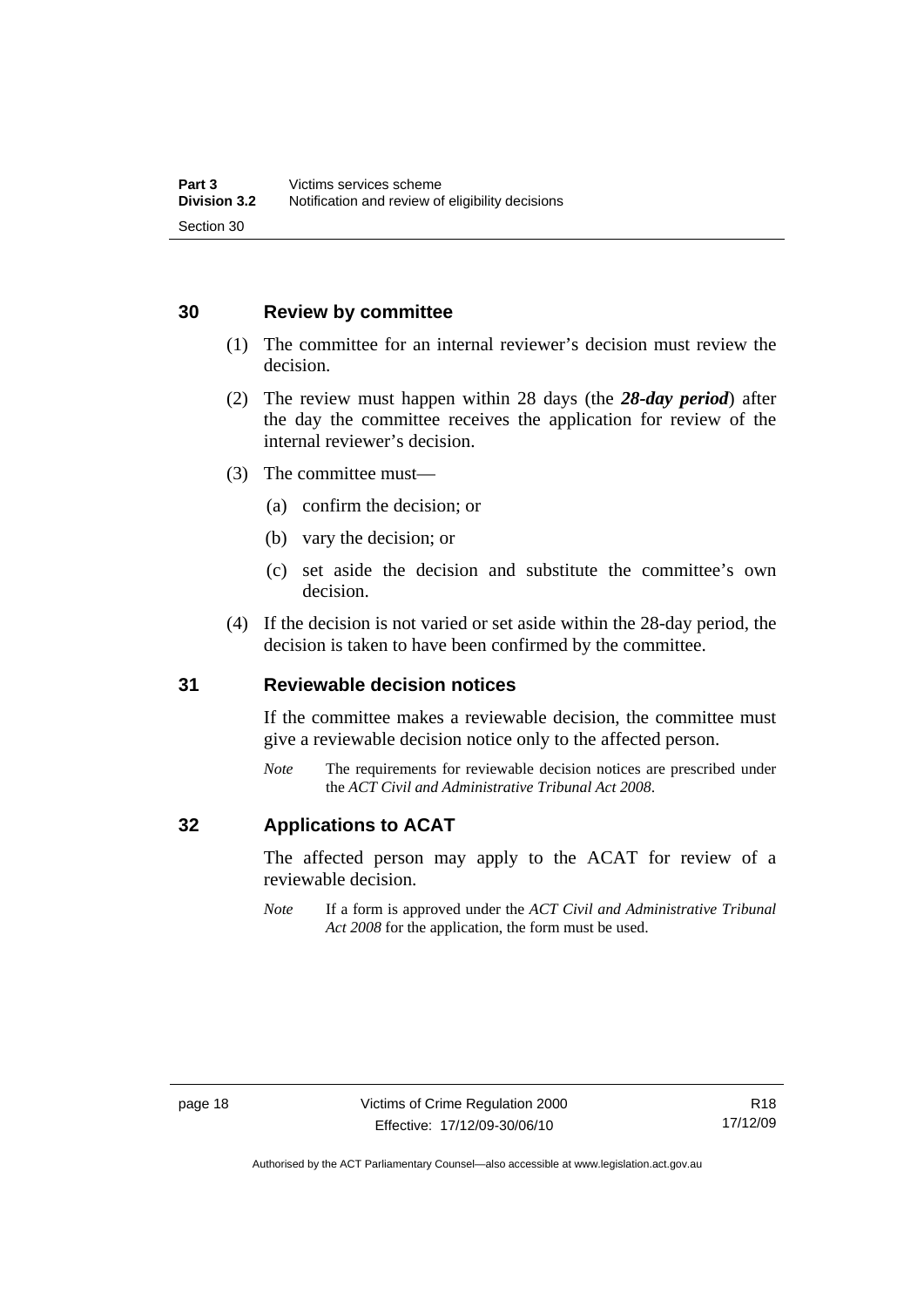## <span id="page-24-0"></span>**Division 3.3 Levels of service under the victims services scheme**

## **33 Level 1 service**

- (1) All eligible victims are entitled to receive level 1 service under the victims services scheme.
- (2) Level 1 service consists of not more than 2 contact hours.
- (3) The responsible service agency may, but is not required to, prepare a care plan for an eligible victim receiving level 1 service.

## **34 Level 2 service**

- (1) An eligible victim is entitled to receive level 2 service under the victims services scheme if the victim has completed level 1 service under the victims services scheme for the crime concerned and the victim—
	- (a) is a primary victim; or
	- (b) is a related victim; or
	- (c) would have been a related victim if the primary victim had died; or
	- (d) is a witness to a violent crime in circumstances in which it is probable that the witness would suffer harm.
- (2) Level 2 service consists of not more than 6 contact hours in addition to the level 1 service contact hours.
- (3) The responsible service agency must appoint a case coordinator to an eligible victim receiving level 2 service.
- (4) The case coordinator is responsible for managing the delivery of services to the eligible victim under this regulation.
- (5) The case coordinator must develop a care plan in consultation with the eligible victim.

page 19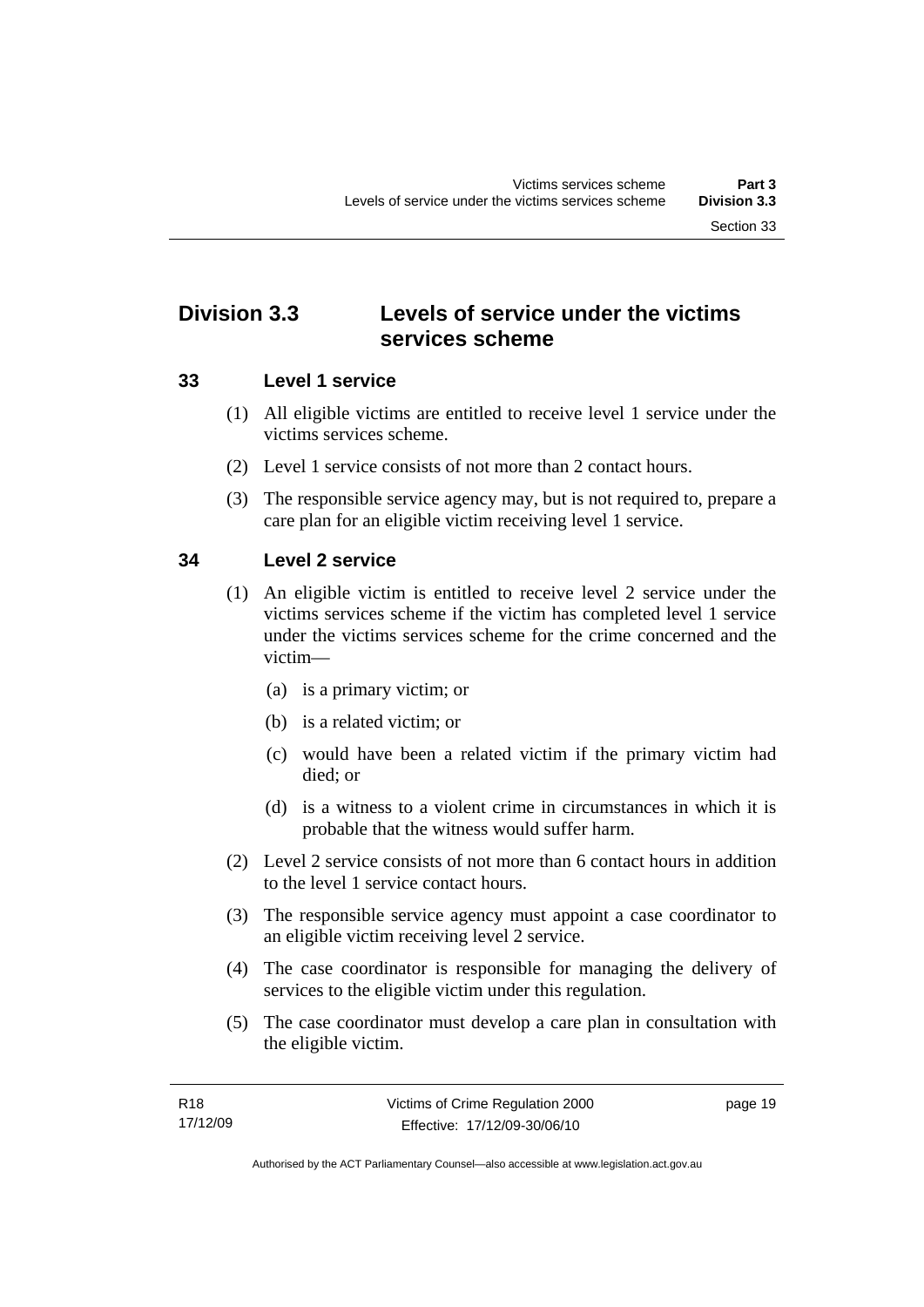- <span id="page-25-0"></span> (6) The care plan must state—
	- (a) the rehabilitation goals for the eligible victim; and
	- (b) the number of contact hours and particular services to be provided to the victim for achieving those goals
- (7) Level 2 service is to be given in accordance with the care plan.
- (8) After the level 2 service contact hours have been given in accordance with the care plan, the responsible service agency or approved service provider who provided the level 2 contact hours must prepare and give a closure report to the case coordinator.
- (9) The closure report must include particulars of the number of contact hours and the extent to which the rehabilitation goals of the care plan were achieved.
- (10) On receiving the closure report for the eligible victim, if the case coordinator decides that the eligible victim would not receive therapeutic benefit from receiving level 3 service, the case coordinator must carry out case closure in relation to the victim.
- (11) In this section:

*related victim*—see the *Victims of Crime (Financial Assistance) Act 1983*, section 16.

*violent crime*—see the *Victims of Crime (Financial Assistance) Act 1983*, section 3.

## **35 Level 3 service**

- (1) An eligible victim entitled to receive level 2 service is entitled to receive level 3 service under the victims services scheme if—
	- (a) the victim has completed level 2 service for the crime concerned in accordance with the care plan; and

Authorised by the ACT Parliamentary Counsel—also accessible at www.legislation.act.gov.au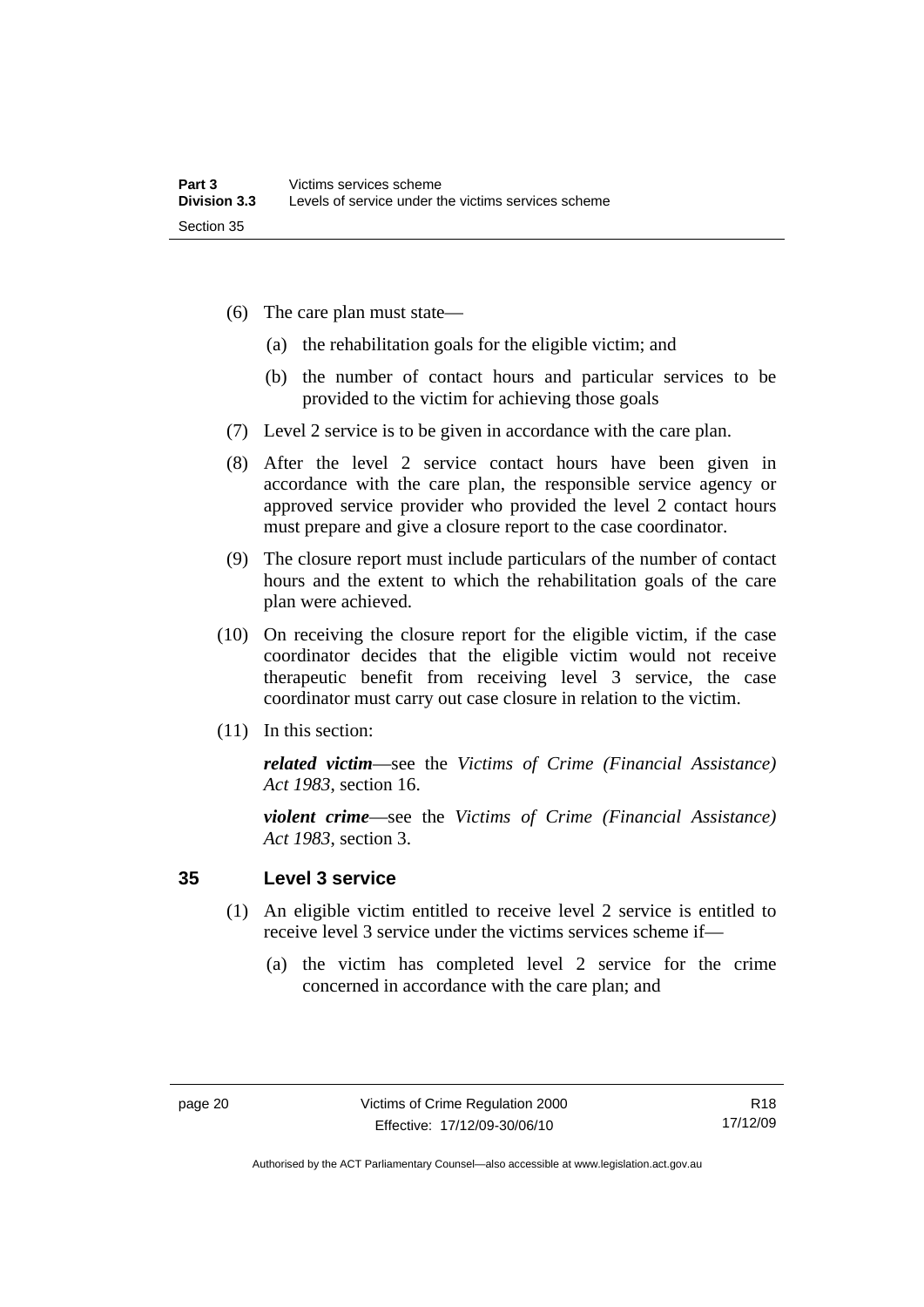- <span id="page-26-0"></span> (b) the victim's case coordinator has decided under section 34 (8) (Level 2 services) that the victim would receive therapeutic benefit from receiving level 3 service.
- (2) Level 3 service consists of not more than 12 contact hours in addition to the level 1 and level 2 contact hours.
- (3) The case coordinator must develop a revised care plan for level 3 service contact hours in consultation with the eligible victim.
- (4) The revised care plan must state—
	- (a) the rehabilitation goals for the eligible victim; and
	- (b) the number of contact hours and particular services to be provided to the victim for achieving the goals.
- (5) After the level 3 service contact hours have been given in accordance with the revised care plan, the responsible service agency, or the approved service provider who provided the level 3 service contact hours, must prepare and give a closure report to the case coordinator.
- (6) The closure report must include particulars of the number of contact hours and the extent to which the rehabilitation goals of the revised care plan were achieved.
- (7) Subject to section 36, on receiving the closure report for the eligible victim, the case coordinator must carry out case closure in relation to the victim.

## **36 Exceptional cases**

- (1) This section applies if the case coordinator for an eligible victim makes a written recommendation to the manager of the responsible service agency that—
	- (a) on information available to the case coordinator, further contact hours in addition to level 3 service contact hours would give substantial therapeutic benefit to the victim; and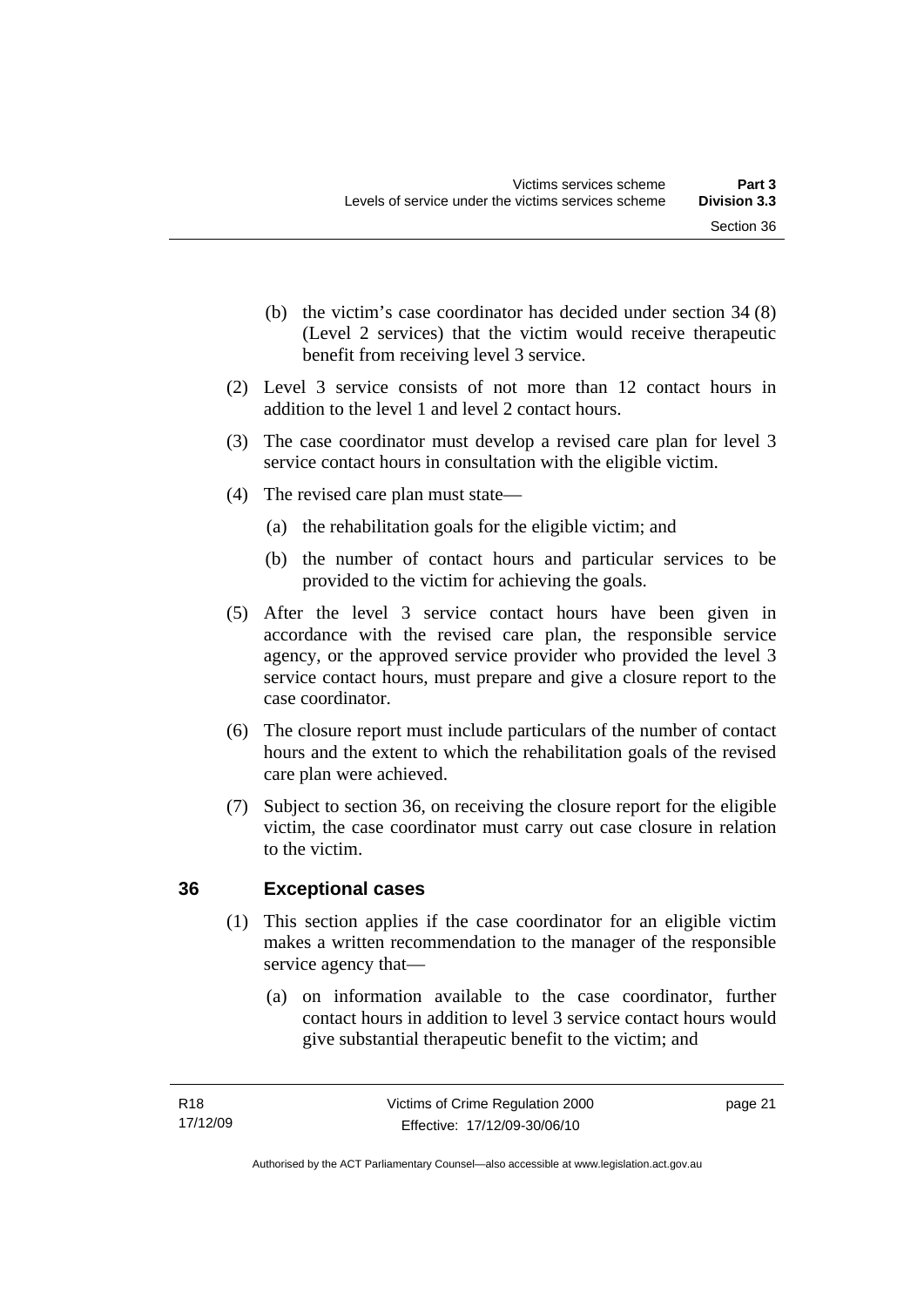- <span id="page-27-0"></span> (b) the further contact hours cannot be provided under a scheme or program other than the victims services scheme.
- (2) The manager of the responsible service agency may refer the recommendation to the chief executive.
- (3) If the responsible service agency refers the recommendation to the chief executive, the chief executive must consider it and, by written notice, tell the responsible service agency whether or not the recommendation, or a variation of it, is to be carried out.
- (4) If the chief executive tells the responsible service agency that the recommendation or a variation of it is to be carried out, the responsible service agency must arrange for the provision of the further contact hours in accordance with the notice.
- (5) After the further contact hours have been given, the responsible service agency, or the approved service provider who provided the service, must prepare and give a closure report to the case coordinator.
- (6) The closure report must include particulars of the number of contact hours and the extent to which the rehabilitation goals of the revised care plan were achieved.
- (7) On receiving the closure report for the victim, the case coordinator must carry out case closure in relation to the victim.

## **37 How contact hours are provided**

- (1) Contact hours for an eligible victim who lives in the ACT must be provided by the responsible service agency or an approved service provider.
- (2) Contact hours for an eligible victim who lives outside the ACT may, with the written approval of the responsible service agency, be provided by a person that is not an approved service provider.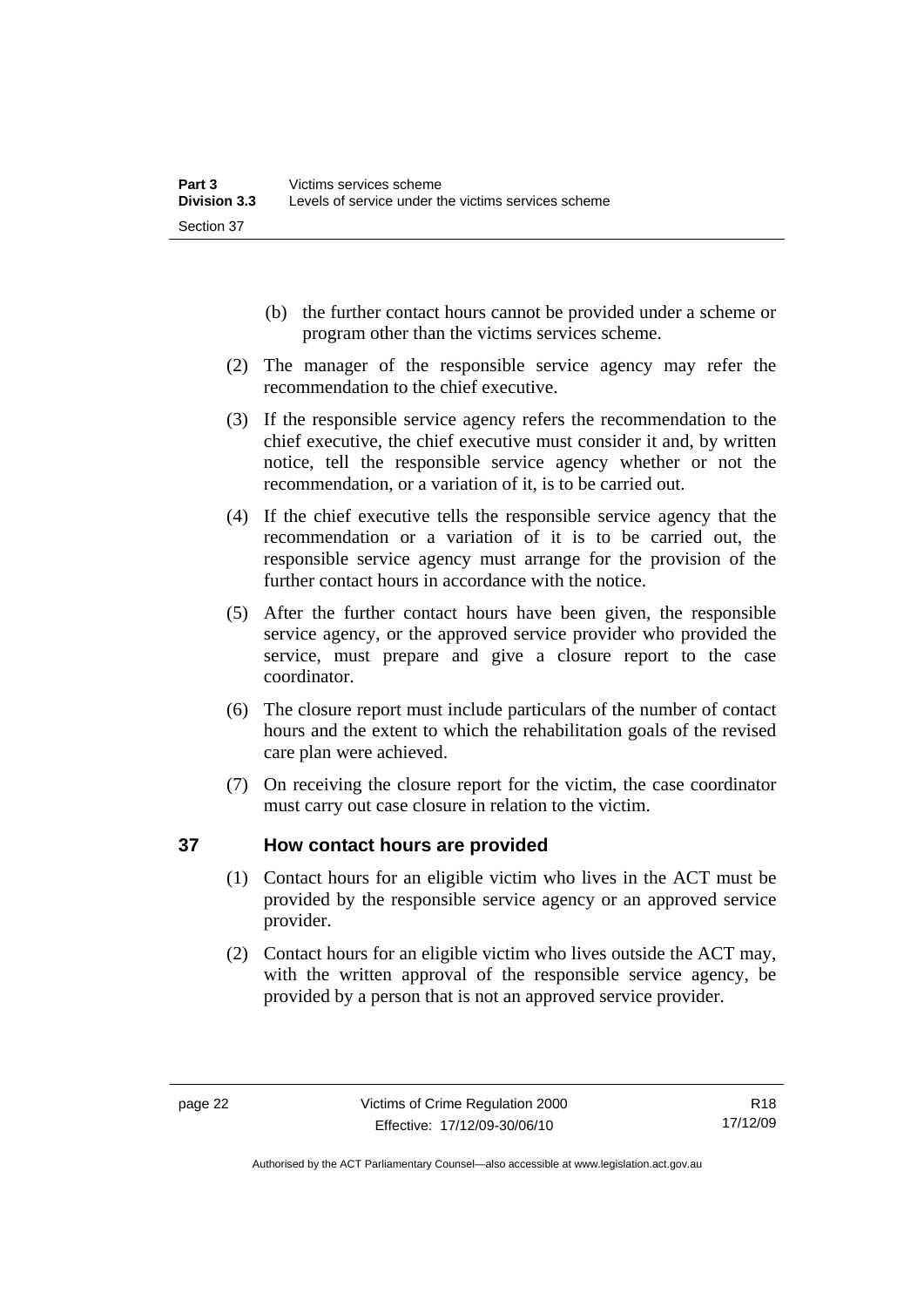<span id="page-28-0"></span> (3) Contact hours under level 2 or level 3 service are to be given to an eligible victim in a way that, as far as possible, gives the victim a choice of completing the contact hours with the responsible service agency or an approved service provider chosen by the victim.

## **38 Arbitration—care plans**

If, for an eligible victim who is entitled to receive level 2 or level 3 service, the case coordinator and approved service provider do not agree about the content of a care plan, the need for additional contact hours or both, the case coordinator must refer the issue in writing to an independent arbitrator nominated by the manager of the responsible service agency.

## **39 Case closure**

Case closure for an eligible victim consists of the following procedure:

- (a) if the victim agrees—
	- (i) a discharge interview with the victim to measure the attainment of the victim's rehabilitation goals; and
	- (ii) the completion, by or on behalf of the victim, of a survey to evaluate the services received by the victim;
- (b) the completion by the victim's case coordinator of an evaluation of, and report about, the services provided to the victim.

## **Division 3.4 Service providers**

## **40 Approved service providers**

- (1) The board may approve service providers for this regulation.
- (2) The board must keep an up-to-date list of approved service providers.

page 23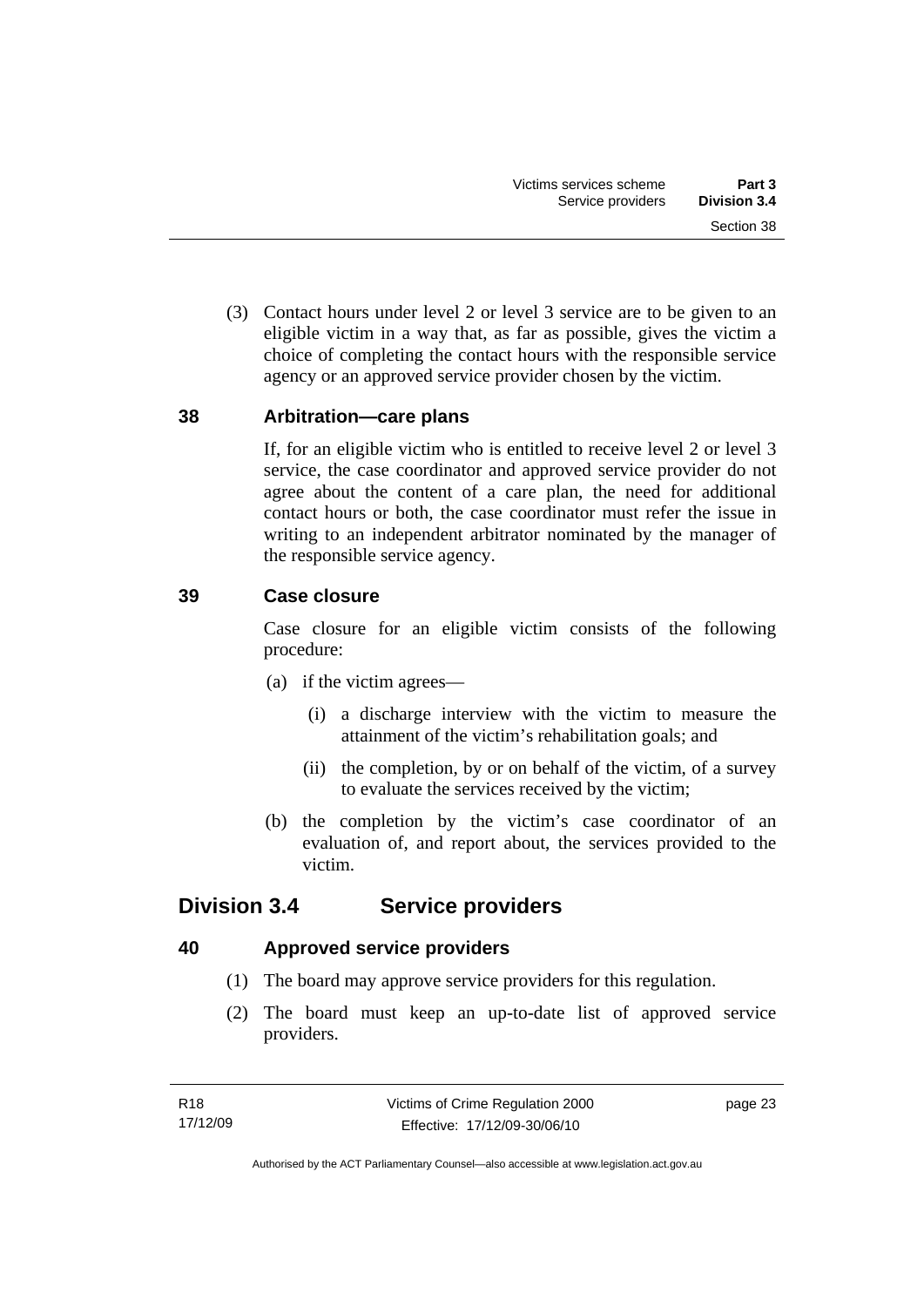<span id="page-29-0"></span> (3) The board may issue guidelines for using service providers that are not approved.

### **41 Criteria for approval**

The board may approve a person as a service provider only if satisfied that—

- (a) the person—
	- (i) is trained in the provision of services to victims; and
	- (ii) has experience or knowledge of working in a multidisciplinary team environment; and
	- (iii) holds an appropriate policy of indemnity insurance; and
- (b) if the service to be provided is a health professions service the person is an appropriately qualified health professional; and
- (c) the person has not been convicted of a serious crime; and
- (d) the person meets the guidelines made under section 17 (Guidelines) for approval as a service provider for the victims services scheme; and
- (e) the person is capable of satisfying the requirements of this regulation; and
- (f) the person will—
	- (i) undertake continuing education in the provision of services to victims; and
	- (ii) conduct an assessment and evaluation of the services it provides and ensure its services are subject to independent review; and
	- (iii) deal with eligible victims in a way that gives proper regard to their dignity, worth, independence, cultural diversity and human rights; and

R18 17/12/09

Authorised by the ACT Parliamentary Counsel—also accessible at www.legislation.act.gov.au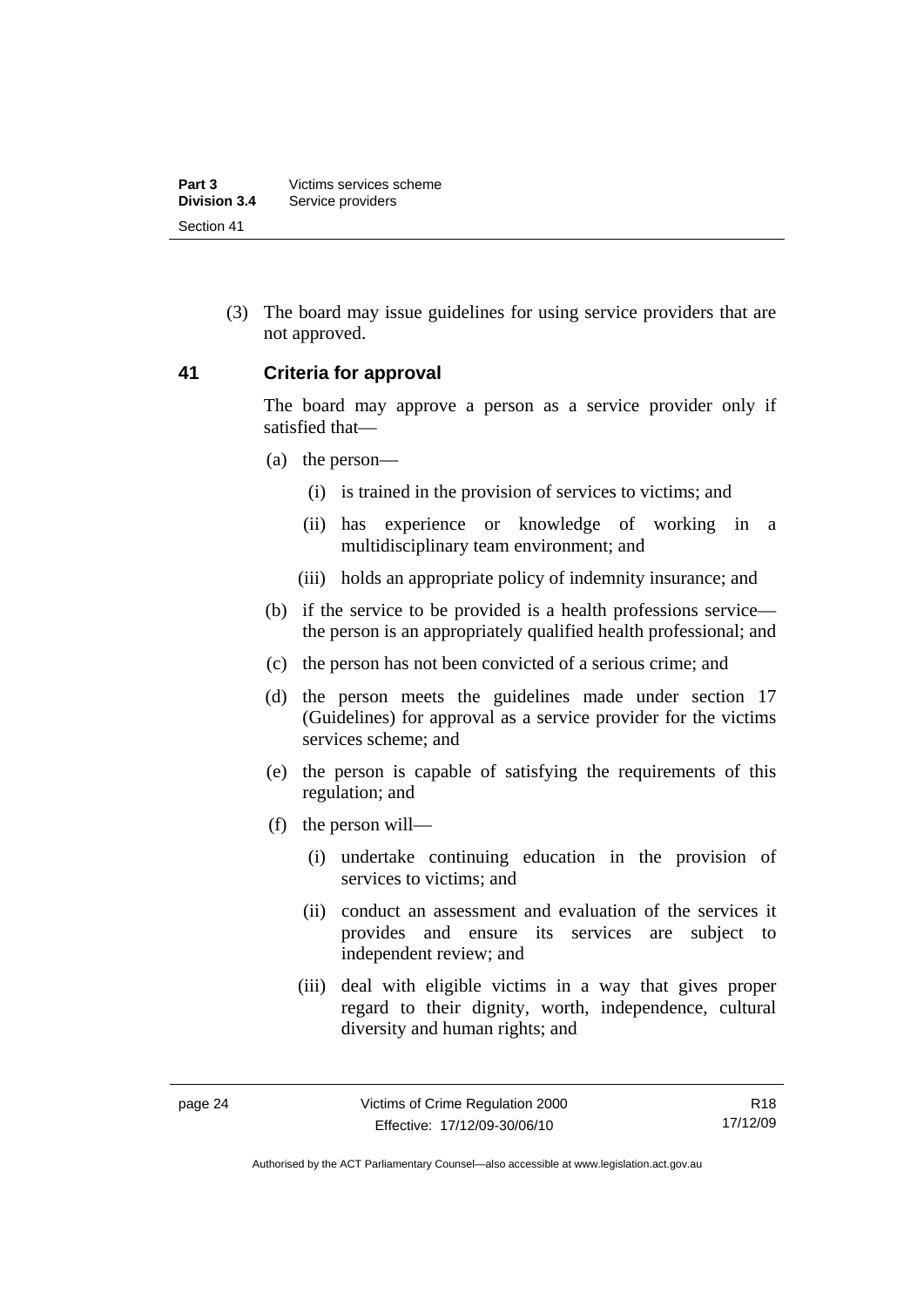- <span id="page-30-0"></span> (iv) provide services of appropriate quality with respect to safety, risk, health and community care outcomes and the interests of eligible victims; and
- (v) provide services that are consistent with best practice for the particular kind of service; and
- (vi) establish codes of conduct for people engaged or employed by it to promote the highest ethical and professional standards; and
- (vii) ensure premises used by people engaged or employed by it are secure, give eligible victims privacy and comply with occupational health and safety requirements; and
- (viii) take steps to ensure that people engaged or employed by it are familiar with the *Human Rights Commission Act 2005*; and
- (g) the person will not use contact hours for the preparation of reports for use in proceedings.

## **42 Suspension of approval**

- (1) The board may suspend the approval of a service provider if—
	- (a) the board is no longer satisfied, based on reasonable grounds, of the matters mentioned in section 41; or
	- (b) the service provider is a suspect in the commission of an indictable offence; or
	- (c) the service provider has been the subject of a complaint to the commission and the complaint has not been decided or is upheld.
- (2) In this section:

*commission* means the human rights commission.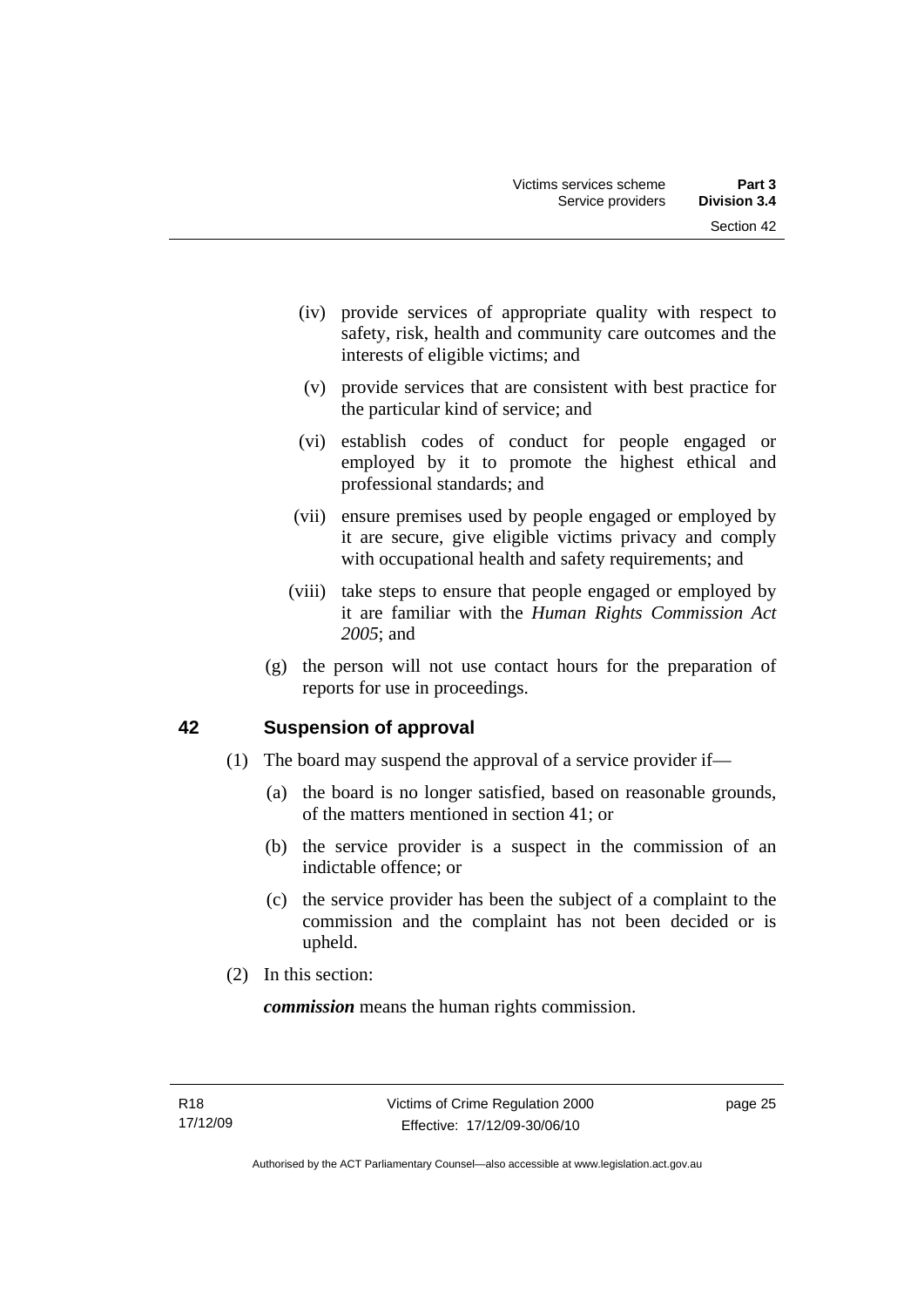## <span id="page-31-0"></span>**43 Cancellation of approval**

The board must cancel the approval of an approved service provider if—

- (a) on at least 3 occasions, a ground existed on which the board would have been entitled to suspend the approval of the provider; or
- (b) if the ground for suspension of the approval of the provider is a state of affairs—the state of affairs has existed for 3 months or longer; or
- (c) the approved service provider has been convicted or found guilty of an indictable offence; or
- (d) for an approved service provider who provides a health professions service—the provider has ceased to be registered as a health professional.

## **Division 3.5 General**

## **44 Volunteer program**

An eligible victim may use a volunteer program.

## **45 Special financial assistance—statements**

If a primary victim asks the responsible service agency for a statement and certificate under the *Victims of Crime (Financial Assistance) Act 1983*, section 27, the manager of the responsible service agency must provide the statement and certificate.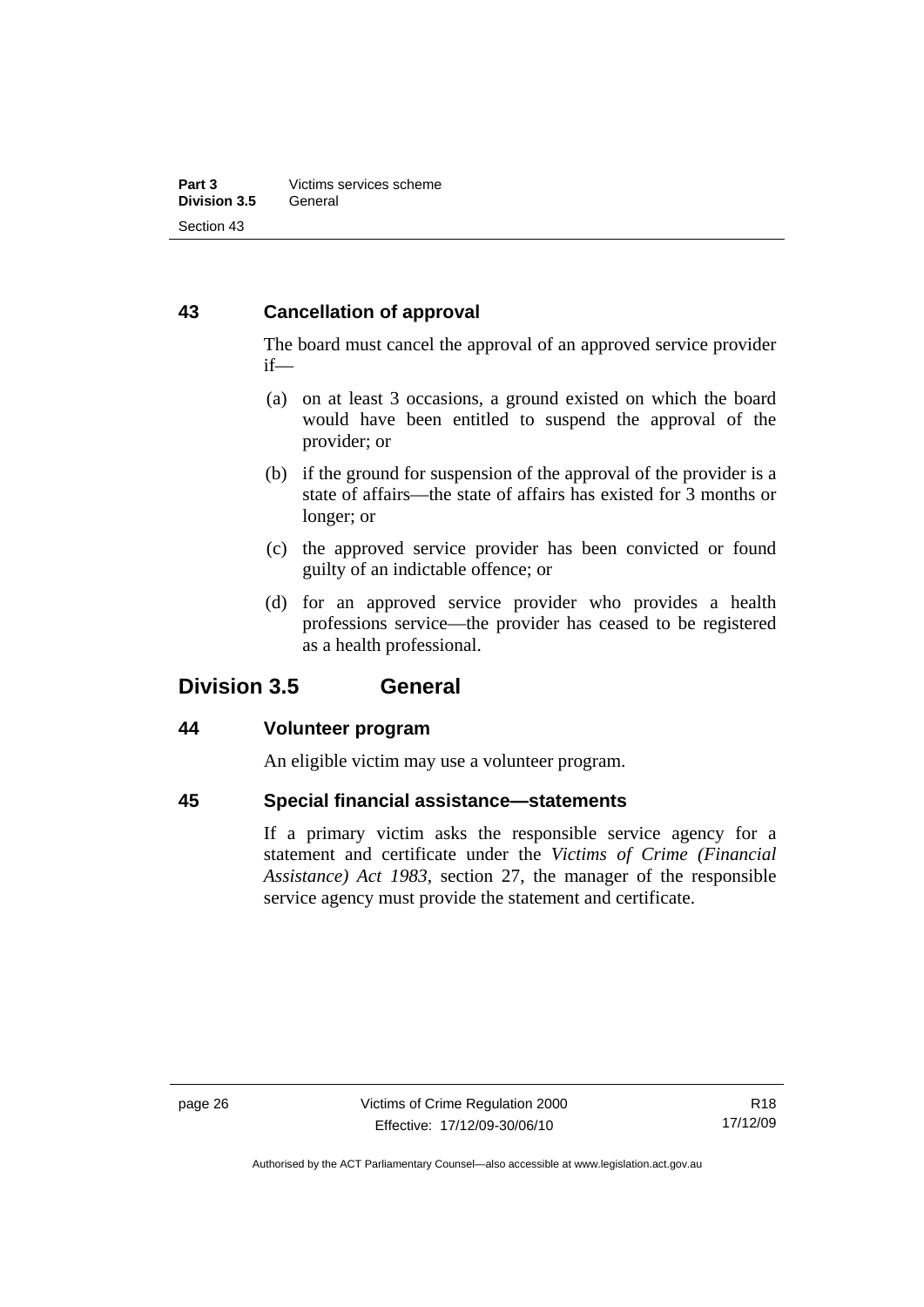## <span id="page-32-0"></span>**Division 3.6 Notification and review of decisions about service providers**

## **46 Meaning of** *reviewable decision—***div 3.6**

In this division:

*reviewable decision* means a decision mentioned in schedule 1, column 3 under a provision of this regulation mentioned in column 2 in relation to the decision.

## **46A Reviewable decision notices**

If the board makes a reviewable decision, the board must give a reviewable decision notice to each entity mentioned in schedule 1, column 4 in relation to the decision.

- *Note 1* The board must also take reasonable steps to give a reviewable decision notice to any other person whose interests are affected by the decision (see *ACT Civil and Administrative Tribunal Act 2008*, s 67A).
- *Note 2* The requirements for reviewable decision notices are prescribed under the *ACT Civil and Administrative Tribunal Act 2008*.

## **47 Applications for review**

The following may apply to the ACAT for review of a reviewable decision:

- (a) an entity mentioned in schedule 1, column 4 in relation to the decision;
- (b) any other person whose interests are affected by the decision.
- *Note* If a form is approved under the *ACT Civil and Administrative Tribunal Act 2008* for the application, the form must be used.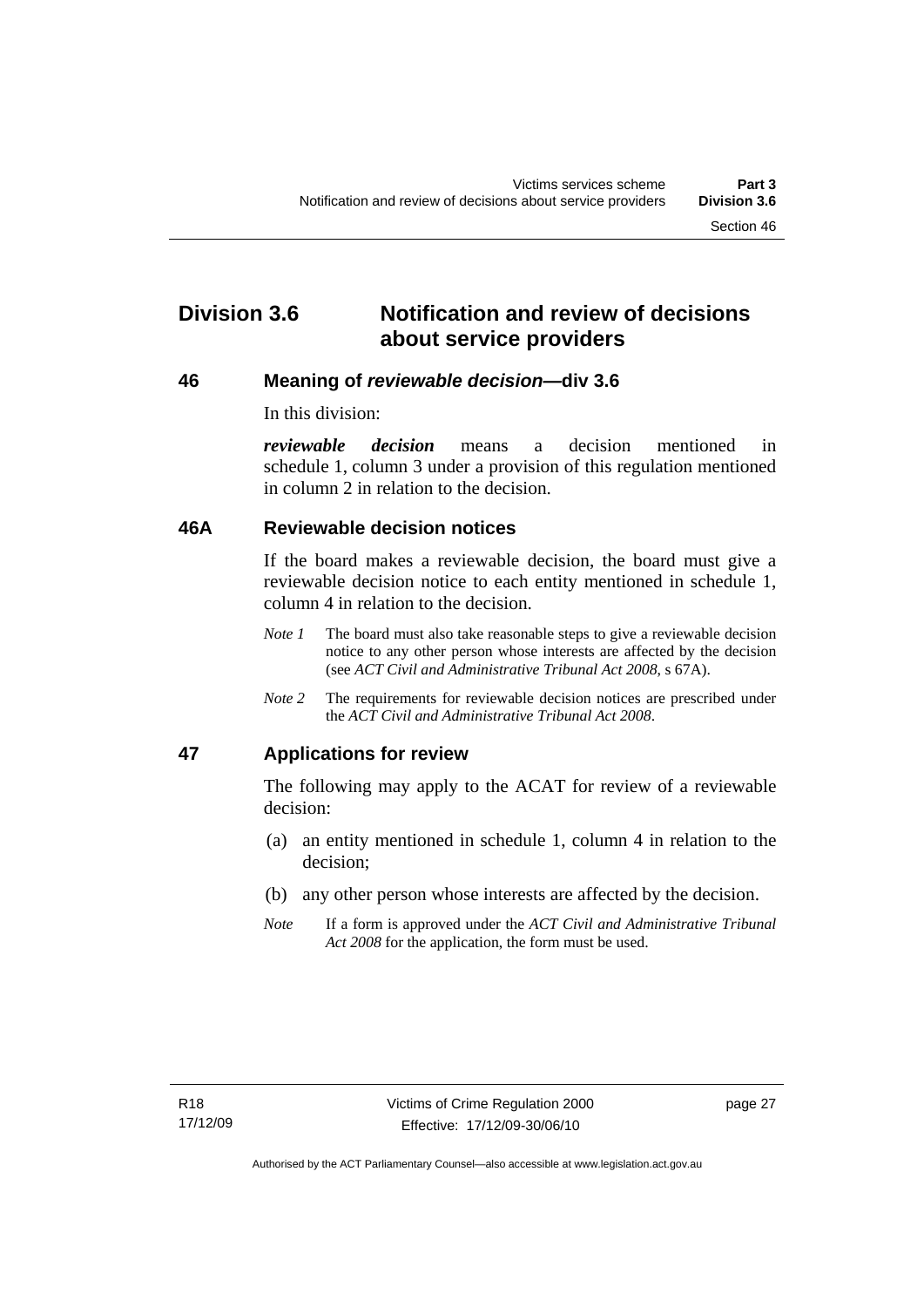### <span id="page-33-0"></span>**Part 4** Miscellaneous

Section 48

## **Part 4 Miscellaneous**

### **48 Guidelines—volunteers**

The board may make guidelines about the following:

- (a) fixing minimum standards of qualifications or experience for people who volunteer to provide practical assistance and support to victims:
- (b) the experience or knowledge required by a volunteer;
- (c) the undertaking by a volunteer of continuing education in the provision of services to victims;
- (d) the undertaking by a volunteer of training courses about dealing with people from a diversity of ethnic and cultural backgrounds;
- (e) the use of people who have committed a serious crime as volunteers;
- (f) the supervision of volunteers and the conducting of assessments and evaluations of the services provided by volunteers;
- (g) the occupational health and safety of volunteers;
- (h) indemnity insurance for the acts or omissions of volunteers;
- (i) the debriefing of volunteers;
- (j) other matters necessary or convenient to be decided with respect to volunteers.

**49 Annual reporting authority** 

For the Act, section 19 (2) (f), the chief executive is the annual reporting authority for the victims services scheme.

R18 17/12/09

Authorised by the ACT Parliamentary Counsel—also accessible at www.legislation.act.gov.au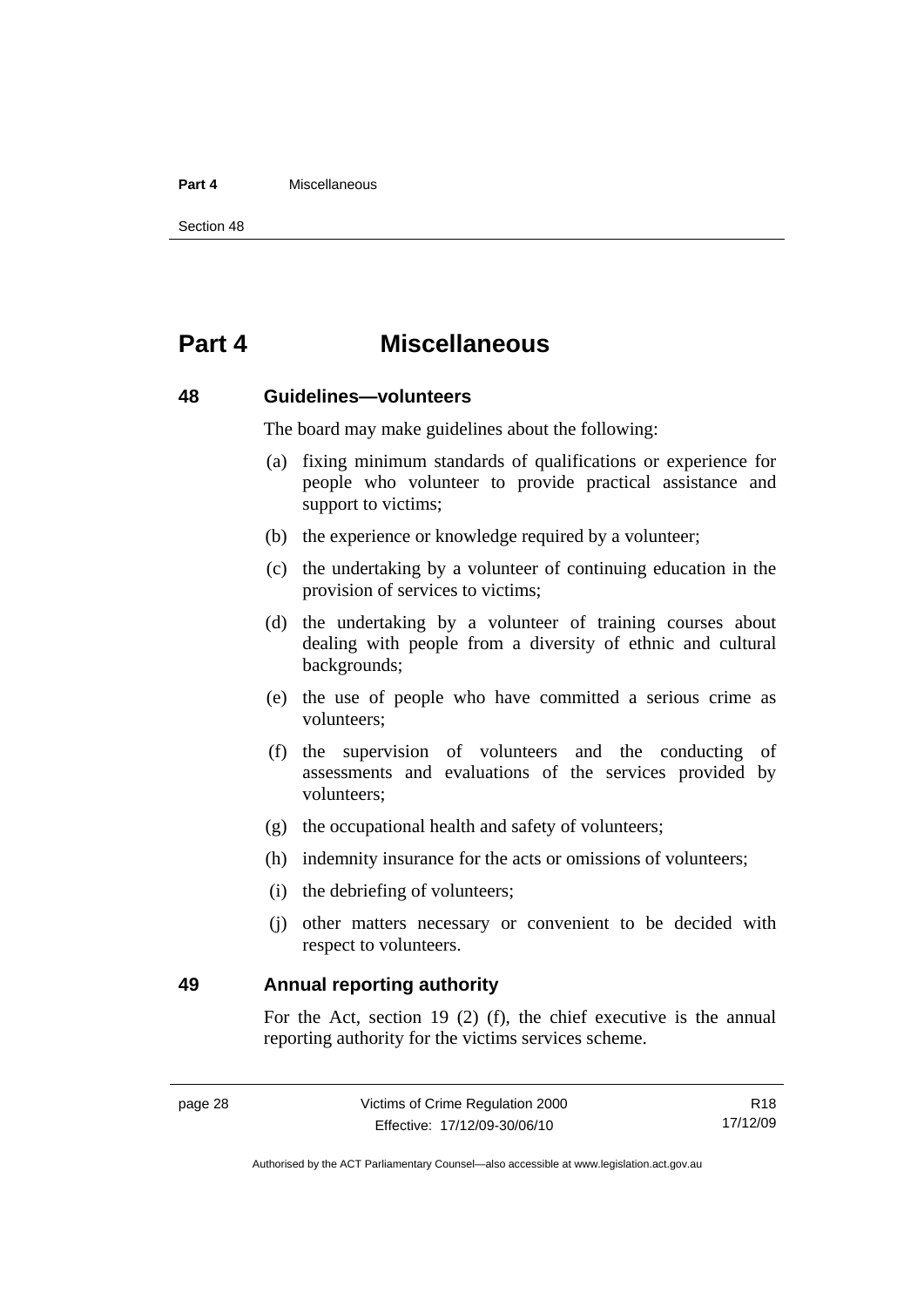## <span id="page-34-0"></span>**49A Victims services levy—excluded offences**

For the Act, section 23, the offences mentioned in schedule 2 are prescribed offences to which the victims services levy does not apply.

## **50 Determination of fees for services provided by approved service providers**

- (1) The Minister may, in writing, determine the fees that are payable for services provided to an eligible victim under this regulation by an approved service provider.
- (2) A determination is a disallowable instrument.
	- *Note* A disallowable instrument must be notified, and presented to the Legislative Assembly, under the Legislation Act.

## **51 Approved forms**

(1) The Minister may, in writing, approve forms for this regulation.

*Note* For other provisions about forms, see the Legislation Act, s 255.

- (2) If the Minister approves a form for a particular purpose, the approved form must be used for that purpose.
- (3) An approved form is a notifiable instrument.
	- Note A notifiable instrument must be notified under the Legislation Act.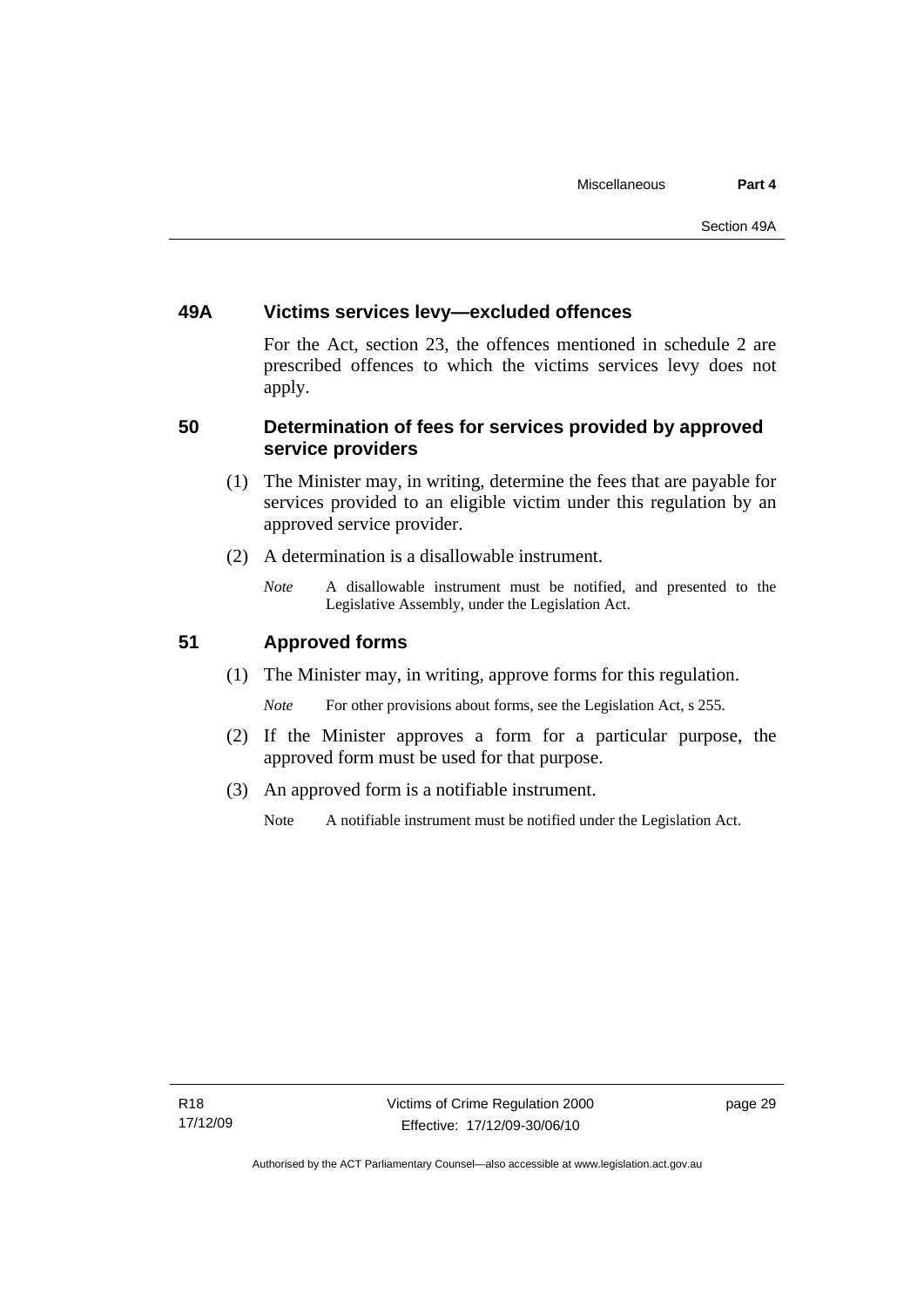# <span id="page-35-0"></span>**Schedule 1 Reviewable decisions about service providers**

(see div 3.6)

| column 1<br>item | column 2<br>section | column 3<br>decision                         | column 4<br>entity                          |
|------------------|---------------------|----------------------------------------------|---------------------------------------------|
|                  | 40                  | refuse to<br>approve<br>service<br>provider  | applicant                                   |
| 2                | 42                  | suspend<br>service<br>provider's<br>approval | service provider                            |
| 3                | 43                  | cancel<br>approval of<br>service<br>provider | person who was approved<br>service provider |

page 30 Victims of Crime Regulation 2000 Effective: 17/12/09-30/06/10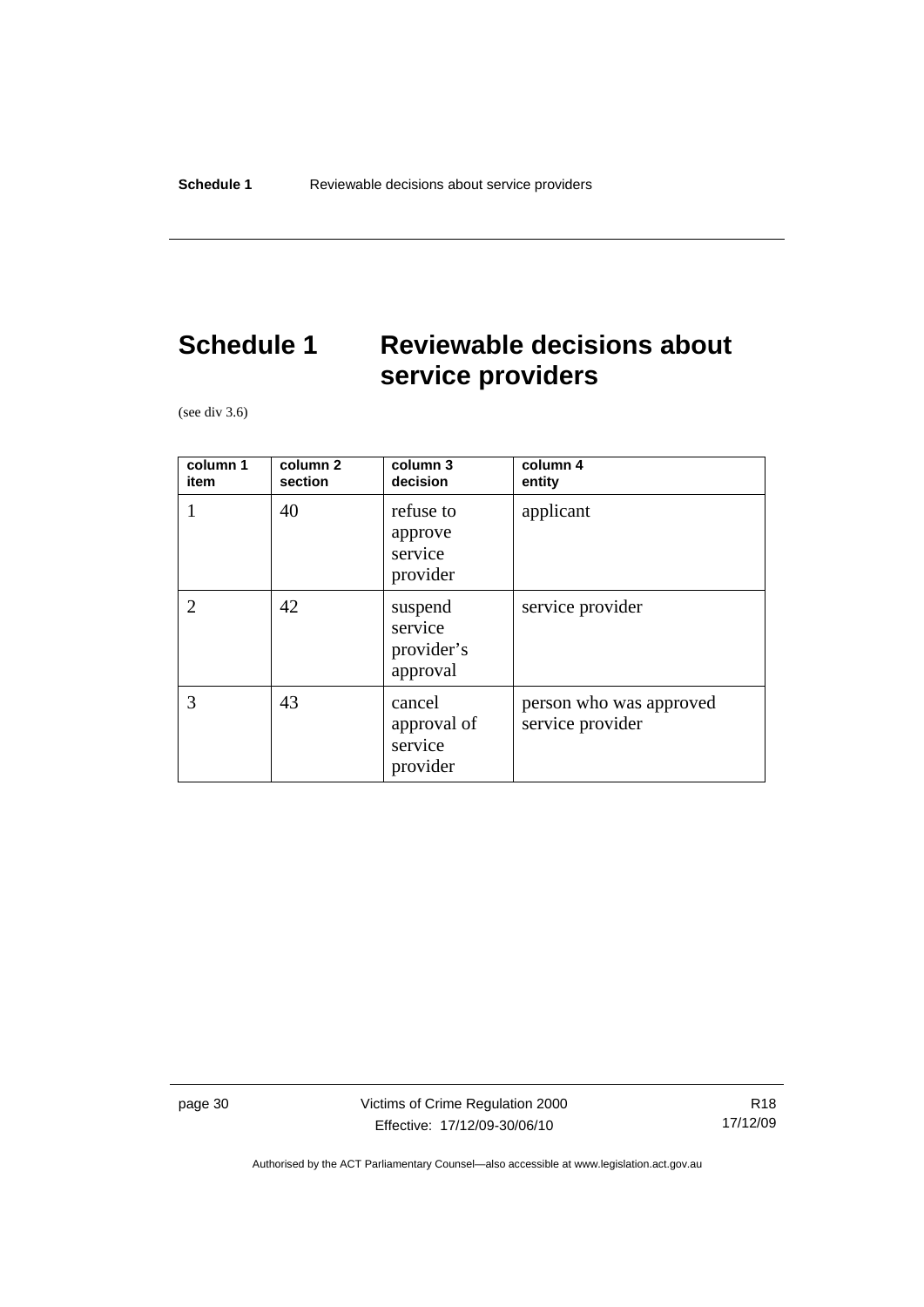# <span id="page-36-0"></span>**Schedule 2 Victims services levy excluded offences**

(s 49A)

## **Part 2.1 Australian Road Rules**

| column 1<br>item | column <sub>2</sub><br>offence provision and, if<br>relevant, case | column 3<br>short description                            |
|------------------|--------------------------------------------------------------------|----------------------------------------------------------|
| $\mathbf{1}$     | 167                                                                | disobey no stopping sign                                 |
| $\overline{2}$   | 168(1)                                                             | disobey no parking sign                                  |
| 3                | 169                                                                | stop at side of road with continuous yellow<br>edge line |
| $\overline{4}$   | 170(2)                                                             | stop on/near intersection (traffic lights)               |
| 5                | 170(3)                                                             | stop on/near intersection (no traffic lights)            |
| 6                | 171(1)                                                             | stop on/near children's crossing                         |
| $\tau$           | 172(1)                                                             | stop on/near pedestrian crossing                         |
| 8                | 173(1)                                                             | stop on/near marked foot crossing                        |
| 9                | 174(2)                                                             | stop near bicycle crossing lights                        |
| 10               | 175(1)                                                             | stop on/near level crossing                              |
| 11               | 176(1)                                                             | stop on clearway                                         |
| 12               | 177(1)                                                             | stop on freeway                                          |
| 13               | 178                                                                | stop in emergency stopping lane                          |
| 14               | 179(1)                                                             | stop in loading zone                                     |
| 15               | $179(2)$ (a)                                                       | stop in loading zone longer than $\frac{1}{2}$ hour      |
| 16               | 179(2)(b)                                                          | stop in loading zone longer than indicated               |
| 17               | 179 $(2)(c)$                                                       | stop in loading zone longer than permitted               |
| 18               | 180(1)                                                             | stop in truck zone                                       |

R18 17/12/09 Victims of Crime Regulation 2000 Effective: 17/12/09-30/06/10

page 31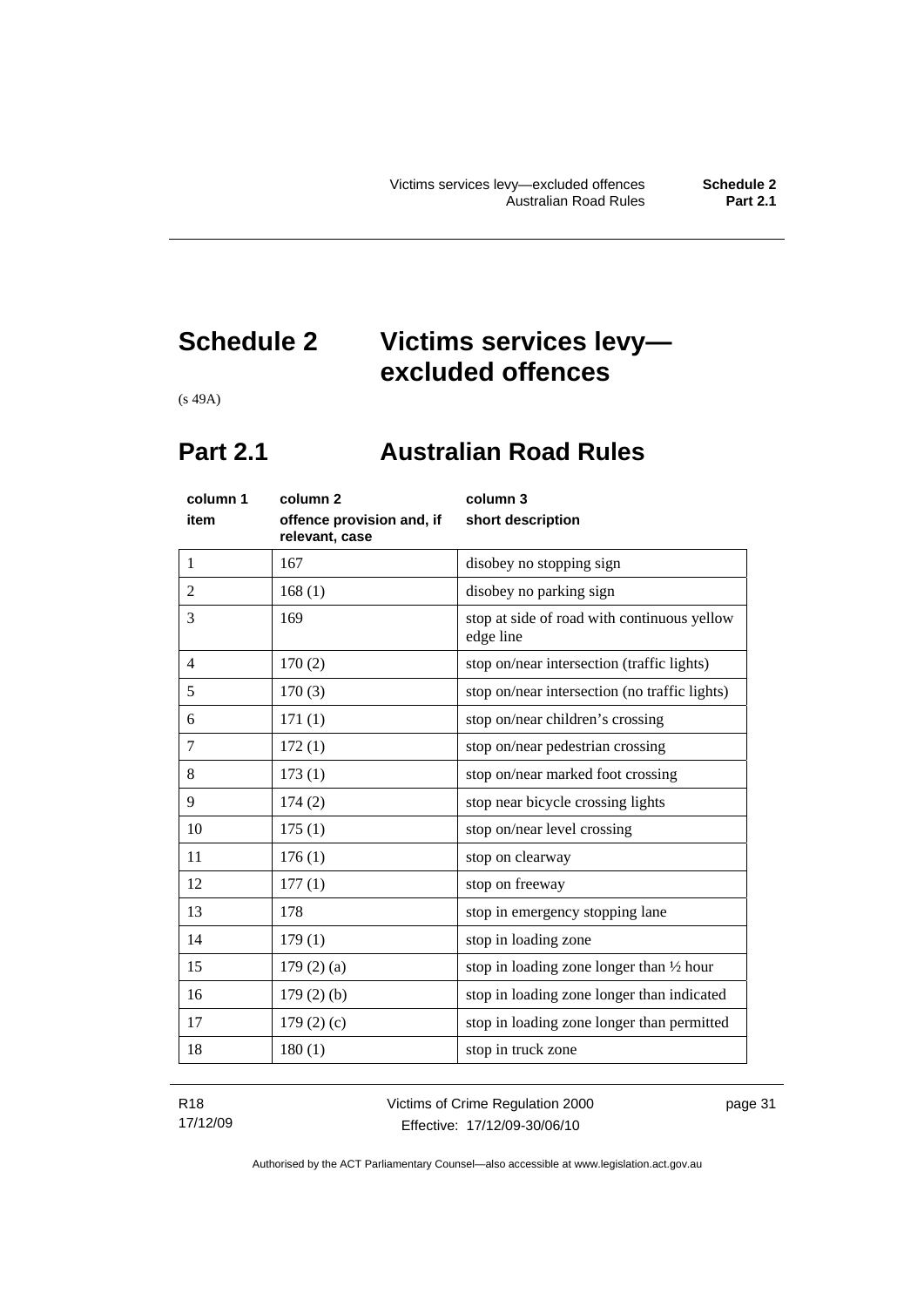#### **Schedule 2** Victims services levy—excluded offences **Part 2.1 Australian Road Rules**

| column 1<br>item | column <sub>2</sub><br>offence provision and, if<br>relevant, case             | column 3<br>short description                                |  |
|------------------|--------------------------------------------------------------------------------|--------------------------------------------------------------|--|
| 19               | 181(1)                                                                         | stop in works zone                                           |  |
| 20               | 182(1)                                                                         | stop in taxi zone                                            |  |
| 21               | 183(1)                                                                         |                                                              |  |
| 21.1             | for a bus zone in a<br>clearway, transit lane<br>or bus lane                   | stop in bus zone (clearway/transit lane/bus<br>lane)         |  |
| 21.2             | other than for a bus<br>zone in a clearway,<br>transit lane or bus<br>lane     | stop in bus zone (not clearway/transit lane/<br>bus lane)    |  |
| 22               | 184(1)                                                                         |                                                              |  |
| 22.1             | for a minibus zone in<br>a clearway, transit<br>lane or bus lane               | stop in minibus zone (clearway/transit lane/<br>bus lane)    |  |
| 22.2             | other than for a<br>minibus zone in a<br>clearway, transit lane<br>or bus lane | stop in minibus zone (not clearway/transit<br>lane/bus lane) |  |
| 23               | 185(1)                                                                         | stop in permit zone                                          |  |
| 24               | 186(1)                                                                         | stop in mail zone                                            |  |
| 25               | 187                                                                            | stop in/on bus/transit/truck/bicycle/tram<br>lane/tracks     |  |
| 26               | 188                                                                            | stop in shared zone                                          |  |
| 27               | 189(1)                                                                         | double park                                                  |  |
| 28               | 190(1)<br>stop in/near safety zone                                             |                                                              |  |
| 29               | 191<br>stop near obstruction so as to obstruct<br>traffic                      |                                                              |  |
| 30               | 192(1)                                                                         | stop on structure                                            |  |
| 31               | 192(2)                                                                         | stop in tunnel/underpass                                     |  |

page 32 Victims of Crime Regulation 2000 Effective: 17/12/09-30/06/10

R18 17/12/09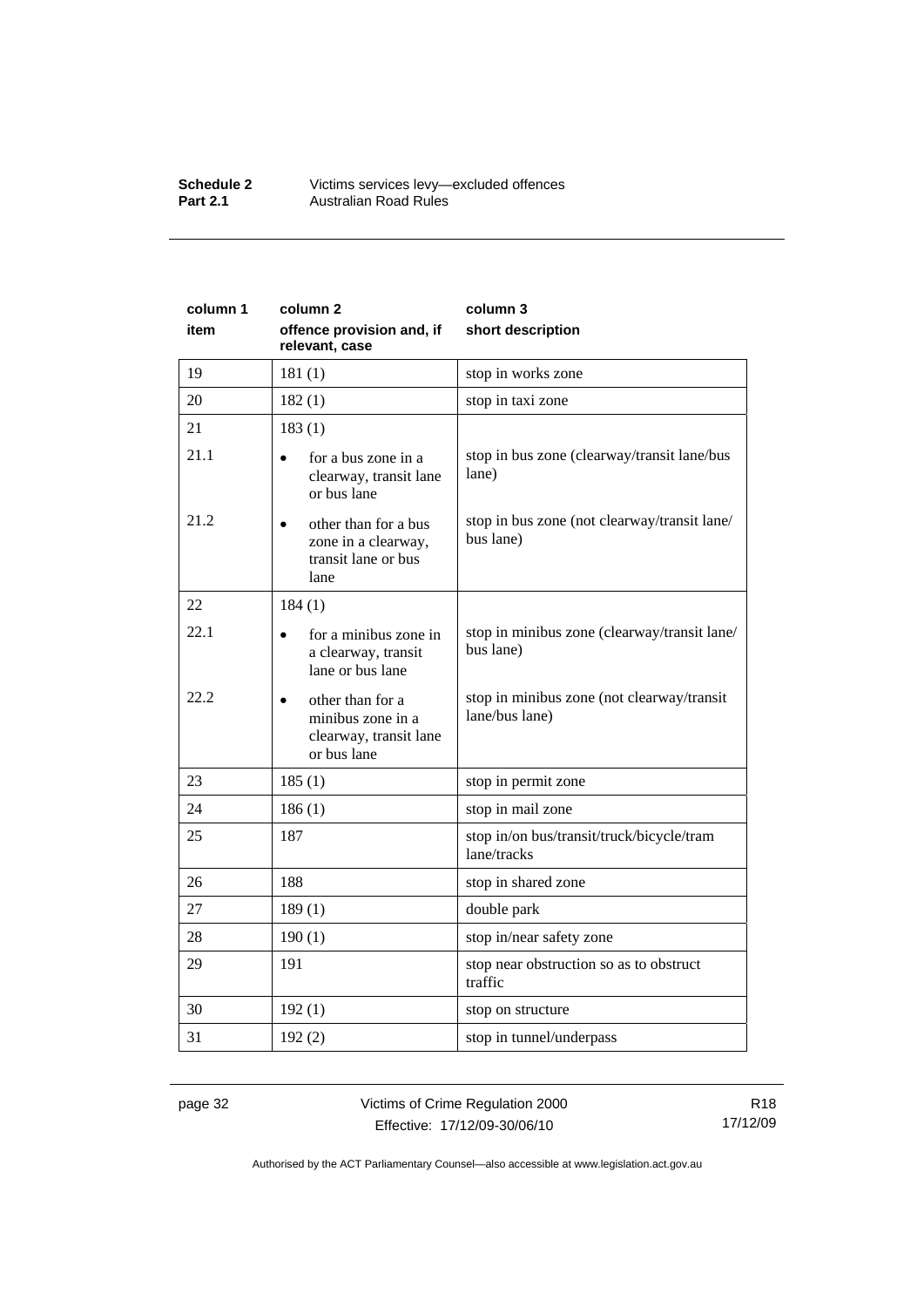| column 1<br>item | column <sub>2</sub><br>offence provision and, if<br>relevant, case | column 3<br>short description                        |  |
|------------------|--------------------------------------------------------------------|------------------------------------------------------|--|
| 32               | 193(1)                                                             | stop on crest/curve outside built-up area            |  |
| 33               | 194(1)                                                             | stop near fire hydrant/indicator/plug<br>indicator   |  |
| 34               | 195(1)                                                             | stop at/near bus stop                                |  |
| 35               | 196(1)                                                             | stop at/near tram stop                               |  |
| 36               | 197(1)                                                             | stop on path/strip in built-up area                  |  |
| 37               | 198(1)                                                             | obstruct access to ramp/path/passageway              |  |
| 38               | 198(2)                                                             | stop on/across driveway/other access<br>to/from land |  |
| 39               | 199(1)                                                             | stop near postbox                                    |  |
| 40               | 200(1)                                                             | not stop heavy/long vehicle on road<br>shoulder      |  |
| 41               | 200(2)                                                             | stop heavy/long vehicle longer than 1 hr             |  |
| 42               | 201                                                                | disobey bicycle parking sign                         |  |
| 43               | 202                                                                | disobey motorbike parking sign                       |  |
| 44               | 203(1)                                                             | stop in parking area for disabled                    |  |
| 45               | 203A                                                               | stop in slip lane                                    |  |
| 46               | 205                                                                | park continuously for longer than permitted          |  |
| 47               | 208(1)                                                             |                                                      |  |
| 47.1             | by contravening<br>$\bullet$<br>208(2)                             | not parallel park in direction of travel             |  |
| 47.2             | by contravening<br>$\bullet$<br>208(3)                             | not parallel park near left                          |  |
| 47.3             | by contravening<br>208(4)                                          | not parallel park near road side                     |  |
| 47.4             | by contravening<br>208(5)                                          | parallel park close to front/back of vehicle         |  |

page 33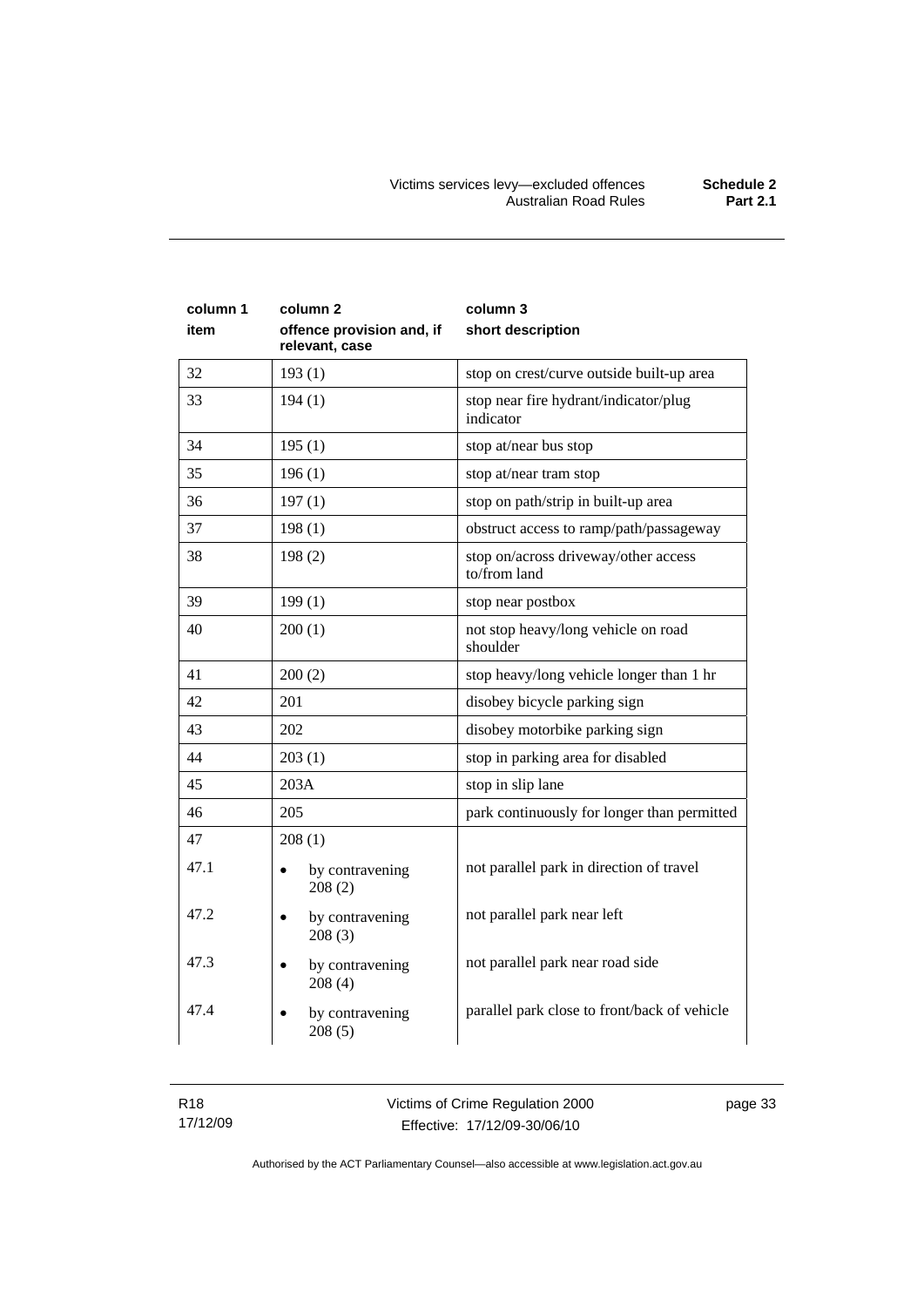#### **Schedule 2** Victims services levy—excluded offences **Part 2.1 Australian Road Rules**

| column 1 | column <sub>2</sub>                         | column 3                                         |
|----------|---------------------------------------------|--------------------------------------------------|
| item     | offence provision and, if<br>relevant, case | short description                                |
| 47.5     | by contravening<br>208(6)                   | parallel park close to dividing line/strip       |
| 47.6     | by contravening<br>208(7)                   | parallel park close if no dividing line/strip    |
| 47.7     | by contravening<br>208(8)                   | park so as to obstruct vehicles/pedestrians      |
| 48       | 209(2)(a)                                   | not parallel park in direction of travel         |
| 49       | 209(2)(b)                                   | not parallel park near centre of median<br>strip |
| 50       | 209(2)(c)                                   | parallel park close to front/back of vehicle     |
| 51       | 210(1)                                      |                                                  |
| 51.1     | by contravening<br>210(2)(a)                | not park at specified angle                      |
| 51.2     | by contravening<br>210(2)(b)                | not park rear out at specified angle             |
| 51.3     | by contravening<br>210(2A)(a)               | not park at 45° (no angle specified)             |
| 51.4     | by contravening<br>210(2A)(b)               | not park rear out at 45°                         |
| 51.5     | by contravening<br>210(3)(a)                | not park at 90°                                  |
| 51.6     | by contravening<br>$210(3)$ (b) (i)         | not park rear in/front in at 90° as specified    |
| 51.7     | by contravening<br>$210(4)$ (a) (i)         | not park rear in at specified angle              |
| 51.8     | by contravening<br>$210(4)$ (a) (ii)        | not park rear in at 45° (no angle specified)     |
| 52       | 211(1)                                      | disobey park in bays only sign                   |

page 34 Victims of Crime Regulation 2000 Effective: 17/12/09-30/06/10

R18 17/12/09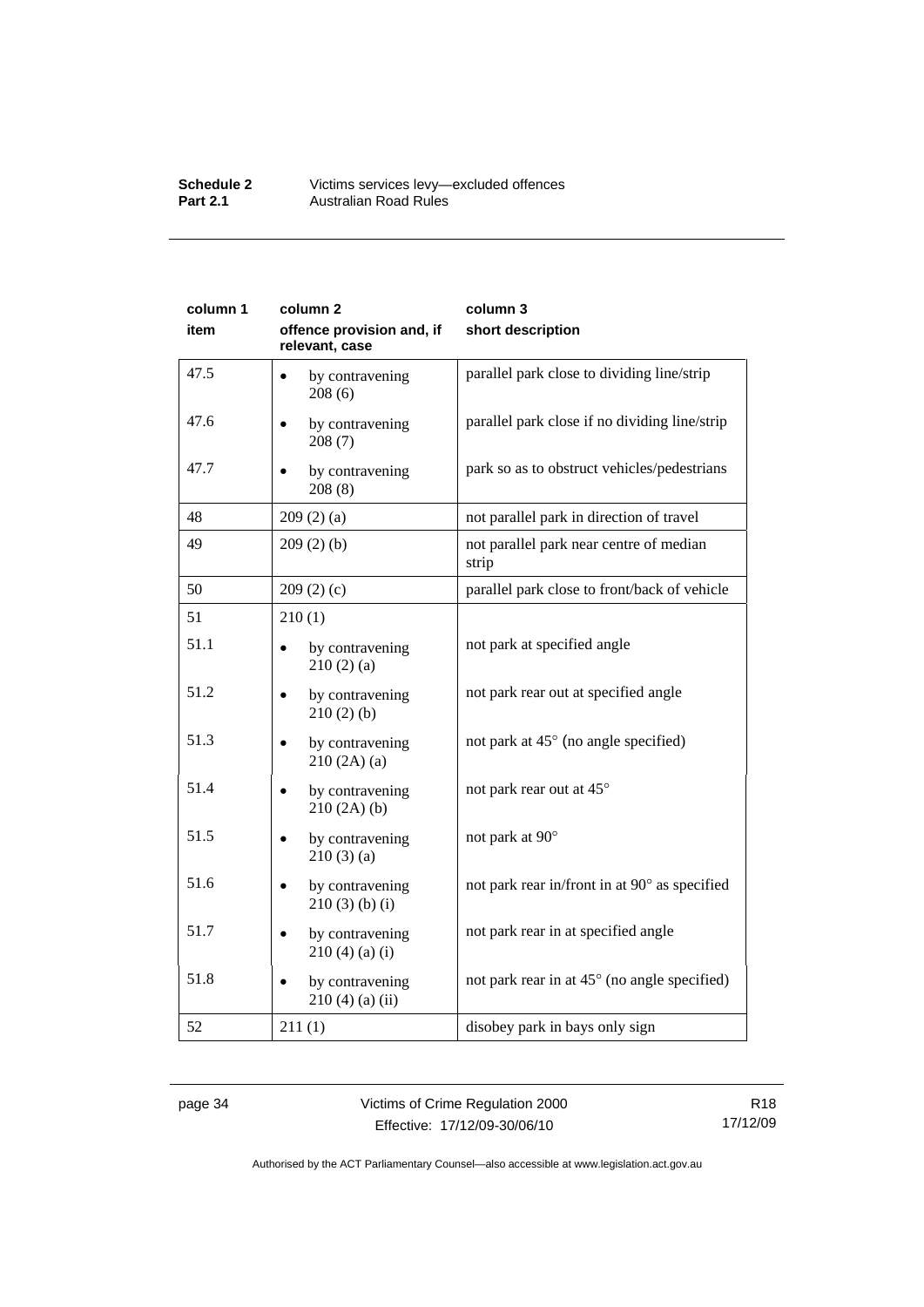### Victims services levy—excluded offences **Schedule 2**  Australian Road Rules **Part 2.1**

| column 1<br>item | column 2<br>offence provision and, if<br>relevant, case | column 3<br>short description        |
|------------------|---------------------------------------------------------|--------------------------------------|
| 53               | 211(2)                                                  | not park wholly within parking bay   |
| 54               | 211(3)                                                  | use more parking bays than necessary |

R18 17/12/09 Victims of Crime Regulation 2000 Effective: 17/12/09-30/06/10

page 35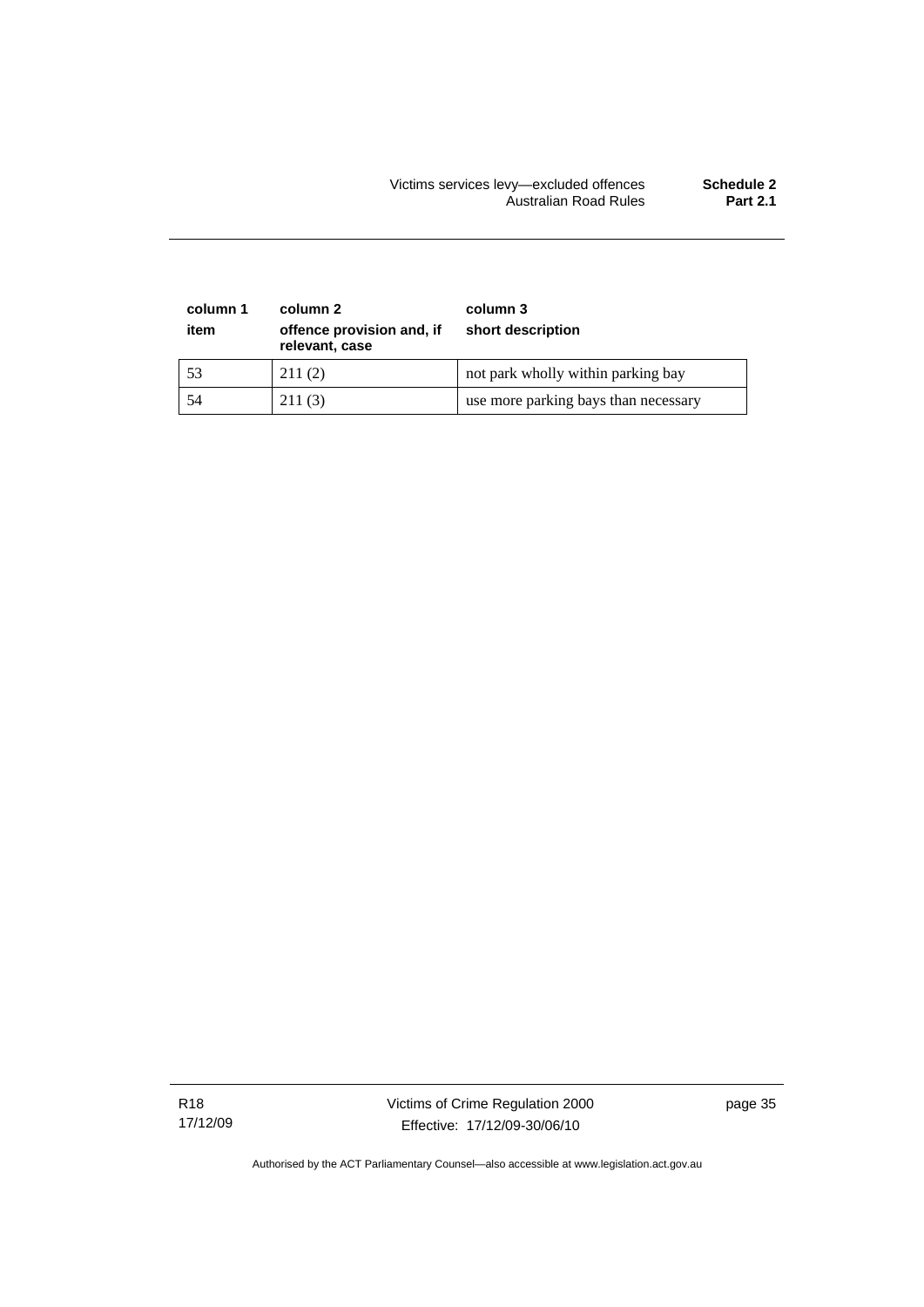# <span id="page-41-0"></span>**Part 2.2** Road Transport (Safety and **Traffic Management) Regulation 2000**

| column 1 | column <sub>2</sub>                         | column 3                                                                       |  |
|----------|---------------------------------------------|--------------------------------------------------------------------------------|--|
| item     | offence provision and, if<br>relevant, case | short description                                                              |  |
| 1        | 44 (1)                                      | park outside metered space                                                     |  |
| 2        | 44(2)                                       | park in occupied metered space                                                 |  |
| 3        | 44(3)                                       | park not completely in metered space                                           |  |
| 4        | 44A(1)                                      | park without paying meter fee                                                  |  |
| 5        | 44B(1)                                      | park after meter expired                                                       |  |
| 6        | 44B(2)                                      | park for longer than allowed by meter signs                                    |  |
| 7        | 46(2)                                       | park in closed metered space                                                   |  |
| 8        | 49(1)                                       | park outside ticket space                                                      |  |
| 9        | 49(3)                                       | park in occupied ticket space                                                  |  |
| 10       | 49(4)                                       | park not completely in ticket space                                            |  |
| 11       | 49A(1)                                      | park without current/current equivalent<br>ticket displayed/properly displayed |  |
| 12       | 49B(1)                                      | park after ticket expired                                                      |  |
| 13       | 49B(2)                                      | park for longer than allowed by ticket signs                                   |  |
| 14       | 51(3)                                       | park in closed ticket area/space                                               |  |
| 15       | 52 $(2)$ $(a)$                              | display thing falsely resembling parking<br>ticket                             |  |
| 16       | 52(2)(b)                                    | display changed/damaged/defaced parking<br>ticket                              |  |

page 36 Victims of Crime Regulation 2000 Effective: 17/12/09-30/06/10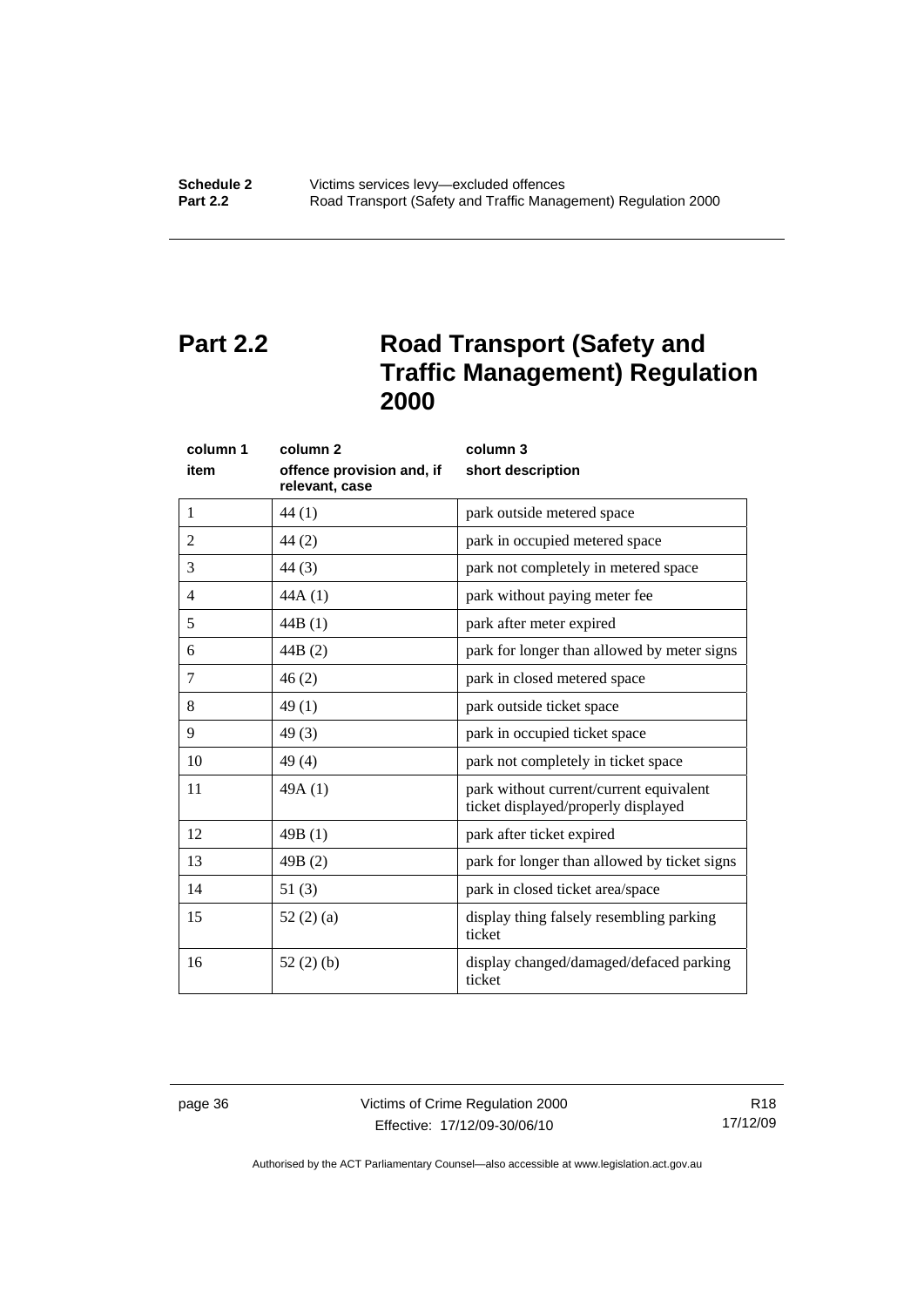| column 1<br>item | column <sub>2</sub><br>offence provision and, if<br>relevant, case         | column 3<br>short description                                                                                                                          |
|------------------|----------------------------------------------------------------------------|--------------------------------------------------------------------------------------------------------------------------------------------------------|
| 17               | 57A(1)                                                                     |                                                                                                                                                        |
| 17.1             | for a bus zone in a<br>clearway, transit lane<br>or bus lane               | stop public bus in bus zone<br>(clearway/transit lane/bus lane)                                                                                        |
| 17.2             | other than for a bus<br>zone in a clearway,<br>transit lane or bus<br>lane | stop public bus in bus zone (not<br>clearway/transit lane/bus lane)                                                                                    |
| 18               | 57A(3)                                                                     | stop public bus at/near bus stop                                                                                                                       |
| 19               | 85(2)                                                                      | park stock truck/enclosed<br>semitrailer/commercial vehicle with<br>height $>$ 3.6m on residential land                                                |
| 20               | 85A                                                                        | park more than 1 heavy vehicle/second<br>heavy vehicle on residential land                                                                             |
| 21               | 85 <sub>B</sub>                                                            | park heavy vehicle on residential land—<br>any part of vehicle in front of setback line<br>of front boundary/less than 1.5m from any<br>other boundary |
| 22               | 86(2)                                                                      | park vehicle/combination with<br>length $>$ 7.5m and GVM $>$ 4.5t on land<br>adjoining residential land longer than<br>1 hour                          |
| 23               | 87(2)                                                                      | park commercial vehicle with length $> 6m/$<br>height $> 2.6$ m/GVM $> 3.75$ t on residential<br>land with multi-unit development                      |

R18 17/12/09 page 37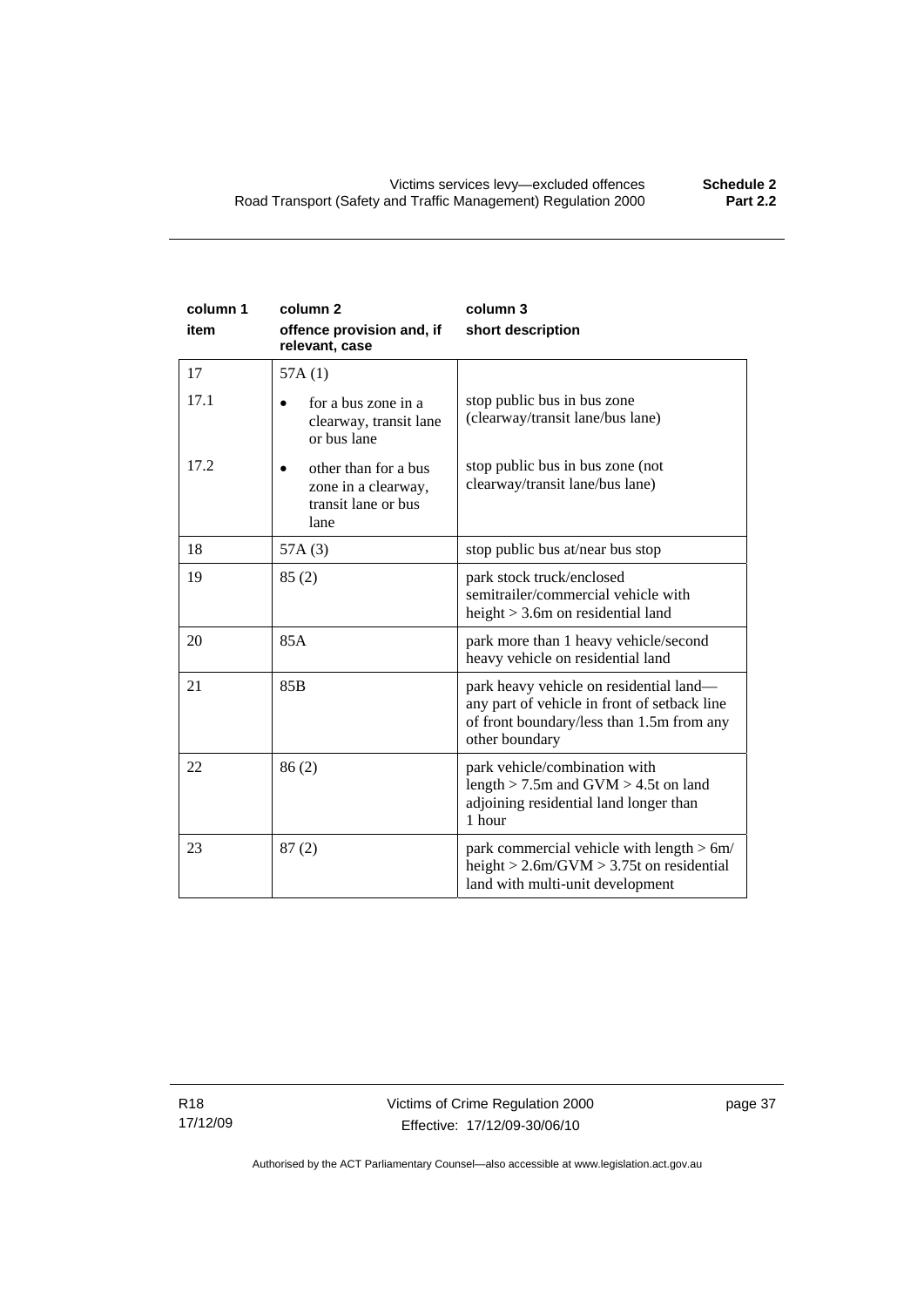<span id="page-43-0"></span>**Schedule 2 Victims services levy—excluded offences**<br>**Part 2.3 Australian National University Act 1991 (C Part 2.3** Australian National University Act 1991 (Cwlth)—Parking and Traffic Statute (No 2) 2007

# **Part 2.3 Australian National University Act 1991 (Cwlth)—Parking and Traffic Statute (No 2) 2007**

| column 1<br>item | column <sub>2</sub><br>offence provision and, if<br>relevant, case | column 3<br>short description                                                                      |  |
|------------------|--------------------------------------------------------------------|----------------------------------------------------------------------------------------------------|--|
| 1                | 16(1)                                                              | stand or park without voucher displayed                                                            |  |
| $\overline{2}$   | 16(2)                                                              | stand or park after voucher expired                                                                |  |
| 3                | 29(3)(a)                                                           | park outside marked parking bay                                                                    |  |
| $\overline{4}$   | 29(3)(b)                                                           | park on or across bay road marking                                                                 |  |
| 5                | 29(4)(a)                                                           | park in a way that obstructs other drivers                                                         |  |
| 6                | 29(4)(b)                                                           | park in a way that impedes other drivers                                                           |  |
| 7                | 29(4)(c)                                                           | park in a way that inconveniences other<br>drivers                                                 |  |
| 8                | 30(3)                                                              | park in loading zone                                                                               |  |
| 9                | 30(4)(a)                                                           | park in loading zone after unloading or<br>loading completed                                       |  |
| 10               | 30(4)(b)                                                           | park in loading zone longer than signs<br>indicate                                                 |  |
| 11               | 31(1)                                                              |                                                                                                    |  |
| 11.1             | in the case of parking<br>a vehicle                                | park in area other than road or off-street<br>parking area without permission                      |  |
| 12               | 32(1)                                                              | stop or park other than adjacent to<br>left-hand road boundary                                     |  |
| 13               | 32(2)                                                              | stop or park adjacent to right-hand road<br>boundary other than in accordance with<br>parking sign |  |
| 14               | 33(1)                                                              | park contrary to road marking or parking<br>sign                                                   |  |

page 38 Victims of Crime Regulation 2000 Effective: 17/12/09-30/06/10

R18 17/12/09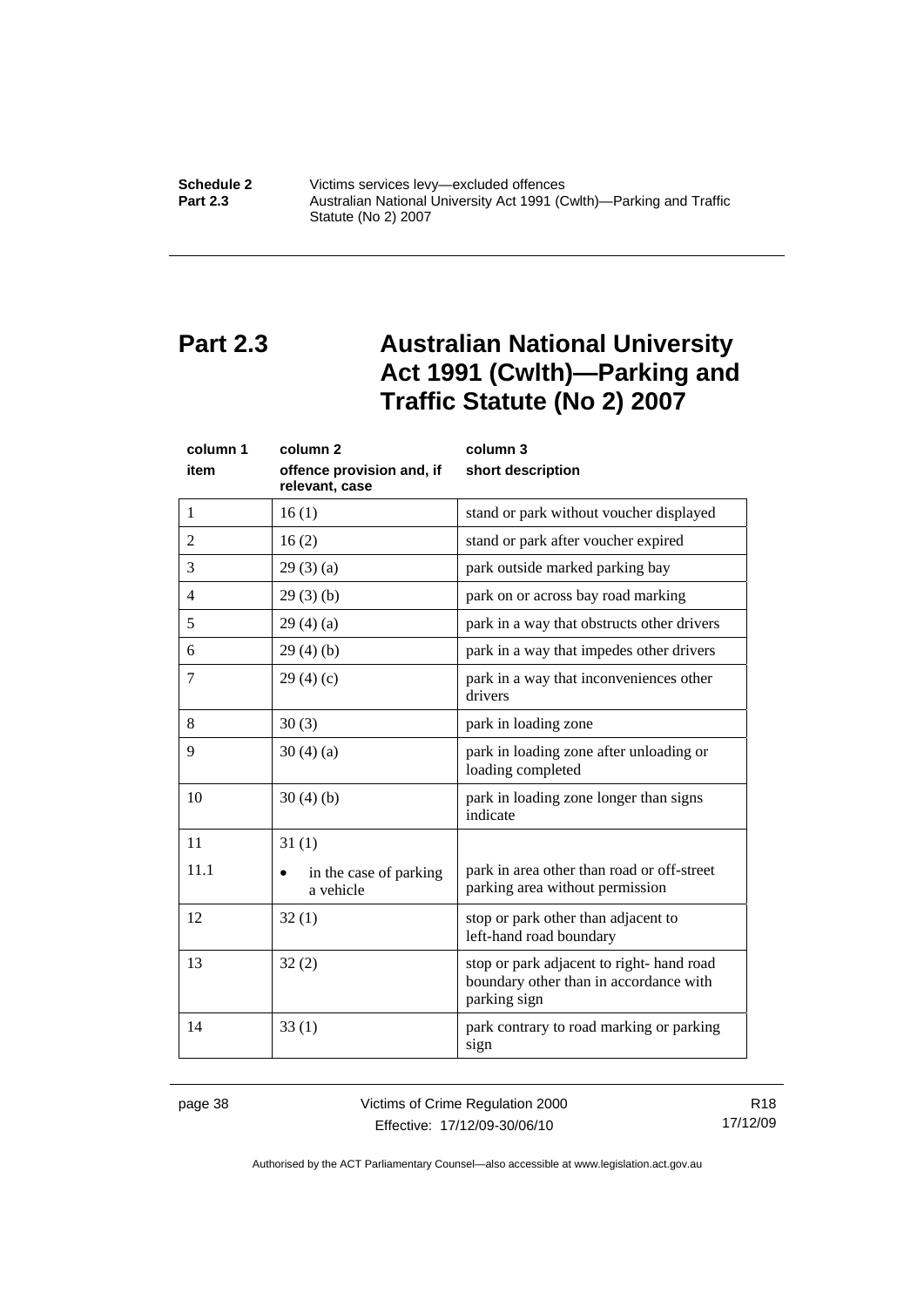Victims services levy—excluded offences **Schedule 2**  Australian National University Act 1991 (Cwlth)—Parking and Traffic Statute (No 2) 2007

| column 1<br>item | column <sub>2</sub><br>offence provision and, if<br>relevant, case | column 3<br>short description                                                       |  |
|------------------|--------------------------------------------------------------------|-------------------------------------------------------------------------------------|--|
| 15               | 33(2)                                                              | stop or park contrary to no stopping sign                                           |  |
| 16               | 33(3)(a)                                                           | stop or park alongside red kerb or barrier                                          |  |
| 17               | 33(3)(b)                                                           | stop or park over red kerb or red part of<br>road                                   |  |
| 18               | 33(4)                                                              | park contrary to no parking sign                                                    |  |
| 19               | 33(5)(a)                                                           | park alongside yellow kerb or barrier                                               |  |
| 20               | 33(5)(b)                                                           | park over yellow kerb or yellow part of<br>road                                     |  |
| 21               | 33(6)                                                              | park adjacent to road side or parking area<br>marked with continuous yellow line    |  |
| 22               | 33 $(7)(a)$                                                        | park contrary to time period indicated on<br>parking sign                           |  |
| 23               | 33(7)(b)                                                           | not park at specified angle indicated on<br>parking sign                            |  |
| 24               | 33 $(7)$ $(c)$ $(i)$                                               | park unauthorised vehicle in authorised<br>vehicle area contrary to parking sign    |  |
| 25               | 33 $(7)$ $(c)$ $(ii)$                                              | park in authorised vehicle area without<br>displaying label                         |  |
| 26               | 33 $(7)(d)(i)$                                                     | park in permit parking area without permit                                          |  |
| 27               | 33(7)(d)(ii)                                                       | park in permit parking area without<br>displaying permit parking label              |  |
| 28               | 34(1)                                                              | stop or park in bus stop                                                            |  |
| 29               | 35(1)                                                              | park or stop in off-road parking area<br>contrary to no parking or no stopping sign |  |
| 30               | 35(2)                                                              | park or stop in off-road parking area<br>contrary to time period indicated on sign  |  |
| 31               | 35(3)(a)                                                           | park unauthorised vehicle in off-road<br>authorised vehicle area contrary to sign   |  |

R18 17/12/09 page 39

Authorised by the ACT Parliamentary Counsel—also accessible at www.legislation.act.gov.au

**Part 2.3**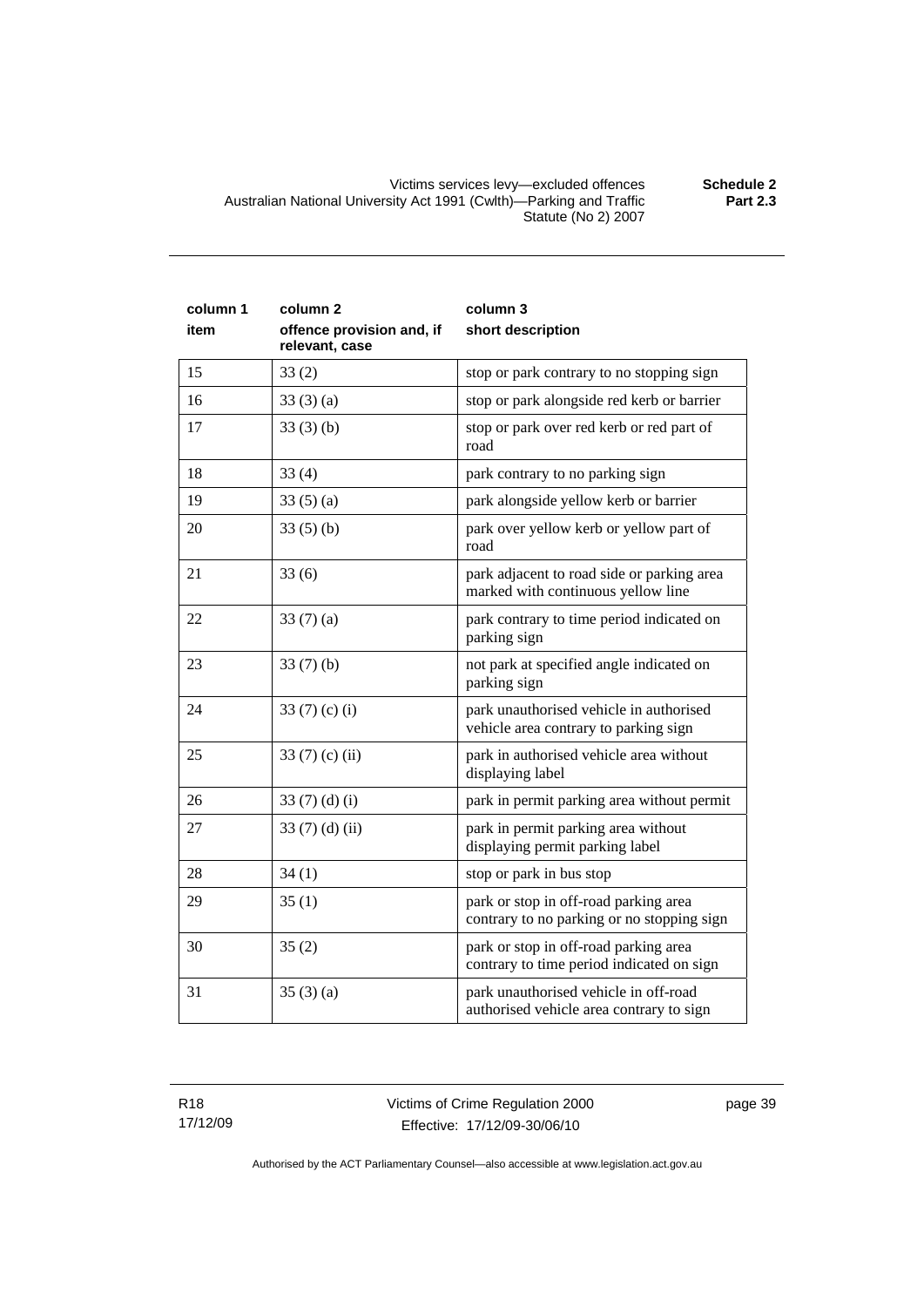| <b>Schedule 2</b> | Victims services levy—excluded offences                                                    |
|-------------------|--------------------------------------------------------------------------------------------|
| <b>Part 2.3</b>   | Australian National University Act 1991 (Cwlth)—Parking and Traffic<br>Statute (No 2) 2007 |

| column 1<br>item | column 2<br>offence provision and, if<br>relevant, case | column 3<br>short description                                                                  |
|------------------|---------------------------------------------------------|------------------------------------------------------------------------------------------------|
| 32               | 35(3)(b)                                                | park in off-road authorised vehicle area<br>without displaying label                           |
| 33               | 35(3)(c)                                                | park in off-road disabled driver vehicle<br>area without displaying valid disability<br>permit |
| 34               | 35(4)                                                   | park in off-road permit parking area<br>without displaying permit parking label                |
| 35               | 36(1)                                                   | stop or park so as to cause<br>danger/obstruction/inconvenience                                |

page 40 Victims of Crime Regulation 2000 Effective: 17/12/09-30/06/10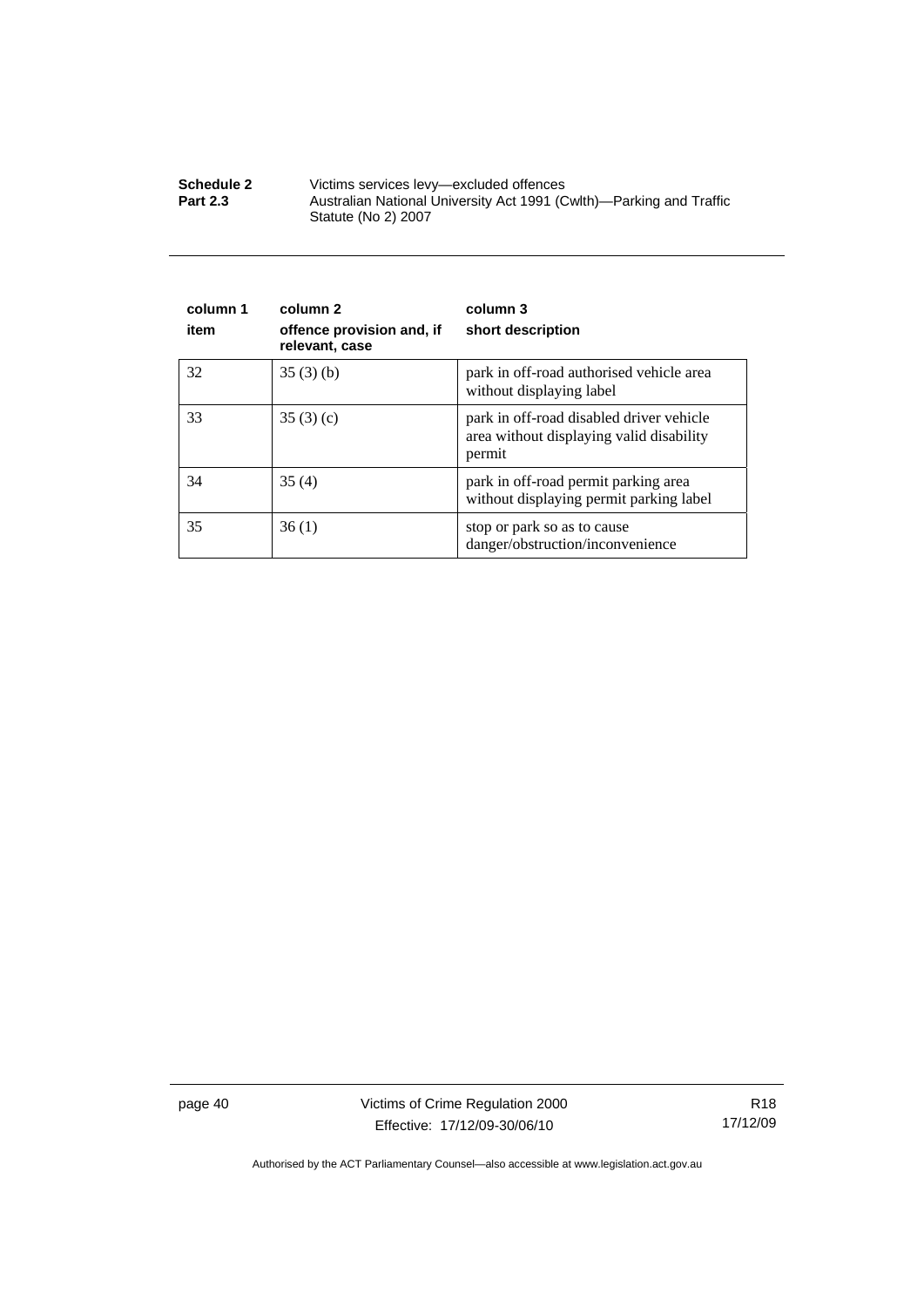## <span id="page-46-0"></span>**Dictionary**

(see s 3)

- *Note 1* The Legislation Act contains definitions and other provisions relevant to this Act.
- *Note 2* For example, the Legislation Act, dict, pt 1, defines the following terms:
	- ACAT
		- bankrupt or personally insolvent
		- chief executive
		- chief police officer
		- dentist
		- disallowable instrument
		- doctor
		- DPP
		- entity
		- found guilty
		- human rights commission
		- lawyer
		- Magistrates Court
		- **Minister**
		- reviewable decision notice
		- Supreme Court.
- *Note 3* Terms used in this regulation have the same meaning that they have in the *Victims of Crime Act 1994* (see Legislation Act, s 148). For example, the following terms are defined in the *Victims of Crime Act 1994*, dict:
	- harm
	- victim.

*affected person*, for division 3.2 (Notification and review of eligibility decisions)—see section 25.

*AFP member*—see section 8 (1) (a) (ii) (Appointed members of board).

page 41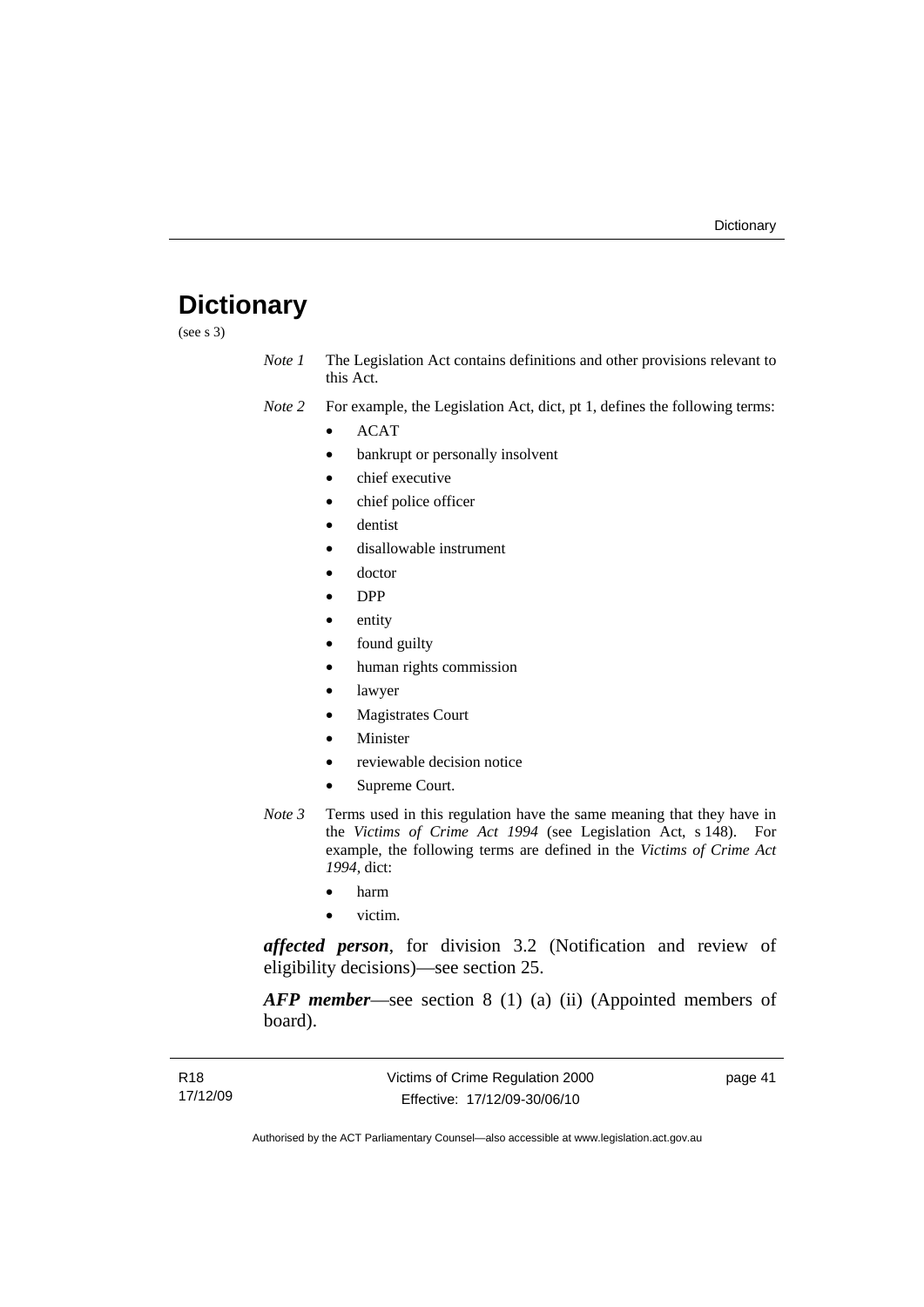*appointed member*, of the board, means a member of the board other than the coordinator.

*approved service provider* means a person approved as a service provider under section 40 (Approved service providers).

*board* means the Victims Assistance Board.

*chairperson* means the chairperson of the board.

*committee* means the Eligibility Review Committee.

*community support member*—see section 8 (1) (a) (v) (Appointed members of board).

*courts member*—see section 8 (1) (a) (iii) (Appointed members of board).

*deputy chairperson* means the deputy chairperson of the board.

*DPP member*—see section 8 (1) (a) (i) (Appointed members of board).

*eligible victim*—see section 24 (2) (Eligible victims under the victims services scheme).

*health professional* means a person registered under the *Health Professionals Act 2004*.

*health professions member*—see section 8 (1) (e) (Appointed members of board.

*health professions service* means psychiatry, psychology, podiatry, nursing, optometry, physiotherapy, chiropractic or osteopathy.

*independent arbitrator* means a person approved under section 18 (Independent arbitrators).

*indigenous member*—see section 8 (1) (b) (Appointed members of board).

*internally reviewable decision*, for division 3.2 (Notification and review of eligibility decisions)—see section 25.

page 42 Victims of Crime Regulation 2000 Effective: 17/12/09-30/06/10

R18 17/12/09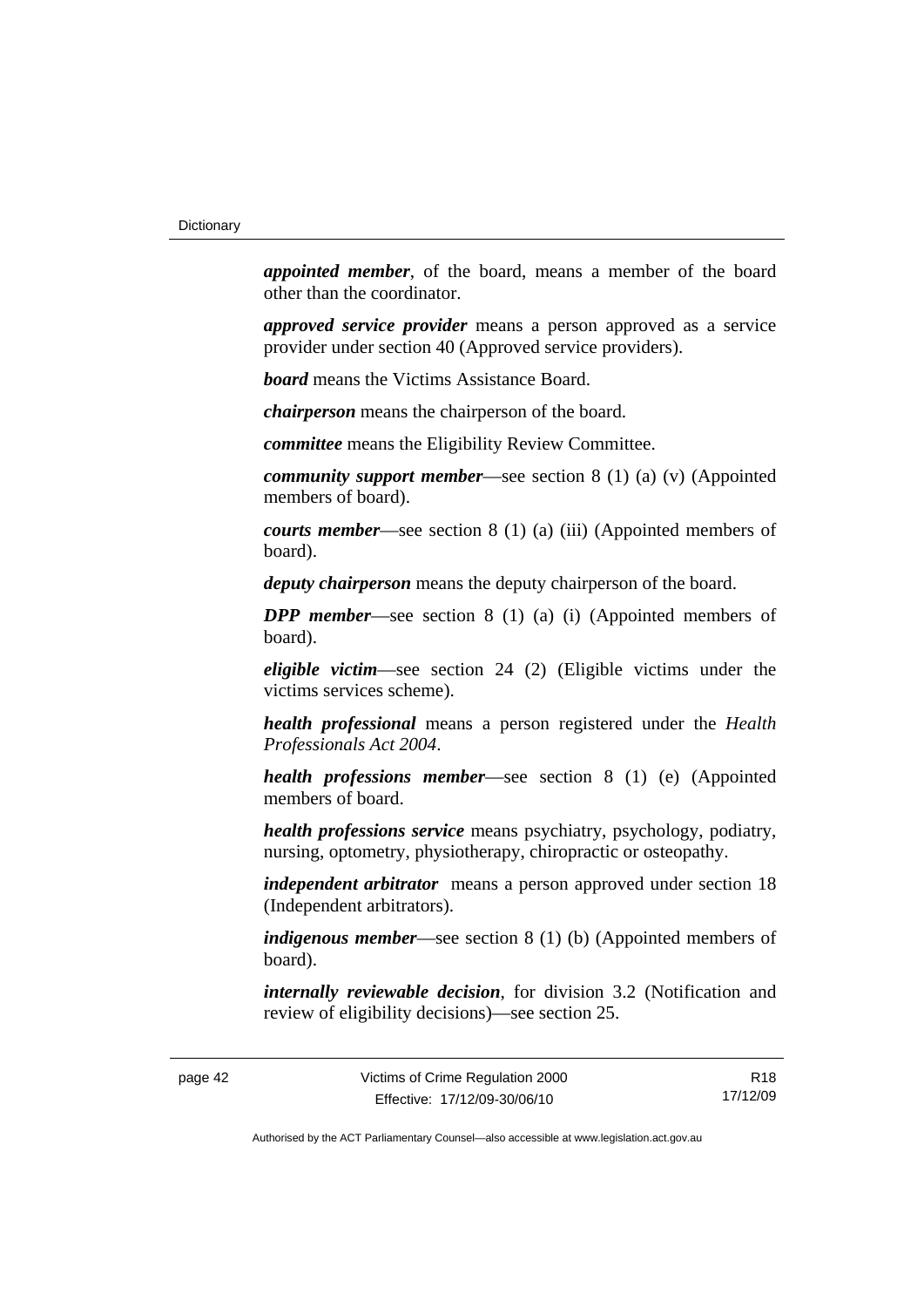*internal reviewer*, for division 3.2 (Notification and review of eligibility decisions)—see section 26A.

*internal reviewer's decision*, for division 3.2 (Notification and review of eligibility decisions)—see section 25.

*internal review notice*, for division 3.2 (Notification and review of eligibility decisions)—see the *ACT Civil and Administrative Tribunal Act 2008*, section 67B (1).

*justice member*—see section 8 (1) (a) (iv) (Appointed members of board).

*legal profession member*—see section 8 (1) (d) (Appointed members of board).

*manager*, of the responsible service agency, means the person in charge of the agency.

*member* means a member of the board.

*migrant member*—see section 8 (1) (c) (Appointed members of board).

*primary victim*—see the *Victims of Crime (Financial Assistance) Act 1983*, section 9.

*psychiatrist* means a doctor who holds postgraduate qualifications in psychiatry.

*psychiatrist/psychologist member*—see section 8 (1) (g) (Appointed members of board).

*psychologist* means a person registered as a psychologist under the *Health Professionals Act 2004*.

*responsible service agency* means the entity nominated under section 21 (Responsible service agency).

### *reviewable decision—*

R18

 (a) for division 3.2 (Notification and review of eligibility decisions)—see section 25; and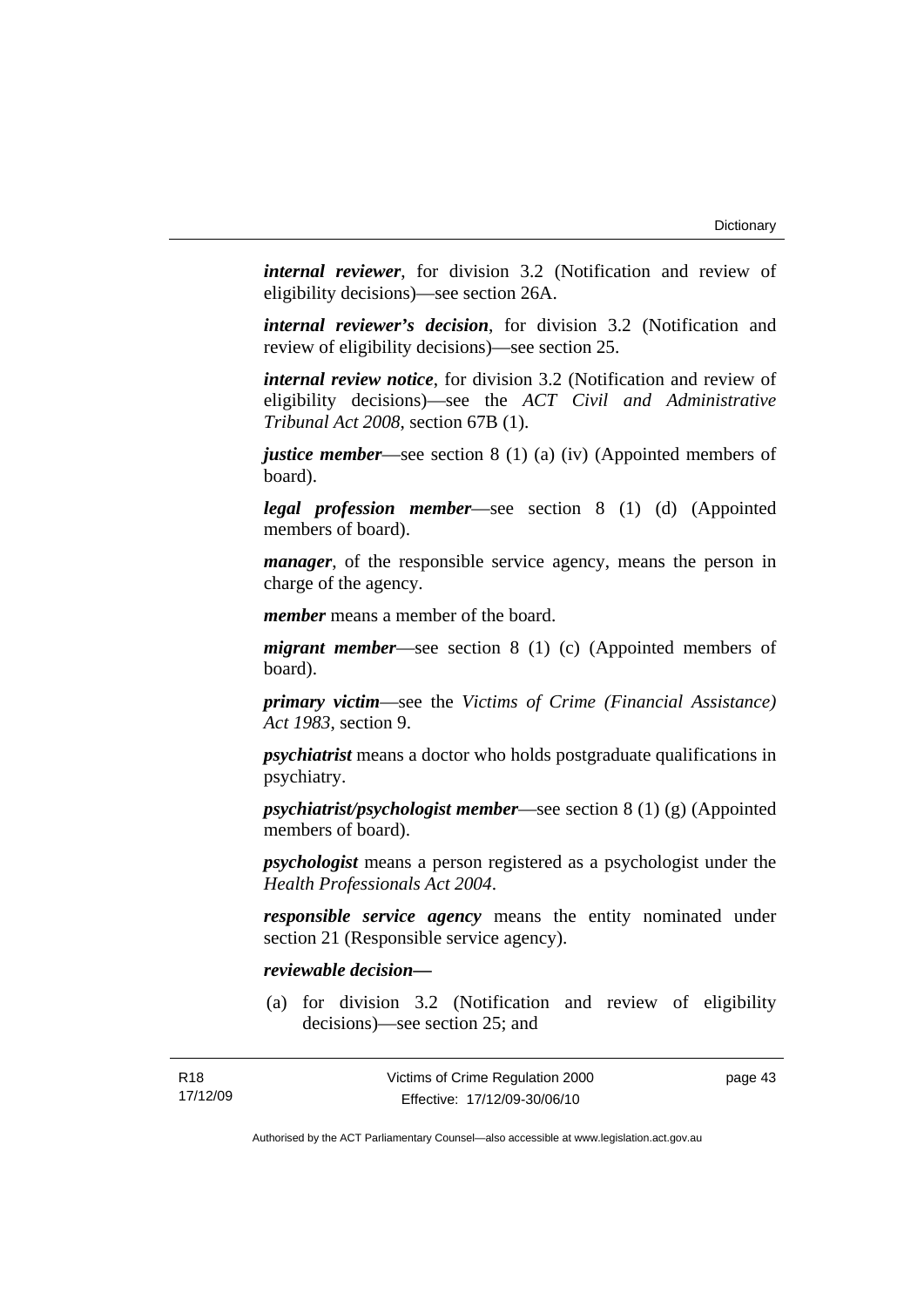(b) for division 3.6 (Notification and review of decisions)—see section 46.

*serious crime*—see the *Victims of Crime (Financial Assistance) Act 1983*, section 2.

*suspect* means—

- (a) a person whom a police officer suspects on reasonable grounds has committed an offence; or
- (b) a person charged with an offence; or
- (c) a person who has been summonsed to appear before a court in relation to the commission of an offence; or
- (d) a person who has entered into a voluntary agreement to attend court for an offence.

*victims groups member*—see section 8 (1) (f) (Appointed members of board).

*victims services scheme* means the victims services scheme established under section 19 (Victims services scheme).

*youth policy and services member*—see section 8 (1) (a) (vi) (Appointed members of board).

page 44 Victims of Crime Regulation 2000 Effective: 17/12/09-30/06/10

R18 17/12/09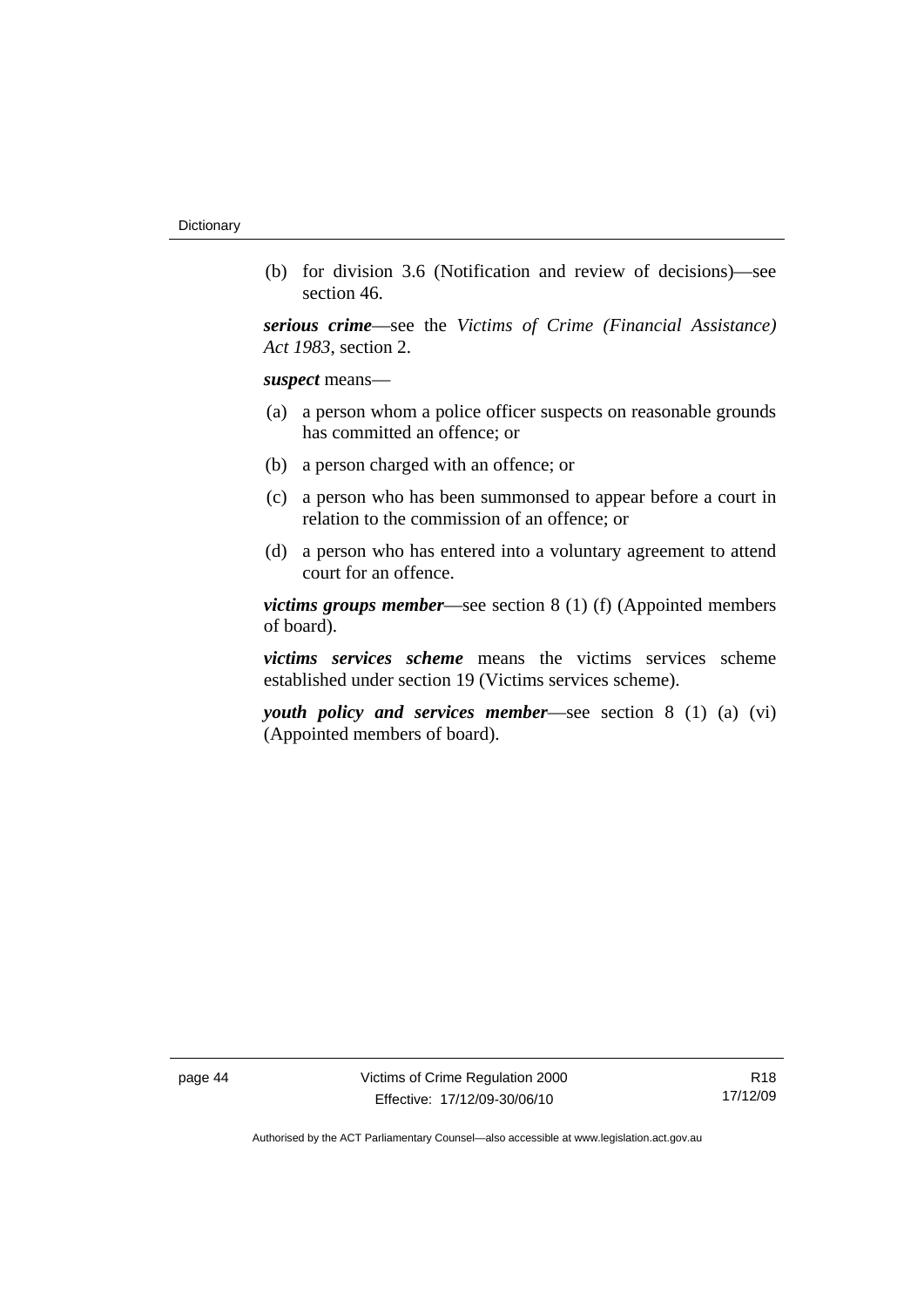## <span id="page-50-0"></span>**Endnotes**

## **1 About the endnotes**

Amending and modifying laws are annotated in the legislation history and the amendment history. Current modifications are not included in the republished law but are set out in the endnotes.

Not all editorial amendments made under the *Legislation Act 2001*, part 11.3 are annotated in the amendment history. Full details of any amendments can be obtained from the Parliamentary Counsel's Office.

Uncommenced amending laws and expiries are listed in the legislation history and the amendment history. These details are underlined. Uncommenced provisions and amendments are not included in the republished law but are set out in the last endnote.

If all the provisions of the law have been renumbered, a table of renumbered provisions gives details of previous and current numbering.

The endnotes also include a table of earlier republications.

| $am = amended$                               | $ord = ordinance$                         |  |
|----------------------------------------------|-------------------------------------------|--|
| $amdt = amendment$                           | $orig = original$                         |  |
| $ch = chapter$                               | $par = paragraph/subparagraph$            |  |
| $def = definition$                           | $pres = present$                          |  |
| $dict = dictionary$                          | $prev = previous$                         |  |
| disallowed = disallowed by the Legislative   | $(\text{prev}) = \text{previously}$       |  |
| Assembly                                     | $pt = part$                               |  |
| $div = division$                             | $r = rule/subrule$                        |  |
| $exp = expires/expired$                      | $remum = renumbered$                      |  |
| $Gaz = gazette$                              | $reloc = relocated$                       |  |
| $hdg =$ heading                              | $R[X]$ = Republication No                 |  |
| $IA = Interpretation Act 1967$               | $RI = reissue$                            |  |
| $ins = inserted/added$                       | $s = section/subsection$                  |  |
| $LA =$ Legislation Act 2001                  | $sch = schedule$                          |  |
| $LR =$ legislation register                  | $sdiv = subdivision$                      |  |
| $LRA =$ Legislation (Republication) Act 1996 | $sub =$ substituted                       |  |
| $mod = modified/modification$                | SL = Subordinate Law                      |  |
| $o = order$                                  | underlining = whole or part not commenced |  |
| $om = omitted/repealed$                      | or to be expired                          |  |
|                                              |                                           |  |

### **2 Abbreviation key**

R18 17/12/09 Victims of Crime Regulation 2000 Effective: 17/12/09-30/06/10

page 45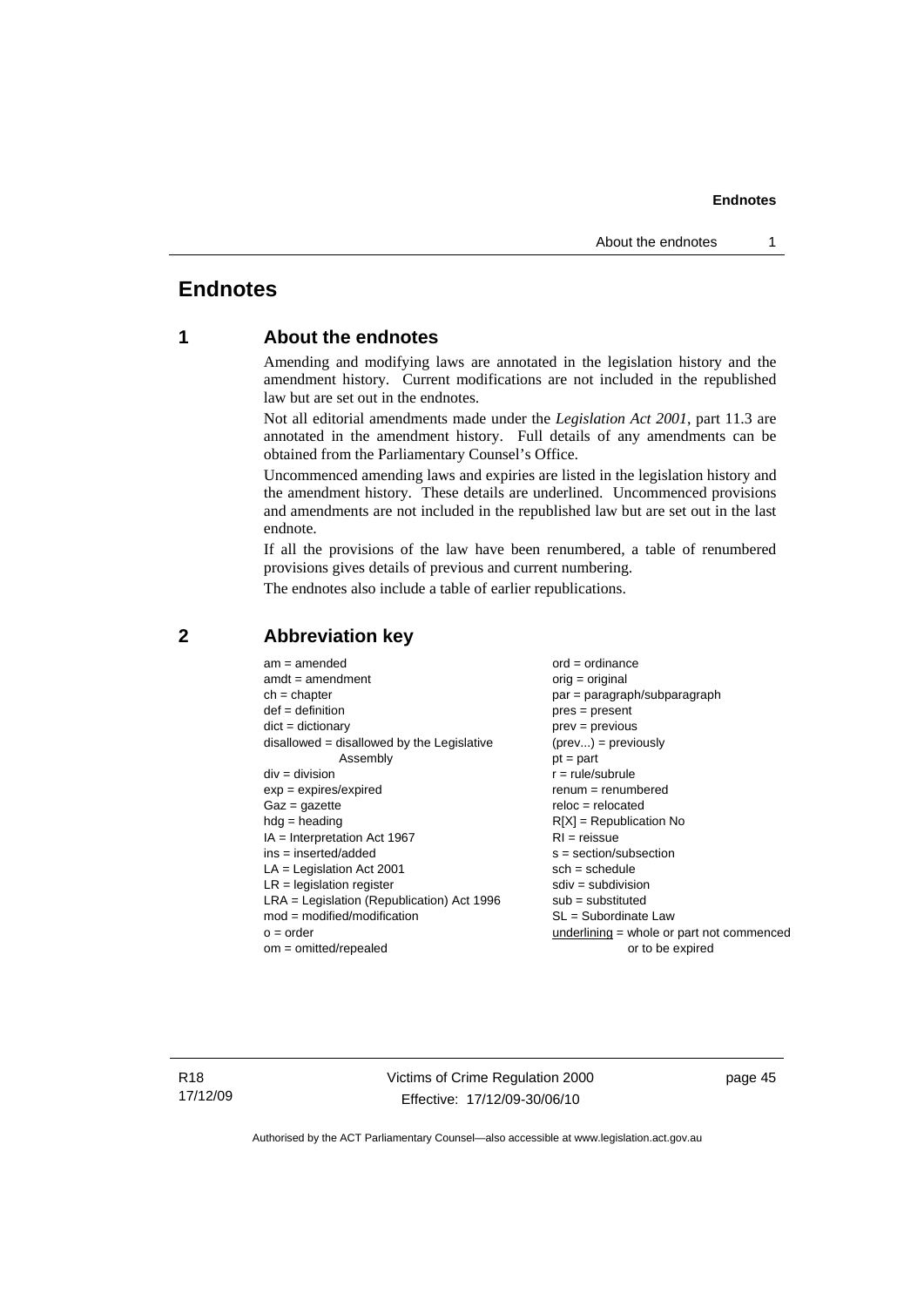<span id="page-51-0"></span>

| 3 | Legislation history |  |
|---|---------------------|--|
|---|---------------------|--|

## **3 Legislation history**

This regulation was originally the *Victims of Crime Regulations 2000*. It was renamed under the *Legislation Act 2001*.

## **Victims of Crime Regulation 2000 No 51**  notified 14 December 2000 (Gaz 2000 No 50) s 1, s 2 commenced 14 December 2000 (IA s 10B) remainder commenced 1 January 2001 (s 2) as amended by **Legislation (Consequential Amendments) Act 2001 No 44 pt 408**  notified 26 July 2001 (Gaz 2001 No 30) s 1, s 2 commenced 26 July 2001 (IA s 10B) pt 408 commenced 12 September 2001 (s 2 and see Gaz 2001 No S65) **Statute Law Amendment Act 2001 (No 2) 2001 No 56 pt 3.53**  notified 5 September 2001 (Gaz 2001 No S65) pt 3.53 commenced 5 September 2001 (s 2 (1)) **Health and Community Care Services (Repeal and Consequential Amendments) Act 2002 No 47 pt 1.4**  notified LR 20 December 2002 s 1, s 2 commenced 20 December 2002 (LA s 75 (1)) pt 1.4 commences 5pm 31 December 2002 (s 2) **Victims of Crime Amendment Regulations 2002 (No 1) SL2002-40**  notified LR 20 December 2002 s 1, s 2 commenced 20 December 2002 (LA s 75 (1)) remainder commenced 21 December 2002 (s 2) **Statute Law Amendment Act 2003 A2003-41 sch 3 pt 3.22**

notified LR 11 September 2003 s 1, s 2 commenced 11 September 2003 (LA s 75 (1)) sch 3 pt 3.22 commenced 9 October 2003 (s 2 (1))

R18 17/12/09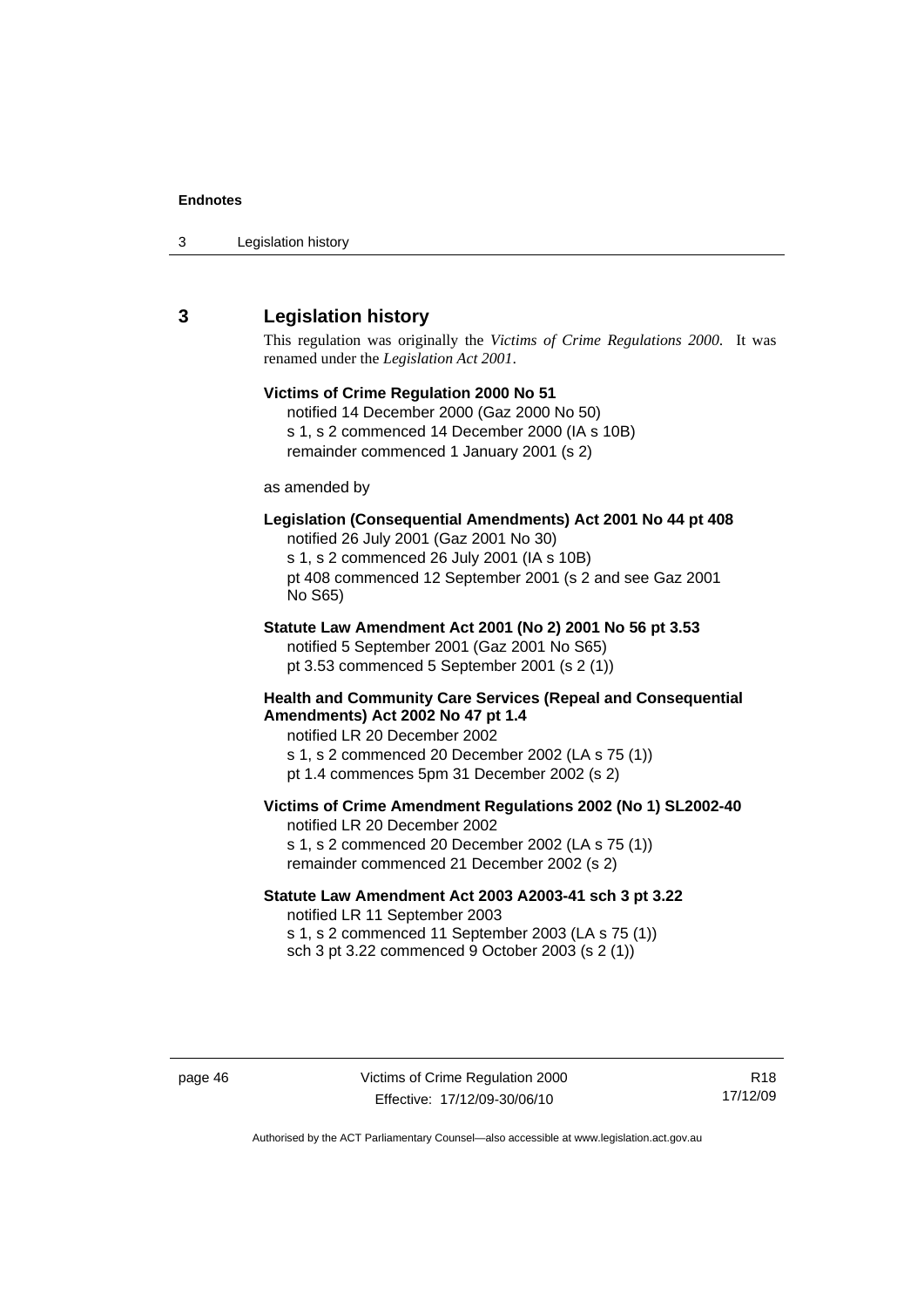### **Statute Law Amendment Act 2003 (No 2) A2003-56 sch 3 pt 3.29**

notified LR 5 December 2003

s 1, s 2 commenced 5 December 2003 (LA s 75 (1)) sch 3 pt 3.29 commenced 19 December 2003 (s 2)

### **Health Professionals Legislation Amendment Act 2004 A2004-39 sch 1 pt 1.9**

notified LR 8 July 2004

s 1, s 2 commenced 8 July 2004 (LA s 75 (1))

sch 1 pt 1.9 commenced 7 July 2005 (s 2 and see Health Professionals Act 2004 A2004-38, s 2 and CN2005-11)

### **Human Rights Commission Legislation Amendment Act 2005 A2005-41 sch 1 pt 1.14 (as am by A2006-3 amdt 1.3)**

notified LR 1 September 2005 s 1, s 2 commenced 1 September 2005 (LA s 75 (1)) sch 1 pt 1.14 commenced 1 November 2006 (s 2 (3) (as am by A2006-3 amdt 1.3) and see Human Rights Commission Act 2005 A2005-40, s 2 (as am by A2006-3 s 4) and CN2006-21)

### **Human Rights Commission Legislation Amendment Act 2006 A2006-3 amdt 1.3**

notified LR 22 February 2006

s 1, s 2 commenced 22 February 2006 (LA s 75 (1))

amdt 1.3 commenced 23 February 2006 (s 2)

*Note* This Act only amends the Human Rights Commission Legislation Amendment Act 2005 A2005-41

### **Victims of Crime Amendment Regulation 2006 (No 1) SL2006-61**

notified LR 21 December 2006

s 1, s 2 commenced 21 December 2006 (LA s 75 (1)) remainder commenced 1 January 2007 (s 2)

### **Victims of Crime Amendment Act 2007 A2007-44 sch 1 pt 1.3**  notified LR 13 December 2007

s 1, s 2 commenced 13 December 2007 (LA s 75 (1)) sch 1 pt 1.3 commenced 20 December 2007 (s 2)

#### **Victims of Crime Amendment Regulation 2007 (No 1) SL2007-40**  notified LR 17 December 2007

s 1, s 2 commenced 17 December 2007 (LA s 75 (1)) remainder commenced 20 December 2007 (s 2 and see A2007-44 s 2)

R18 17/12/09 page 47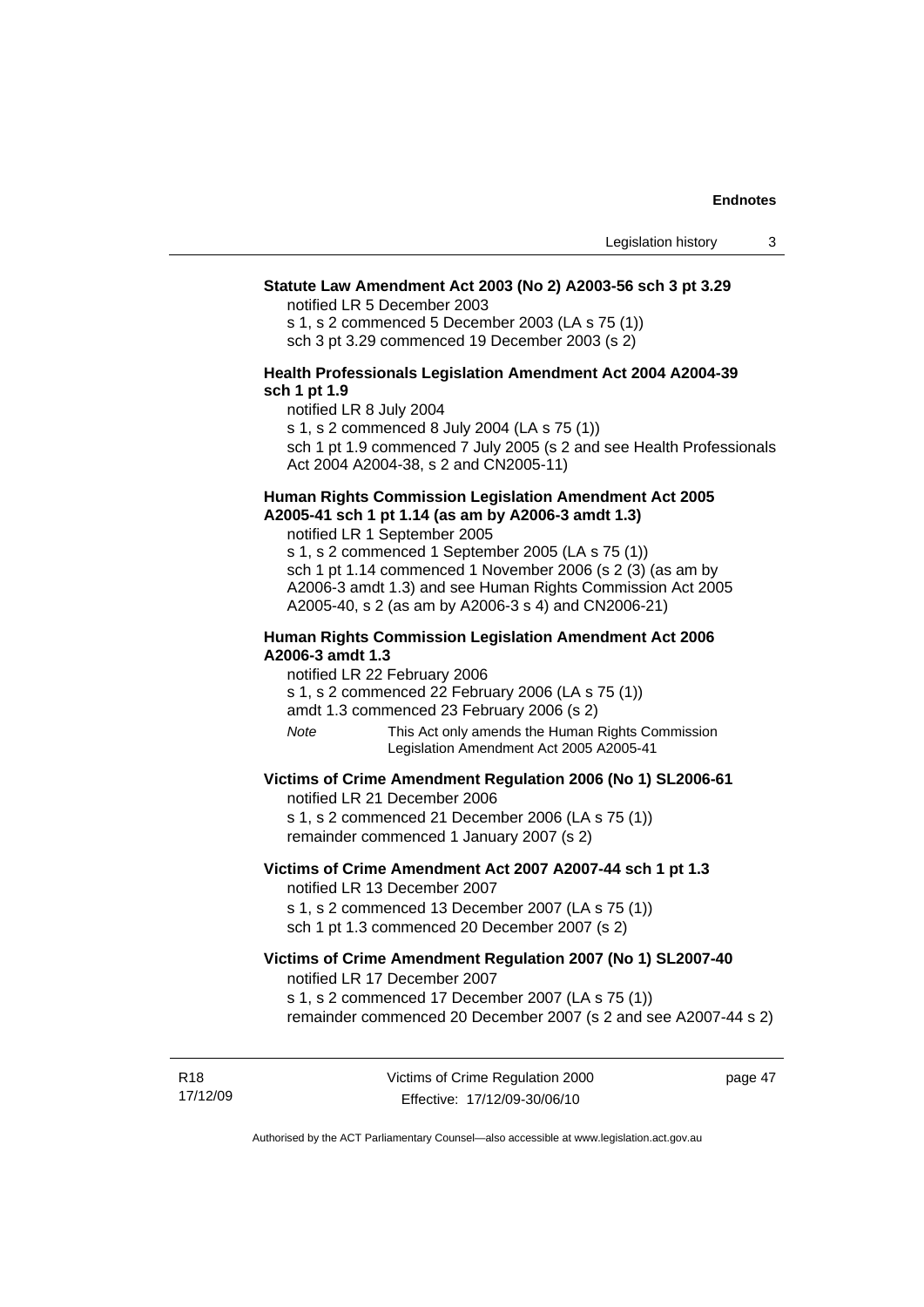<span id="page-53-0"></span>

| $\boldsymbol{\Lambda}$ | Amendment history |
|------------------------|-------------------|
|------------------------|-------------------|

### **Justice and Community Safety Legislation Amendment Act 2008 A2008-7 sch 1 pt 1.21**

notified LR 16 April 2008 s 1, s 2 commenced 16 April 2008 (LA s 75 (1)) sch 1 pt 1.21 commenced 7 May 2008 (s 2)

### **Statute Law Amendment Act 2008 A2008-28 sch 3 pt 3.60**

notified LR 12 August 2008

s 1, s 2 commenced 12 August 2008 (LA s 75 (1)) sch 3 pt 3.60 commenced 26 August 2008 (s 2)

#### **ACT Civil and Administrative Tribunal Legislation Amendment Act 2008 (No 2) A2008-37 sch 1 pt 1.104**

notified LR 4 September 2008

s 1, s 2 commenced 4 September 2008 (LA s 75 (1)) sch 1 pt 1.104 commenced 2 February 2009 (s 2 (1) and see ACT Civil and Administrative Tribunal Act 2008 A2008-35, s 2 (1) and CN2009-2)

### **Road Transport Legislation Amendment Regulation 2008 (No 2) SL2008-47 sch 1 pt 1.4**

notified LR 1 December 2008 s 1, s 2 commenced 1 December 2008 (LA s 75 (1)) sch 1 pt 1.4 commenced 2 December 2008 (s 2)

#### **Work Safety Legislation Amendment Act 2009 A2009-28 sch 2 pt 2.13**

notified LR 9 September 2009

s 1, s 2 commenced 9 September 2009 (LA s 75 (1)) sch 2 pt 2.13 commenced 1 October 2009 (s 2 and see Work Safety Act 2008 A2008-51, s 2 (1) (b) and CN2009-11)

### **Statute Law Amendment Act 2009 (No 2) A2009-49 sch 3 pt 3.83**

notified LR 26 November 2009

s 1, s 2 commenced 26 November 2009 (LA s 75 (1)) sch 3 pt 3.83 commenced 17 December 2009 (s 2)

### **4 Amendment history**

#### **Name of regulation**

s 1 am R7 LA

**Commencement** 

s 2 om Act 2001 No 44 amdt 1.4234

page 48 Victims of Crime Regulation 2000 Effective: 17/12/09-30/06/10

R18 17/12/09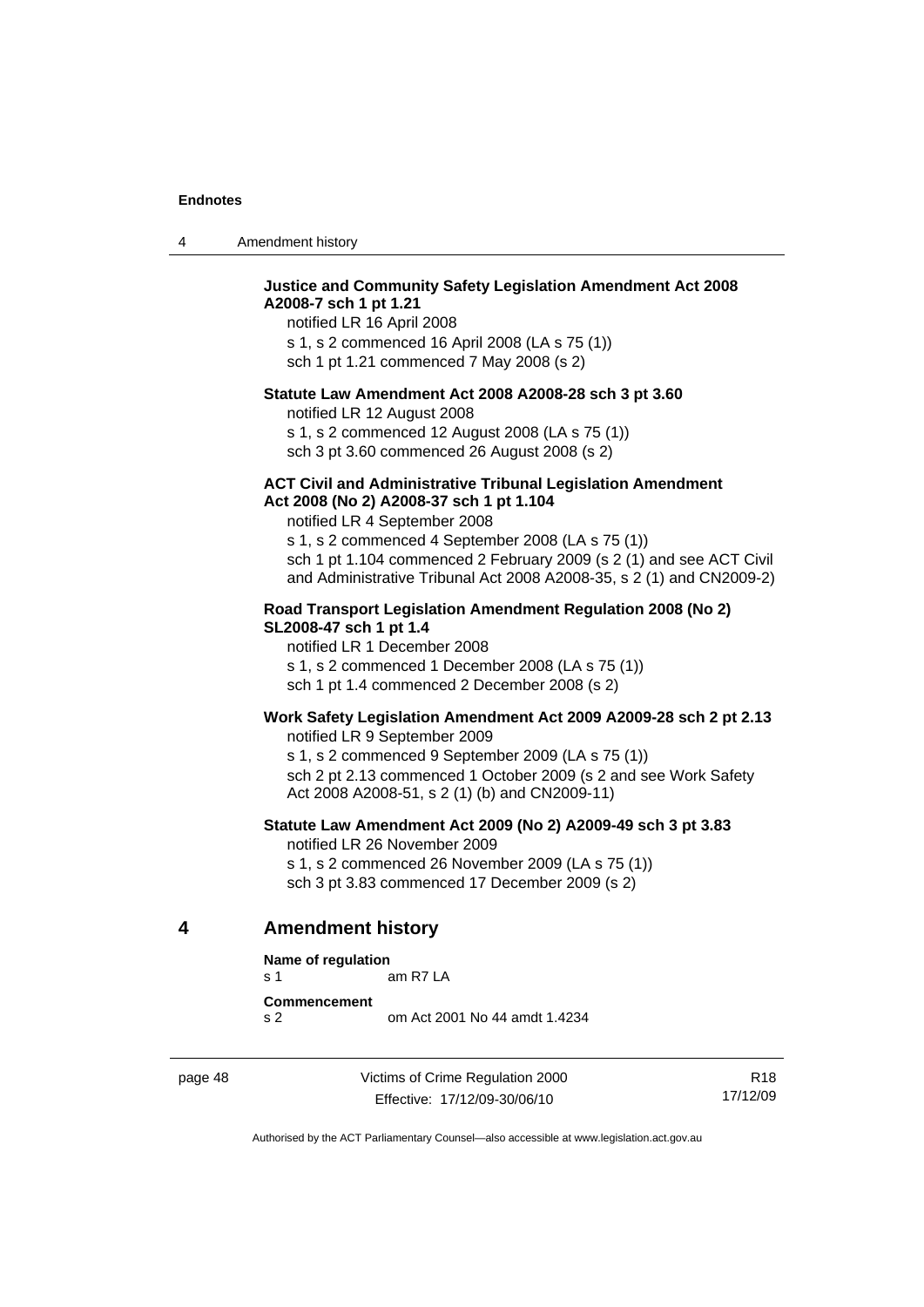|                             | <b>Dictionary</b>                      |                                                                                                                                                                                                                                                                                                                                                                    |         |
|-----------------------------|----------------------------------------|--------------------------------------------------------------------------------------------------------------------------------------------------------------------------------------------------------------------------------------------------------------------------------------------------------------------------------------------------------------------|---------|
|                             | s 3                                    | am Act 2001 No 44 amdt 1.4235                                                                                                                                                                                                                                                                                                                                      |         |
|                             | <b>Notes</b><br>s <sub>4</sub>         | am Act 2001 No 44 amdt 1.4236                                                                                                                                                                                                                                                                                                                                      |         |
|                             | <b>Functions</b><br>s 6                | am 2002 No 40 s 4; pars renum R3 LA (see 2002 No 40 s 5)                                                                                                                                                                                                                                                                                                           |         |
|                             | <b>Membership of board</b><br>s 7      | am A2003-41 amdt 3.489                                                                                                                                                                                                                                                                                                                                             |         |
|                             | Appointed members of board<br>s 8      | am Act 2001 No 44 amdt 1.4237, amdt 1.4238; 2002 No 40<br>s 6; A2003-41 amdt 3.490, amdt 3.491; A2003-56 amdt 3.279                                                                                                                                                                                                                                                |         |
|                             | <b>Duration of appointment</b><br>s 11 | am Act 2001 No 44 amdt 1.4238; 2002 No 40 s 7; A2003-41<br>amdt 3.492; A2008-28 amdt 3.173; A2009-49 amdt 3.209                                                                                                                                                                                                                                                    |         |
|                             | s 12                                   | Term of appointment to be included in instrument of appointment etc<br>om A2003-41 amdt 3.493                                                                                                                                                                                                                                                                      |         |
|                             | Responsible service agency<br>s 21     | am Act 2002 No 47 amdt 1.33; SL2006-61 s 4                                                                                                                                                                                                                                                                                                                         |         |
|                             | s 23                                   | Responsible service agency-obligations<br>am A2007-8 amdt 1.79                                                                                                                                                                                                                                                                                                     |         |
|                             | s 24                                   | Eligible victims under the victims services scheme<br>am A2003-41 amdt 3.494                                                                                                                                                                                                                                                                                       |         |
|                             | div 3.2 hdg                            | Notification and review of eligibility decisions<br>sub A2008-37 amdt 1.537                                                                                                                                                                                                                                                                                        |         |
|                             | Definitions-div 3.2<br>s 25            | def <b>affected person</b> ins A2008-37 amdt 1.537<br>def <i>internally reviewable decision</i> ins A2008-37 amdt 1.537<br>def <i>internal reviewer</i> ins A2008-37 amdt 1.537<br>def <i>internal reviewer's decision</i> ins A2008-37 amdt 1.537<br>def <i>internal review notice</i> ins A2008-37 amdt 1.537<br>def reviewable decision ins A2008-37 amdt 1.537 |         |
|                             | s 25A                                  | Internal review notices-responsible service agency<br>ins A2008-37 amdt 1.537                                                                                                                                                                                                                                                                                      |         |
|                             | s 26                                   | Applications to responsible service agency for internal review<br>sub A2008-37 amdt 1.537                                                                                                                                                                                                                                                                          |         |
|                             | <b>Internal reviewer</b><br>s 26A      | ins A2008-37 amdt 1.537                                                                                                                                                                                                                                                                                                                                            |         |
|                             | Review by internal reviewer<br>s 27    | sub A2008-37 amdt 1.537                                                                                                                                                                                                                                                                                                                                            |         |
| R <sub>18</sub><br>17/12/09 |                                        | Victims of Crime Regulation 2000<br>Effective: 17/12/09-30/06/10                                                                                                                                                                                                                                                                                                   | page 49 |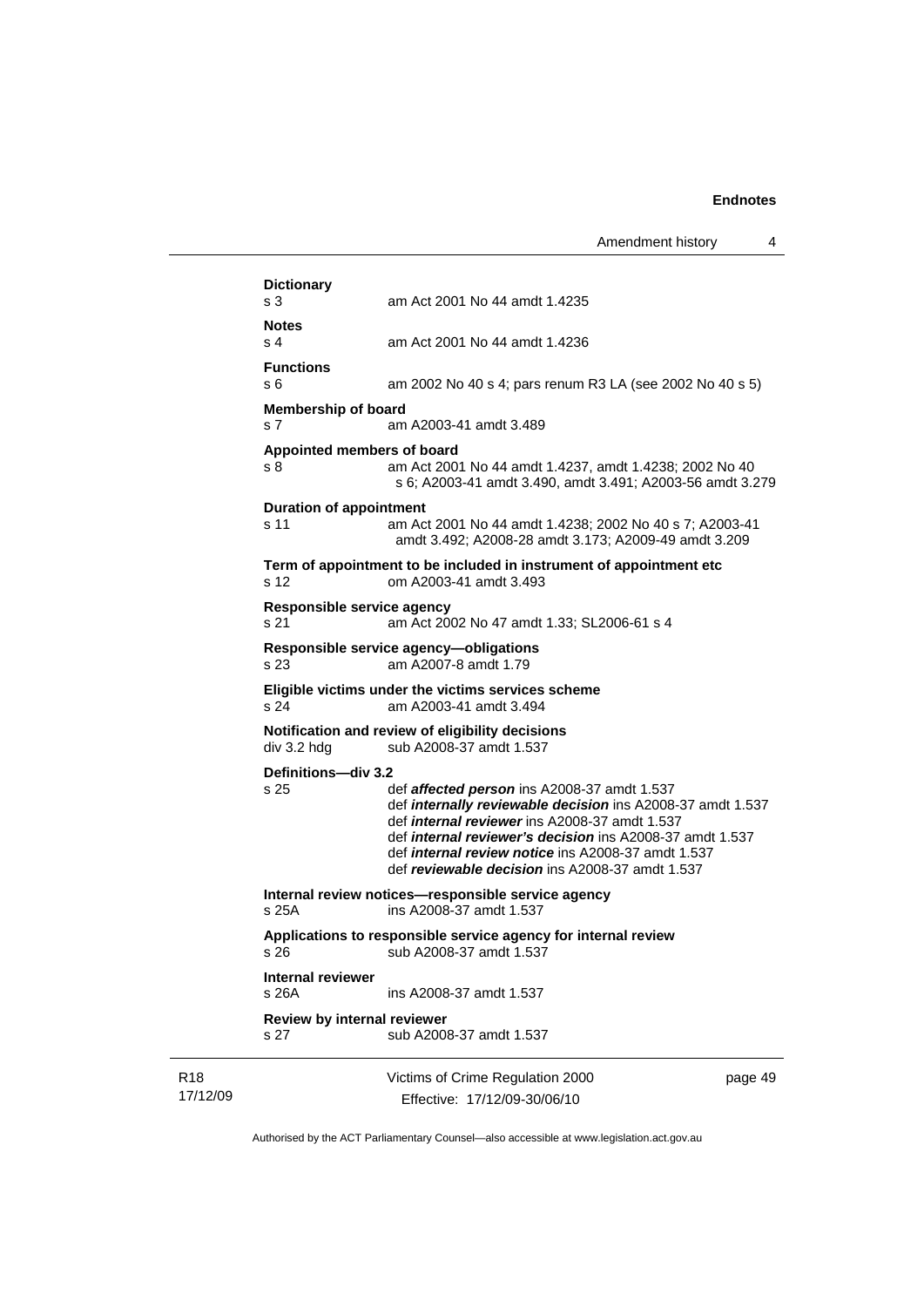| 4 | Amendment history |
|---|-------------------|
|---|-------------------|

| Internal review notices-internal reviewer<br>s 27A<br>ins A2008-37 amdt 1.537 |                                                                                                             |  |
|-------------------------------------------------------------------------------|-------------------------------------------------------------------------------------------------------------|--|
| <b>Eligibility Review Committee</b><br>s 28                                   | sub A2008-37 amdt 1.537                                                                                     |  |
| s 29                                                                          | Applications to committee for internal review<br>sub A2008-37 amdt 1.537                                    |  |
| <b>Review by committee</b><br>s 30                                            | sub A2008-37 amdt 1.537                                                                                     |  |
| <b>Reviewable decision notices</b><br>s 31                                    | sub A2008-37 amdt 1.537                                                                                     |  |
| <b>Applications to ACAT</b><br>s 32                                           | sub A2008-37 amdt 1.537                                                                                     |  |
| How contact hours are provided<br>s 37                                        | am A2003-41 amdt 3.495                                                                                      |  |
| Criteria for approval<br>s 41                                                 | am A2007-8 amdt 1.79                                                                                        |  |
| Suspension of approval<br>s 42                                                | am A2005-41 amdt 1.127, amdt 1.128                                                                          |  |
| <b>Cancellation of approval</b><br>s 43                                       | am 2002 No 40 s 8; pars renum R3 LA (see 2002 No 40 s 9)                                                    |  |
| div 3.6 hdg                                                                   | Notification and review of decisions about service providers<br>ins A2008-37 amdt 1.538                     |  |
| s 46                                                                          | Meaning of reviewable decision-div 3.6<br>sub A2008-37 amdt 1.538                                           |  |
| <b>Reviewable decision notices</b><br>s 46A                                   | ins A2008-37 amdt 1.538                                                                                     |  |
| <b>Applications for review</b><br>s 47                                        | sub A2008-37 amdt 1.538                                                                                     |  |
| Guidelines-volunteers<br>s 48                                                 | am A2009-28 amdt 2.30                                                                                       |  |
| Annual reporting authority<br>s 49                                            | am 2002 No 40 s 10                                                                                          |  |
| s 49A                                                                         | Victims services levy-excluded offences<br>ins A2007-44 amdt 1.5<br>am A2008-37 amdt 1.539                  |  |
| s 50                                                                          | Determination of fees for services provided by approved service providers<br>sub Act 2001 No 44 amdt 1.4239 |  |

page 50 Victims of Crime Regulation 2000 Effective: 17/12/09-30/06/10

R18 17/12/09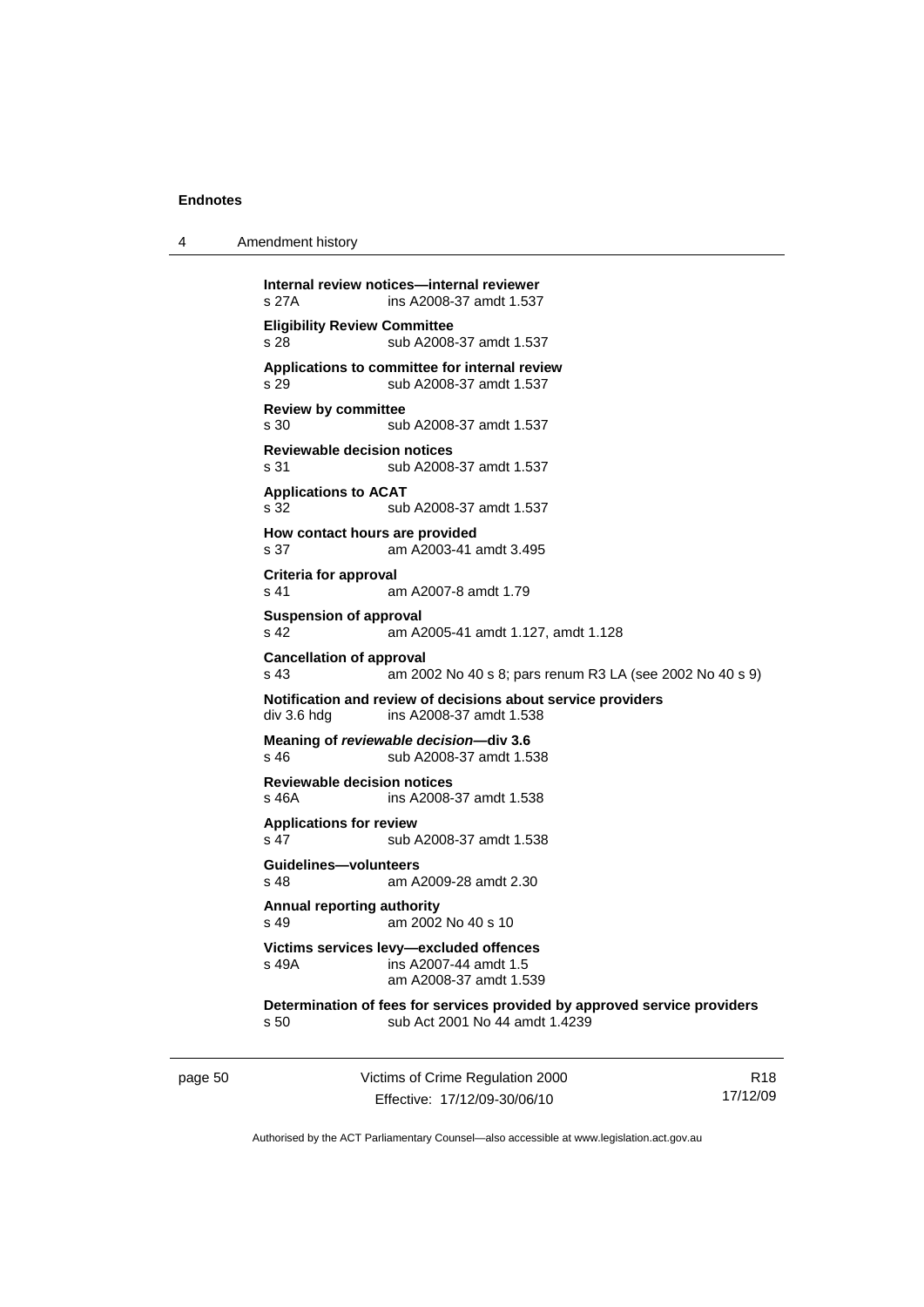Amendment history 4

| <b>Approved forms</b>                            |                                                                                                                         |
|--------------------------------------------------|-------------------------------------------------------------------------------------------------------------------------|
| s 51                                             | sub Act 2001 No 44 amdt 1.4239<br>am A2003-41 amdt 3.496                                                                |
| <b>Modification of regulation</b><br>pt 5 hdg    | exp 1 July 2001 (s 57)<br>ins A2004-39 amdt 1.40<br>exp 9 January 2009 (s 55)                                           |
| <b>Application of pt 5</b>                       |                                                                                                                         |
| s 52                                             | exp 1 July 2001 (s 57)<br>ins A2004-39 amdt 1.40<br>exp 9 January 2009 (s 55)                                           |
| s 53                                             | Dictionary, definition of health professional<br>om R1 (LRA)<br>ins A2004-39 amdt 1.40<br>exp 9 January 2009 (s 55)     |
| s 54                                             | Dictionary, definition of psychologist<br>exp 1 July 2001 (s 57)<br>ins A2004-39 amdt 1.40<br>exp 9 January 2009 (s 55) |
| Expiry of pt 5<br>s 55                           | exp 1 July 2001 (s 57)<br>ins A2004-39 amdt 1.40<br>exp 9 January 2009 (s 55)                                           |
| <b>Existing entitlements</b><br>s 56             | exp 1 July 2001 (s 57)                                                                                                  |
| <b>Expiration of pt 5</b><br>s 57                | exp 1 July 2001 (s 57)                                                                                                  |
| sch 1                                            | Reviewable decisions about service providers<br>orig sch 1 renum as sch 2<br>ins A2008-37 amdt 1.540                    |
| <b>Australian Road Rules</b><br>sch 1 pt 1.1 hdg | renum as sch 2 pt 2.1 hdg                                                                                               |
| sch 1 pt 1.2 hdg                                 | Road Transport (Safety and Traffic Management) Regulation 2000<br>renum as sch 2 pt 2.2 hdg                             |
| (No 2) 2007                                      | Australian National University Act 1991 (Cwlth)-Parking and Traffic Statute                                             |
| sch 1 pt 1.3 hdg                                 | renum as sch 2 pt 2.3 hdg                                                                                               |
|                                                  | Victims services levy-excluded offences<br>(prev sch 1) ins A2007-44 amdt 1.6                                           |

R18 17/12/09 Victims of Crime Regulation 2000 Effective: 17/12/09-30/06/10

page 51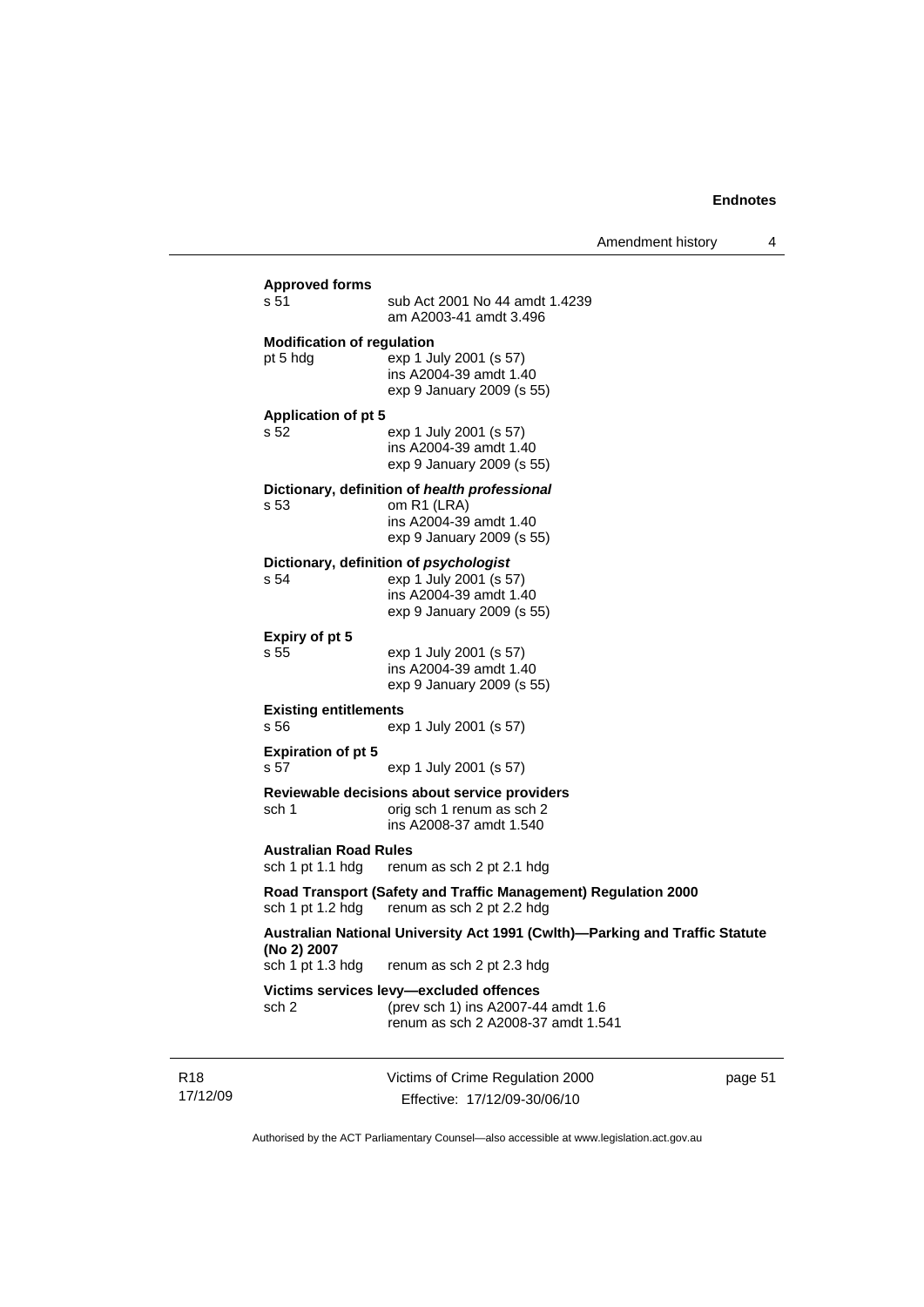4 Amendment history

| <b>Australian Road Rules</b><br>sch 2 pt 2.1 hdg<br>(prev sch 1 pt 1.1 hdg) renum as sch 2 pt 2.1 hdg A2008-37<br>amdt 1.542<br>(prev sch 1 pt 1.1) ins A2007-44 amdt 1.6<br>sch 2 pt 2.1<br>renum as sch 2 pt 2.1 A2008-37 amdt 1.542<br>Road Transport (Safety and Traffic Management) Regulation 2000<br>(prev sch 1 pt 1.2 hdg) renum as sch 2 pt 2.2 hdg A2008-37<br>sch 2 pt 2.2 hdg<br>amdt 1.543<br>(prev sch 1 pt 1.2) ins A2007-44 amdt 1.6<br>sch 2 pt 2.2<br>sub SL2007-40 s 4<br>am SL2008-47 amdt 1.17; items renum R14 LA<br>renum as sch 2 pt 2.2 A2008-37 amdt 1.543<br>Australian National University Act 1991 (Cwlth)—Parking and Traffic Statute<br>(No 2) 2007<br>sch 2 pt 2.3 hdg<br>(prev sch 1 pt 1.3 hdg) renum as sch 2 pt 2.3 hdg A2008-37<br>amdt 1.544<br>(prev sch 1 pt 1.3) ins A2007-44 amdt 1.6<br>sch 2 pt 2.3<br>renum as sch 2 pt 2.3 A2008-37 amdt 1.544<br><b>Dictionary</b><br>dict<br>am A2003-41 amdt 3.497; A2005-41 amdt 1.129, amdt 1.130;<br>A2008-37 amdt 1.545, amdt 1.546; A2009-49 amdt 3.210<br>def affected person sub A2008-37 amdt 1.547<br>def community support member ins 2002 No 40 s 11<br>def <i>harm</i> om A2003-41 amdt 3.498<br>def health member om 2002 No 40 s 12<br>def health professional sub A2004-39 amdt 1.41<br>def health professions Act om A2004-39 amdt 1.41<br>def <i>internally reviewable decision</i> ins A2008-37 amdt 1.548<br>def <i>internal reviewer</i> sub A2008-37 amdt 1.549<br>def <i>internal reviewer's decision</i> ins A2008-37 amdt 1.550<br>def <i>internal review notice</i> ins A2008-37 amdt 1.550<br>def psychologist sub A2004-39 amdt 1.42<br>def reviewable decision sub A2008-37 amdt 1.551<br>def <i>the Act</i> om Act 2001 No 56 amdt 3.892<br>def victim om A2003-41 amdt 3.499<br>def youth policy and services member ins 2002 No 40 s 11 |  |  |  |  |
|----------------------------------------------------------------------------------------------------------------------------------------------------------------------------------------------------------------------------------------------------------------------------------------------------------------------------------------------------------------------------------------------------------------------------------------------------------------------------------------------------------------------------------------------------------------------------------------------------------------------------------------------------------------------------------------------------------------------------------------------------------------------------------------------------------------------------------------------------------------------------------------------------------------------------------------------------------------------------------------------------------------------------------------------------------------------------------------------------------------------------------------------------------------------------------------------------------------------------------------------------------------------------------------------------------------------------------------------------------------------------------------------------------------------------------------------------------------------------------------------------------------------------------------------------------------------------------------------------------------------------------------------------------------------------------------------------------------------------------------------------------------------------------------------------------------------------------------------------------|--|--|--|--|
|                                                                                                                                                                                                                                                                                                                                                                                                                                                                                                                                                                                                                                                                                                                                                                                                                                                                                                                                                                                                                                                                                                                                                                                                                                                                                                                                                                                                                                                                                                                                                                                                                                                                                                                                                                                                                                                          |  |  |  |  |
|                                                                                                                                                                                                                                                                                                                                                                                                                                                                                                                                                                                                                                                                                                                                                                                                                                                                                                                                                                                                                                                                                                                                                                                                                                                                                                                                                                                                                                                                                                                                                                                                                                                                                                                                                                                                                                                          |  |  |  |  |
|                                                                                                                                                                                                                                                                                                                                                                                                                                                                                                                                                                                                                                                                                                                                                                                                                                                                                                                                                                                                                                                                                                                                                                                                                                                                                                                                                                                                                                                                                                                                                                                                                                                                                                                                                                                                                                                          |  |  |  |  |
|                                                                                                                                                                                                                                                                                                                                                                                                                                                                                                                                                                                                                                                                                                                                                                                                                                                                                                                                                                                                                                                                                                                                                                                                                                                                                                                                                                                                                                                                                                                                                                                                                                                                                                                                                                                                                                                          |  |  |  |  |
|                                                                                                                                                                                                                                                                                                                                                                                                                                                                                                                                                                                                                                                                                                                                                                                                                                                                                                                                                                                                                                                                                                                                                                                                                                                                                                                                                                                                                                                                                                                                                                                                                                                                                                                                                                                                                                                          |  |  |  |  |
|                                                                                                                                                                                                                                                                                                                                                                                                                                                                                                                                                                                                                                                                                                                                                                                                                                                                                                                                                                                                                                                                                                                                                                                                                                                                                                                                                                                                                                                                                                                                                                                                                                                                                                                                                                                                                                                          |  |  |  |  |
|                                                                                                                                                                                                                                                                                                                                                                                                                                                                                                                                                                                                                                                                                                                                                                                                                                                                                                                                                                                                                                                                                                                                                                                                                                                                                                                                                                                                                                                                                                                                                                                                                                                                                                                                                                                                                                                          |  |  |  |  |
|                                                                                                                                                                                                                                                                                                                                                                                                                                                                                                                                                                                                                                                                                                                                                                                                                                                                                                                                                                                                                                                                                                                                                                                                                                                                                                                                                                                                                                                                                                                                                                                                                                                                                                                                                                                                                                                          |  |  |  |  |
|                                                                                                                                                                                                                                                                                                                                                                                                                                                                                                                                                                                                                                                                                                                                                                                                                                                                                                                                                                                                                                                                                                                                                                                                                                                                                                                                                                                                                                                                                                                                                                                                                                                                                                                                                                                                                                                          |  |  |  |  |
|                                                                                                                                                                                                                                                                                                                                                                                                                                                                                                                                                                                                                                                                                                                                                                                                                                                                                                                                                                                                                                                                                                                                                                                                                                                                                                                                                                                                                                                                                                                                                                                                                                                                                                                                                                                                                                                          |  |  |  |  |
|                                                                                                                                                                                                                                                                                                                                                                                                                                                                                                                                                                                                                                                                                                                                                                                                                                                                                                                                                                                                                                                                                                                                                                                                                                                                                                                                                                                                                                                                                                                                                                                                                                                                                                                                                                                                                                                          |  |  |  |  |
|                                                                                                                                                                                                                                                                                                                                                                                                                                                                                                                                                                                                                                                                                                                                                                                                                                                                                                                                                                                                                                                                                                                                                                                                                                                                                                                                                                                                                                                                                                                                                                                                                                                                                                                                                                                                                                                          |  |  |  |  |
|                                                                                                                                                                                                                                                                                                                                                                                                                                                                                                                                                                                                                                                                                                                                                                                                                                                                                                                                                                                                                                                                                                                                                                                                                                                                                                                                                                                                                                                                                                                                                                                                                                                                                                                                                                                                                                                          |  |  |  |  |
|                                                                                                                                                                                                                                                                                                                                                                                                                                                                                                                                                                                                                                                                                                                                                                                                                                                                                                                                                                                                                                                                                                                                                                                                                                                                                                                                                                                                                                                                                                                                                                                                                                                                                                                                                                                                                                                          |  |  |  |  |
|                                                                                                                                                                                                                                                                                                                                                                                                                                                                                                                                                                                                                                                                                                                                                                                                                                                                                                                                                                                                                                                                                                                                                                                                                                                                                                                                                                                                                                                                                                                                                                                                                                                                                                                                                                                                                                                          |  |  |  |  |

page 52 Victims of Crime Regulation 2000 Effective: 17/12/09-30/06/10

R18 17/12/09